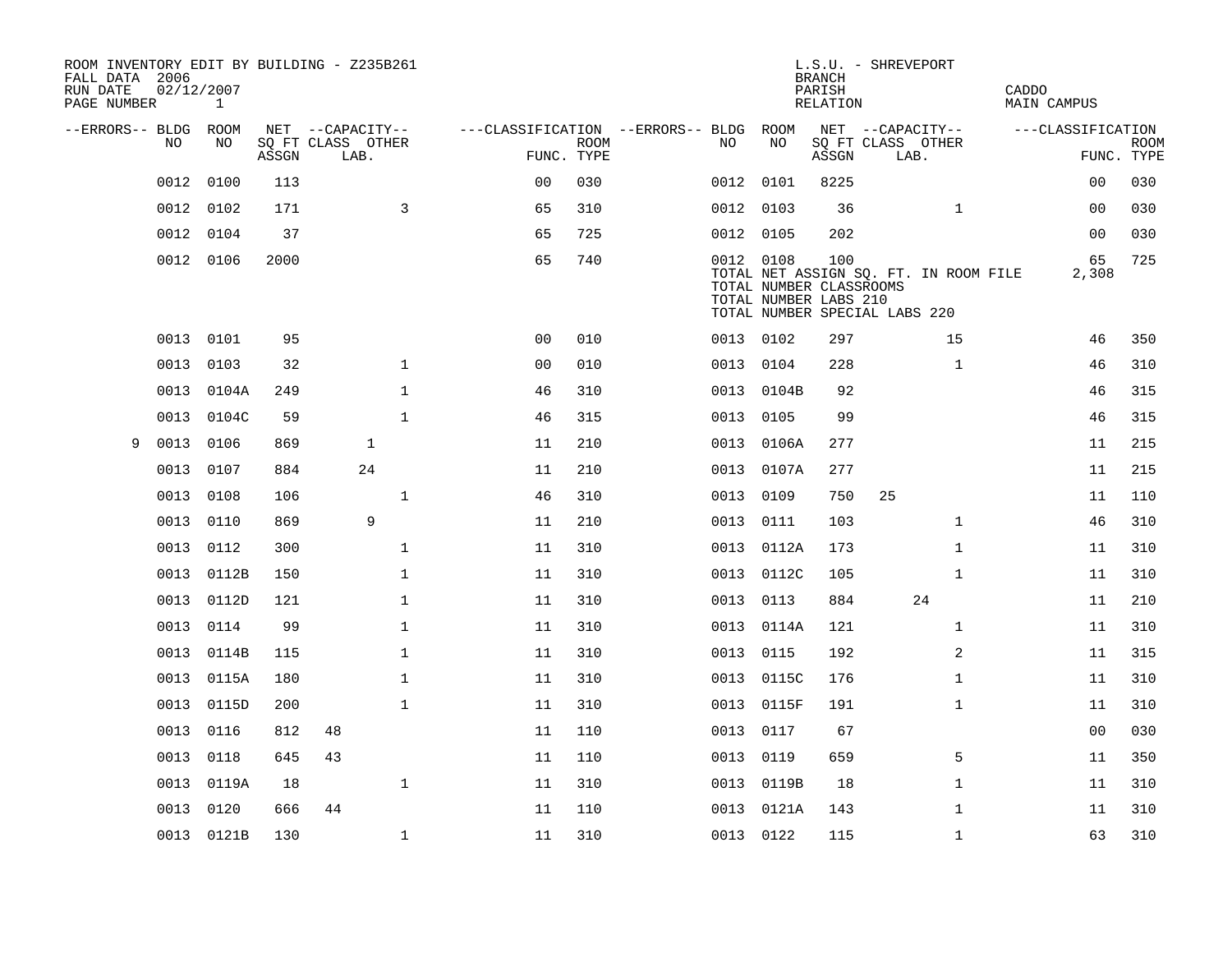| ROOM INVENTORY EDIT BY BUILDING - Z235B261<br>FALL DATA 2006<br>RUN DATE<br>PAGE NUMBER | 02/12/2007<br>2 |       |                           |              |                |             |                                        |      |            | <b>BRANCH</b><br>PARISH<br>RELATION | L.S.U. - SHREVEPORT       |              | CADDO<br>MAIN CAMPUS |             |
|-----------------------------------------------------------------------------------------|-----------------|-------|---------------------------|--------------|----------------|-------------|----------------------------------------|------|------------|-------------------------------------|---------------------------|--------------|----------------------|-------------|
| --ERRORS-- BLDG ROOM                                                                    |                 |       | NET --CAPACITY--          |              |                |             | ---CLASSIFICATION --ERRORS-- BLDG ROOM |      |            |                                     | NET --CAPACITY--          |              | ---CLASSIFICATION    |             |
| NO.                                                                                     | NO.             | ASSGN | SQ FT CLASS OTHER<br>LAB. |              | FUNC. TYPE     | <b>ROOM</b> | NO.                                    |      | NO         | ASSGN                               | SQ FT CLASS OTHER<br>LAB. |              | FUNC. TYPE           | <b>ROOM</b> |
| 0013                                                                                    | 0122A           | 120   |                           |              | 0 <sub>0</sub> | 030         |                                        | 0013 | 0123       | 280                                 | $\mathbf{1}$              |              | 11                   | 210         |
| 0013                                                                                    | 0124            | 91    |                           | 2            | 0 <sub>0</sub> | 030         |                                        |      | 0013 0125  | 245                                 |                           | $\mathbf{1}$ | 11                   | 310         |
| 0013                                                                                    | 0126            | 177   |                           | 3            | 0 <sub>0</sub> | 030         |                                        |      | 0013 0127  | 113                                 |                           | $\mathbf{1}$ | 11                   | 310         |
| 0013                                                                                    | 0128            | 300   |                           |              | 0 <sub>0</sub> | 030         |                                        |      | 0013 0129  | 134                                 |                           | 3            | 00                   | 030         |
| 0013                                                                                    | 0131            | 134   |                           | 3            | 00             | 030         |                                        | 0013 | 0134       | 811                                 |                           |              | 00                   | 030         |
| 0013                                                                                    | 0150            | 4749  |                           |              | 0 <sub>0</sub> | 020         |                                        |      | 0013 0151  | 305                                 |                           |              | 0 <sub>0</sub>       | 020         |
| 0013                                                                                    | 0152            | 150   |                           |              | 0 <sub>0</sub> | 020         |                                        | 0013 | 0153       | 309                                 |                           |              | 0 <sub>0</sub>       | 020         |
| 0013                                                                                    | 0154            | 37    |                           |              | 0 <sub>0</sub> | 020         |                                        | 0013 | 0201       | 1323                                | 18                        |              | 11                   | 210         |
| 0013                                                                                    | 0202            | 551   | 36                        |              | 11             | 110         |                                        | 0013 | 0203       | 134                                 |                           | 3            | 0 <sub>0</sub>       | 030         |
| 0013                                                                                    | 0204            | 1323  | 32                        |              | 11             | 210         |                                        |      | 0013 0205  | 20                                  |                           |              | 0 <sub>0</sub>       | 010         |
| 0013                                                                                    | 0206            | 1211  | 32                        |              | 11             | 210         |                                        | 0013 | 0207       | 157                                 |                           | 3            | 0 <sub>0</sub>       | 030         |
| 0013                                                                                    | 0208            | 1318  | 32                        |              | 11             | 210         |                                        |      | 0013 0210  | 99                                  |                           | $\mathbf{1}$ | 11                   | 310         |
| 0013                                                                                    | 0211            | 400   | 26                        |              | 11             | 110         |                                        | 0013 | 0212       | 122                                 |                           | $\mathbf{1}$ | 11                   | 310         |
| 0013                                                                                    | 0214            | 121   |                           | $\mathbf 1$  | 11             | 310         |                                        |      | 0013 0215  | 130                                 |                           |              | 11                   | 315         |
| 0013                                                                                    | 0216            | 97    |                           | $\mathbf{1}$ | 11             | 310         |                                        | 0013 | 0218       | 223                                 | 6                         |              | 11                   | 220         |
| 0013                                                                                    | 0219            | 101   |                           | $\mathbf{1}$ | 11             | 250         |                                        | 0013 | 0220       | 105                                 |                           | $\mathbf{1}$ | 11                   | 310         |
| 0013                                                                                    | 0222            | 90    |                           | $\mathbf 1$  | 11             | 310         |                                        | 0013 | 0223       | 131                                 | $\mathbf{1}$              |              | 11                   | 220         |
| 0013                                                                                    | 0224            | 92    |                           | $\mathbf 1$  | 46             | 310         |                                        | 0013 | 0224A      | 121                                 |                           | $\mathbf{1}$ | 46                   | 310         |
| 0013                                                                                    | 0225            | 2051  |                           |              | 11             | 215         |                                        |      | 0013 0225A | 52                                  |                           |              | 11                   | 215         |
| 0013                                                                                    | 0225B           | 51    |                           |              | 11             | 215         |                                        |      | 0013 0225C | 483                                 |                           |              | 0 <sub>0</sub>       | 030         |
| 0013                                                                                    | 0226            | 51    |                           |              | 46             | 315         |                                        | 0013 | 0228       | 632                                 | 42                        |              | 11                   | 110         |
| 0013                                                                                    | 0228A           | 117   |                           |              | 11             | 115         |                                        | 0013 | 0229       | 635                                 | 42                        |              | 11                   | 110         |
| 0013                                                                                    | 0229A           | 103   |                           |              | 11             | 115         |                                        | 0013 | 0230       | 1326                                | 32                        |              | 11                   | 210         |
| 0013                                                                                    | 0231            | 1274  | 32                        |              | 11             | 210         |                                        | 0013 | 0232       | 1218                                | 32                        |              | 11                   | 210         |
| 0013                                                                                    | 0233            | 1266  | 32                        |              | 11             | 210         |                                        | 0013 | 0234       | 1673                                | 32                        |              | 11                   | 210         |
|                                                                                         | 0013 0250       | 3989  |                           |              | 0 <sub>0</sub> | 020         |                                        |      | 0013 0251  | 330                                 |                           |              | 0 <sub>0</sub>       | 020         |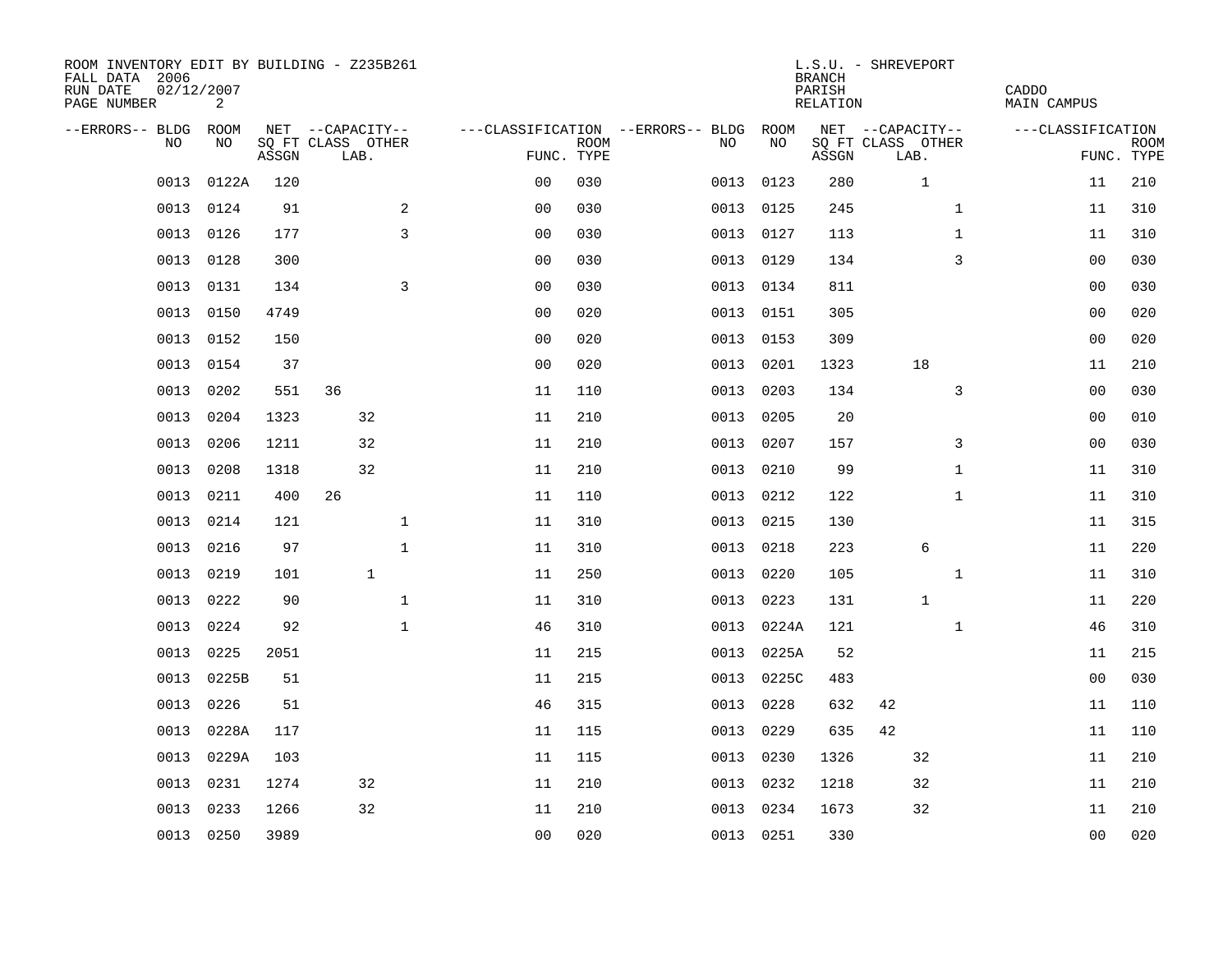| ROOM INVENTORY EDIT BY BUILDING - Z235B261<br>FALL DATA 2006<br>RUN DATE<br>PAGE NUMBER | 02/12/2007<br>3 |          |                           |                |                |             |                                   |            | <b>BRANCH</b><br>PARISH<br>RELATION | L.S.U. - SHREVEPORT       |              | CADDO<br><b>MAIN CAMPUS</b> |                |                           |
|-----------------------------------------------------------------------------------------|-----------------|----------|---------------------------|----------------|----------------|-------------|-----------------------------------|------------|-------------------------------------|---------------------------|--------------|-----------------------------|----------------|---------------------------|
| --ERRORS-- BLDG                                                                         | ROOM            |          | NET --CAPACITY--          |                |                |             | ---CLASSIFICATION --ERRORS-- BLDG | ROOM       |                                     | NET --CAPACITY--          |              | ---CLASSIFICATION           |                |                           |
| NO                                                                                      | NO              | ASSGN    | SQ FT CLASS OTHER<br>LAB. |                | FUNC. TYPE     | <b>ROOM</b> | NO                                | NO         | ASSGN                               | SQ FT CLASS OTHER<br>LAB. |              |                             |                | <b>ROOM</b><br>FUNC. TYPE |
| 0013                                                                                    | 0252            | 330      |                           |                | 0 <sub>0</sub> | 020         | 0013                              | 0253       | 1195                                |                           |              |                             | 00             | 020                       |
| 0013                                                                                    | 0254            | 254      |                           |                | 0 <sub>0</sub> | 020         | 0013                              | 0301       | 1274                                | 28                        |              |                             | 11             | 210                       |
| 0013                                                                                    | 0301A           | 272      |                           |                | 11             | 215         | 0013                              | 0302       | 1270                                | 12                        |              |                             | 11             | 210                       |
| 0013                                                                                    | 0303            | 136      |                           | $\overline{4}$ | 0 <sub>0</sub> | 030         | 0013                              | 0304       | 1270                                | 24                        |              |                             | 11             | 210                       |
| 0013                                                                                    | 0305            | 17       |                           |                | 0 <sub>0</sub> | 010         | 0013                              | 0306       | 1326                                | 24                        |              |                             | 11             | 210                       |
| 0013                                                                                    | 0306A           | 190      |                           |                | 11             | 215         |                                   | 0013 0306B | 156                                 |                           |              |                             | 11             | 215                       |
| 0013                                                                                    | 0307            | 146      |                           | 4              | 0 <sub>0</sub> | 030         | 0013                              | 0308       | 66                                  |                           | $\mathbf{1}$ |                             | 46             | 310                       |
| 0013                                                                                    | 0308A           | 149      |                           | $\mathbf{1}$   | 46             | 310         |                                   | 0013 0310  | 99                                  |                           | $\mathbf{1}$ |                             | 11             | 310                       |
| 0013                                                                                    | 0311            | 398      | 20                        |                | 11             | 220         |                                   | 0013 0312  | 104                                 |                           | $\mathbf{1}$ |                             | 11             | 310                       |
| 0013                                                                                    | 0314            | 224      |                           | 6              | 11             | 350         |                                   | 0013 0315  | 158                                 |                           |              |                             | 11             | 225                       |
| 0013                                                                                    | 0316            | 102      | 2                         |                | 11             | 250         |                                   | 0013 0318  | 104                                 | 2                         |              |                             | 11             | 250                       |
| 0013                                                                                    | 0319            | 111      | 2                         |                | 11             | 250         |                                   | 0013 0320  | 82                                  |                           |              |                             | 0 <sub>0</sub> | 020                       |
| 0013                                                                                    | 0322            | 167      | 2                         |                | 11             | 250         | 0013                              | 0324       | 241                                 | 2                         |              |                             | 11             | 225                       |
| 0013                                                                                    | 0325            | 1638     |                           |                | 11             | 215         |                                   | 0013 0325A | 285                                 |                           |              |                             | 11             | 215                       |
| 0013                                                                                    | 0325B           | 275      |                           |                | 11             | 215         | 0013                              | 0325C      | 117                                 |                           |              |                             | 0 <sub>0</sub> | 030                       |
| 0013                                                                                    | 0325D           | 53       |                           |                | 11             | 215         |                                   | 0013 0325E | 274                                 |                           |              |                             | 11             | 215                       |
| 0013                                                                                    | 0326            | 143      |                           | $\mathbf{1}$   | 11             | 310         | 0013                              | 0327       | 297                                 | 2                         |              |                             | 11             | 225                       |
| 0013                                                                                    | 0327A           | 100      |                           |                | 0 <sub>0</sub> | 030         |                                   | 0013 0328  | 109                                 |                           | $\mathbf{1}$ |                             | 11             | 310                       |
| 0013                                                                                    | 0330            | 126      |                           | $\mathbf{1}$   | 11             | 310         |                                   | 0013 0331  | 416                                 | 35                        |              |                             | 11             | 110                       |
| 0013                                                                                    | 0332            | 164      |                           | $\mathbf{1}$   | 11             | 310         | 0013                              | 0334       | 1323                                | 16                        |              | 11                          |                | 210                       |
| 0013                                                                                    | 0335            | 1273 103 |                           |                | 11             | 110         |                                   | 0013 0336  | 1223                                | 28                        |              |                             | 11             | 210                       |
| 0013                                                                                    | 0337            | 1270     | 28                        |                | 11             | 210         | 0013                              | 0337A      | 297                                 |                           |              |                             | 11             | 215                       |
| 0013                                                                                    | 0338            | 722      | 58                        |                | 11             | 110         |                                   | 0013 0350  | 4954                                |                           |              |                             | 0 <sub>0</sub> | 020                       |
| 0013                                                                                    | 0351            | 305      |                           |                | 0 <sub>0</sub> | 020         | 0013                              | 0352       | 330                                 |                           |              |                             | 00             | 020                       |
|                                                                                         | 0013 0353       | 309      |                           |                | 0 <sub>0</sub> | 020         |                                   | 0013 0354  | 37                                  |                           |              |                             | 00             | 020                       |
|                                                                                         | 0013 L0001      | 25       |                           |                | 91             | 615         |                                   | 0013 L0002 | 124                                 |                           |              |                             | 91             | 615                       |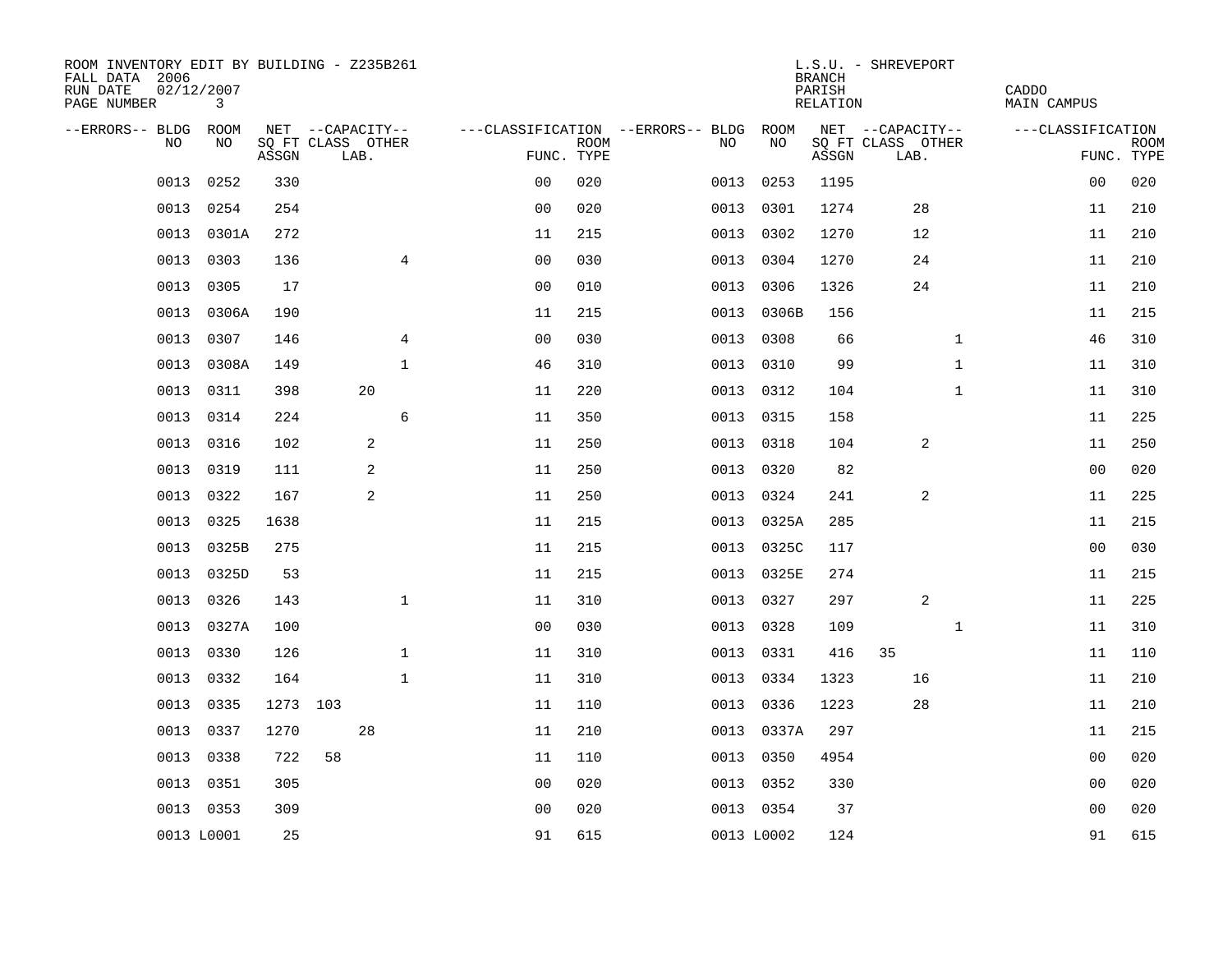| ROOM INVENTORY EDIT BY BUILDING - Z235B261<br>FALL DATA 2006<br>RUN DATE<br>PAGE NUMBER | 02/12/2007<br>$\overline{4}$ |       |    |                           |                                                         |                    |   |           |                                                                                   | BRANCH<br>PARISH<br>RELATION | L.S.U. - SHREVEPORT |                                       | CADDO<br>MAIN CAMPUS |                                                |                           |
|-----------------------------------------------------------------------------------------|------------------------------|-------|----|---------------------------|---------------------------------------------------------|--------------------|---|-----------|-----------------------------------------------------------------------------------|------------------------------|---------------------|---------------------------------------|----------------------|------------------------------------------------|---------------------------|
| --ERRORS-- BLDG ROOM                                                                    |                              |       |    | NET --CAPACITY--          | ---CLASSIFICATION --ERRORS-- BLDG ROOM NET --CAPACITY-- |                    |   |           |                                                                                   |                              |                     |                                       |                      | ---CLASSIFICATION                              |                           |
| NO                                                                                      | NO                           | ASSGN |    | SQ FT CLASS OTHER<br>LAB. |                                                         | ROOM<br>FUNC. TYPE |   | NO        | NO                                                                                | ASSGN                        | LAB.                | SQ FT CLASS OTHER                     |                      |                                                | <b>ROOM</b><br>FUNC. TYPE |
|                                                                                         | 0013 L0003                   | 109   |    |                           | 91                                                      | 615                |   |           | 0013 L0004                                                                        | 2792                         |                     | 308                                   |                      |                                                | 91 610                    |
|                                                                                         | 0013 M0001                   | 560   |    |                           | 0 <sub>0</sub>                                          | 030                |   |           | TOTAL NUMBER CLASSROOMS<br>TOTAL NUMBER LABS 210<br>TOTAL NUMBER SPECIAL LABS 220 |                              |                     | TOTAL NET ASSIGN SQ. FT. IN ROOM FILE |                      | 50,636<br>11<br>21<br>$\overline{\phantom{a}}$ |                           |
|                                                                                         | 0014 0211                    | 1285  | 42 |                           | 11                                                      | 110                |   |           | 0014 0212                                                                         | 923                          | 32                  |                                       |                      |                                                | 11 110                    |
|                                                                                         | 0014 0220                    | 1153  | 32 |                           | 11                                                      | 110                |   |           | TOTAL NUMBER CLASSROOMS<br>TOTAL NUMBER LABS 210<br>TOTAL NUMBER SPECIAL LABS 220 |                              |                     | TOTAL NET ASSIGN SQ. FT. IN ROOM FILE |                      | 3,361<br>3                                     |                           |
|                                                                                         | 0015 0101                    | 67    |    | 2                         | 0 <sup>0</sup>                                          | 030                |   | 0015 0102 |                                                                                   | 68                           |                     | 2                                     |                      | 0 <sub>0</sub>                                 | 030                       |
|                                                                                         | 0015 0104                    | 652   | 43 |                           | 11                                                      | 110                |   |           | 0015 0104A                                                                        | 450                          |                     | 2                                     |                      | 52                                             | 310                       |
|                                                                                         | 0015 0105                    | 563   | 37 |                           | 11                                                      | 110                |   | 0015 0106 |                                                                                   | 90                           |                     | $\mathbf{1}$                          |                      | 11                                             | 310                       |
|                                                                                         | 0015 0107                    | 153   |    | 30                        | 52                                                      | 225                |   | 0015 0108 |                                                                                   | 911                          | 65                  |                                       |                      | 11                                             | 110                       |
|                                                                                         | 0015 0109                    | 603   |    | 2                         | 10                                                      | 530                |   |           | 0015 0109A                                                                        | 154                          |                     | $\mathbf{1}$                          |                      | 63                                             | 310                       |
|                                                                                         | 0015 0109B                   | 154   |    | $\mathbf{1}$              | 63                                                      | 310                |   |           | TOTAL NUMBER CLASSROOMS<br>TOTAL NUMBER LABS 210<br>TOTAL NUMBER SPECIAL LABS 220 |                              |                     | TOTAL NET ASSIGN SQ. FT. IN ROOM FILE |                      | 3,730<br>3                                     |                           |
|                                                                                         | 0016 0101                    | 84    |    |                           | 11                                                      | 730                |   |           | TOTAL NUMBER CLASSROOMS<br>TOTAL NUMBER LABS 210<br>TOTAL NUMBER SPECIAL LABS 220 |                              |                     | TOTAL NET ASSIGN SQ. FT. IN ROOM FILE |                      | 84                                             |                           |
|                                                                                         | 0017 0001                    | 780   |    |                           | 81                                                      | 081                |   | 0017 0101 |                                                                                   | 241                          |                     | $\mathbf{1}$                          |                      | 46                                             | 310                       |
|                                                                                         | 0017 0101A                   | 187   |    | $\mathbf 1$               | 46                                                      | 310                |   |           | 0017 0101B                                                                        | 275                          |                     | $\mathbf{1}$                          |                      | 46                                             | 310                       |
|                                                                                         | 0017 0101C                   | 150   |    | $\mathbf{1}$              | 46                                                      | 310                |   |           | 0017 0101D                                                                        | 178                          |                     |                                       |                      | 46                                             | 315                       |
|                                                                                         | 0017 0102                    | 47    |    |                           | 0 <sub>0</sub>                                          | 010                | 9 | 0017 0103 |                                                                                   | 1512                         |                     | 15                                    |                      | 21                                             | 410                       |
|                                                                                         | 0017 0103A                   | 137   |    | $\mathbf 1$               | 11                                                      | 310                |   |           | 0017 0103B                                                                        | 140                          |                     |                                       |                      | 11                                             | 315                       |
|                                                                                         | 0017 0104                    | 1015  | 78 |                           | 11                                                      | 110                |   | 0017 0105 |                                                                                   | 1190                         | 91                  |                                       |                      | 11                                             | 110                       |
|                                                                                         | 0017 0106                    | 409   |    | 20                        | 11                                                      | 250                |   | 0017 0107 |                                                                                   | 409                          |                     | 15                                    |                      | 11                                             | 250                       |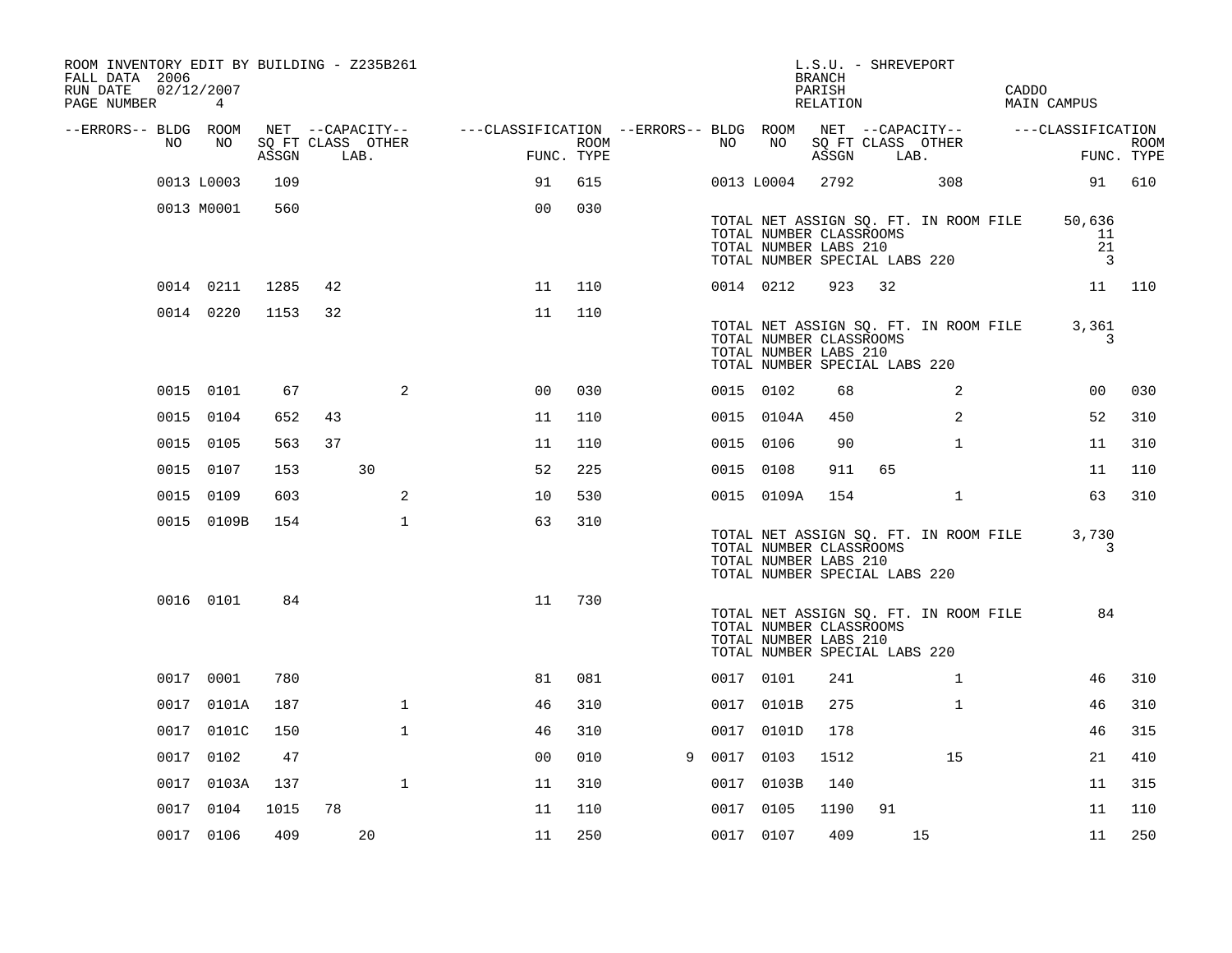| ROOM INVENTORY EDIT BY BUILDING - Z235B261<br>FALL DATA 2006<br>RUN DATE<br>PAGE NUMBER | 02/12/2007<br>5 |       |                           |                      |                           |                                   |            | <b>BRANCH</b><br>PARISH<br><b>RELATION</b> | L.S.U. - SHREVEPORT       |              | CADDO<br><b>MAIN CAMPUS</b> |                           |
|-----------------------------------------------------------------------------------------|-----------------|-------|---------------------------|----------------------|---------------------------|-----------------------------------|------------|--------------------------------------------|---------------------------|--------------|-----------------------------|---------------------------|
| --ERRORS-- BLDG                                                                         | <b>ROOM</b>     |       | NET --CAPACITY--          |                      |                           | ---CLASSIFICATION --ERRORS-- BLDG | ROOM       |                                            | NET --CAPACITY--          |              | ---CLASSIFICATION           |                           |
| <b>NO</b>                                                                               | NO.             | ASSGN | SQ FT CLASS OTHER<br>LAB. |                      | <b>ROOM</b><br>FUNC. TYPE | NO.                               | NO         | ASSGN                                      | SQ FT CLASS OTHER<br>LAB. |              |                             | <b>ROOM</b><br>FUNC. TYPE |
| 0017                                                                                    | 0108            | 121   |                           | $\mathbf{1}$<br>11   | 310                       | 0017                              | 0109       | 366                                        |                           |              | 44                          | 730                       |
| 0017                                                                                    | 0110            | 220   |                           | $\mathbf 1$<br>11    | 310                       | 0017                              | 0111       | 762                                        | 20                        |              | 44                          | 220                       |
| 0017                                                                                    | 0112            | 1276  | 22                        | 11                   | 210                       | 0017                              | 0113       | 482                                        | 20                        |              | 11                          | 110                       |
| 0017                                                                                    | 0114            | 482   | 20                        | 44                   | 220                       |                                   | 0017 0115  | 495                                        | 15                        |              | 11                          | 250                       |
| 0017                                                                                    | 0115A           | 92    | 2                         | 11                   | 250                       | 0017                              | 0115B      | 77                                         | 2                         |              | 11                          | 250                       |
| 0017                                                                                    | 0115C           | 223   |                           | 6<br>11              | 350                       |                                   | 0017 0115D | 77                                         | 2                         |              | 11                          | 250                       |
| 0017                                                                                    | 0115E           | 90    | 2                         | 11                   | 250                       | 0017                              | 0116       | 363                                        | 20                        |              | 11                          | 110                       |
| 0017                                                                                    | 0117            | 209   |                           | $\mathbf 1$<br>46    | 310                       |                                   | 0017 0117A | 185                                        |                           |              | 46                          | 315                       |
| 0017                                                                                    | 0117B           | 155   |                           | $\mathbf 1$<br>46    | 310                       | 0017                              | 0117C      | 168                                        |                           | $\mathbf{1}$ | 46                          | 310                       |
| 0017                                                                                    | 0117D           | 252   |                           | $\mathbf{1}$<br>46   | 310                       |                                   | 0017 0118  | 238                                        |                           | 6            | 0 <sub>0</sub>              | 030                       |
| 0017                                                                                    | 0119            | 639   |                           | $\overline{4}$<br>46 | 310                       | 0017                              | 0119A      | 61                                         |                           | $\mathbf{1}$ | 21                          | 310                       |
| 0017                                                                                    | 0119B           | 122   |                           | $\mathbf{1}$<br>21   | 310                       | 0017                              | 0119C      | 122                                        |                           | $\mathbf{1}$ | 21                          | 310                       |
| 0017                                                                                    | 0119D           | 122   |                           | $\mathbf{1}$<br>21   | 310                       | 0017                              | 0119E      | 122                                        |                           | $\mathbf{1}$ | 21                          | 310                       |
| 0017                                                                                    | 0119F           | 93    |                           | 1<br>21              | 310                       |                                   | 0017 0119G | 97                                         |                           | $\mathbf{1}$ | 21                          | 310                       |
| 0017                                                                                    | 0119H           | 210   |                           | $\mathbf 1$<br>21    | 310                       | 0017                              | 0119I      | 769                                        |                           | 4            | 21                          | 315                       |
| 0017                                                                                    | 0120            | 196   |                           | $\mathbf 1$<br>11    | 310                       | 0017                              | 0121       | 238                                        |                           | 6            | 00                          | 030                       |
| 0017                                                                                    | 0122            | 90    |                           | 0 <sub>0</sub>       | 030                       | 0017                              | 0123       | 289                                        |                           |              | 0 <sub>0</sub>              | 030                       |
| 0017                                                                                    | 0124            | 280   |                           | 0 <sub>0</sub>       | 030                       |                                   | 0017 0201  | 1304                                       | 27                        |              | 11                          | 210                       |
| 0017                                                                                    | 0201A           | 95    |                           | 11                   | 215                       | 0017                              | 0202       | 278                                        |                           |              | 11                          | 535                       |
| 0017                                                                                    | 0203            | 1307  | 23                        | 11                   | 210                       | 0017                              | 0204       | 356                                        | 20                        |              | 11                          | 220                       |
| 0017                                                                                    | 0205            | 360   | 20                        | 11                   | 220                       | 0017                              | 0206       | 1086                                       | 31                        |              | 11                          | 110                       |
| 0017                                                                                    | 0207            | 146   |                           | 3<br>0 <sub>0</sub>  | 030                       | 0017                              | 0208       | 146                                        |                           | 3            | 00                          | 030                       |
| 0017                                                                                    | 0209            | 1106  | 46                        | 11                   | 210                       | 0017                              | 0210       | 798                                        | 57                        |              | 11                          | 110                       |
| 0017                                                                                    | 0211            | 956   | 68                        | 11                   | 110                       | 0017                              | 0212       | 612                                        | 38                        |              | 11                          | 110                       |
| 9<br>0017                                                                               | 0213            | 1477  | 20                        | 11                   | 430                       | 0017                              | 0213A      | 178                                        |                           |              | 11                          | 535                       |
|                                                                                         | 0017 0213B      | 136   |                           | 11                   | 535                       |                                   | 0017 0213C | 109                                        |                           | $\mathbf{1}$ | 11                          | 310                       |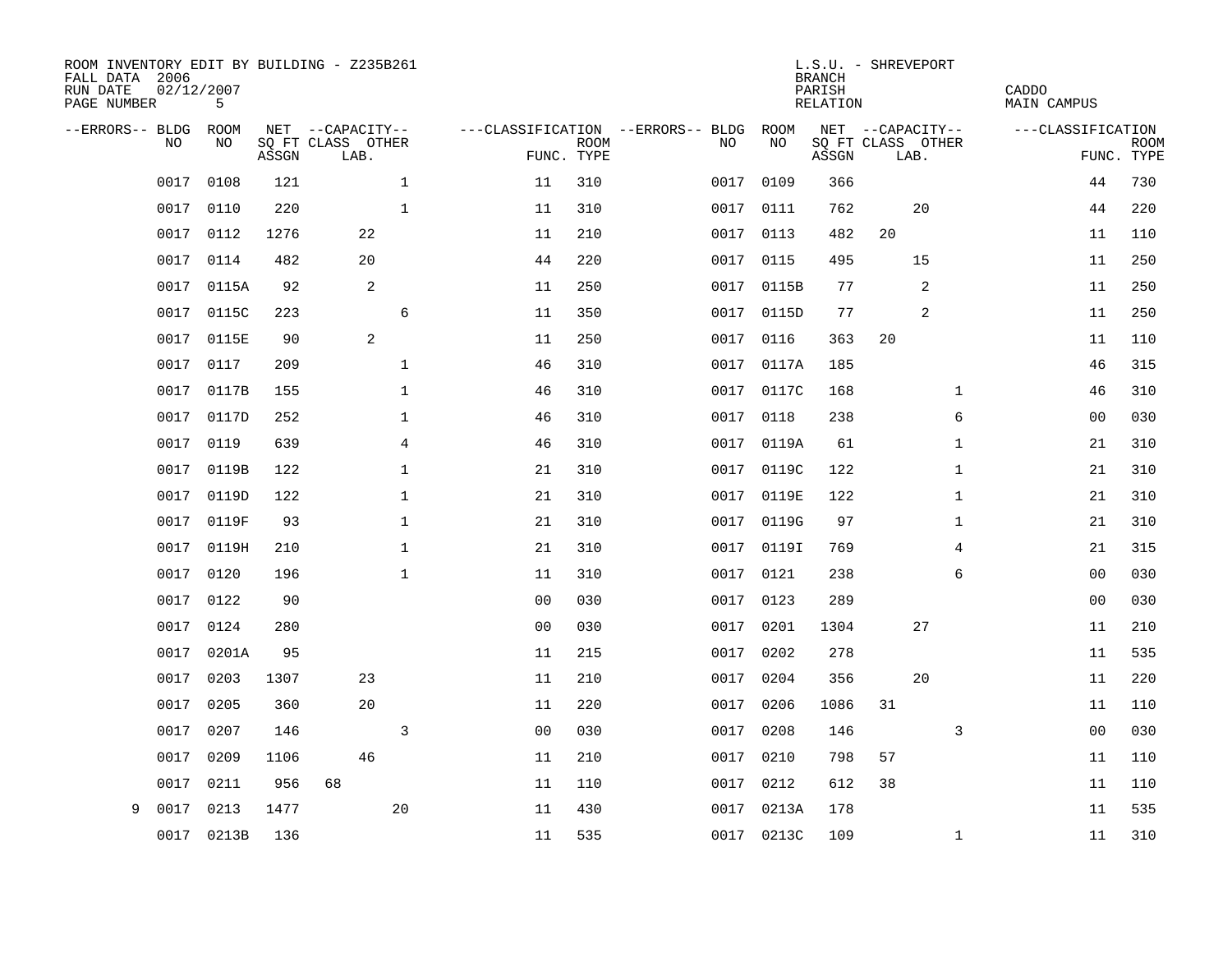| ROOM INVENTORY EDIT BY BUILDING - Z235B261<br>FALL DATA 2006<br>RUN DATE<br>PAGE NUMBER | 02/12/2007<br>6 |       |                           |                |                           |                                   |            | <b>BRANCH</b><br>PARISH<br>RELATION | L.S.U. - SHREVEPORT       | CADDO<br><b>MAIN CAMPUS</b> |                           |
|-----------------------------------------------------------------------------------------|-----------------|-------|---------------------------|----------------|---------------------------|-----------------------------------|------------|-------------------------------------|---------------------------|-----------------------------|---------------------------|
| --ERRORS-- BLDG ROOM                                                                    |                 |       | NET --CAPACITY--          |                |                           | ---CLASSIFICATION --ERRORS-- BLDG | ROOM       |                                     | NET --CAPACITY--          | ---CLASSIFICATION           |                           |
| NO                                                                                      | NO              | ASSGN | SQ FT CLASS OTHER<br>LAB. |                | <b>ROOM</b><br>FUNC. TYPE | NO                                | NO         | ASSGN                               | SQ FT CLASS OTHER<br>LAB. |                             | <b>ROOM</b><br>FUNC. TYPE |
| 0017                                                                                    | 0214            | 575   | 35                        | 11             | 110                       | 0017                              | 0215       | 595                                 | 40                        | 11                          | 215                       |
| 0017                                                                                    | 0216            | 1778  | 60                        | 11             | 210                       | 0017                              | 0217       | 819                                 | 58                        | 11                          | 110                       |
| 0017                                                                                    | 0218            | 495   | 12                        | 11             | 220                       | 0017                              | 0219       | 809                                 | 57                        | 11                          | 110                       |
| 0017                                                                                    | 0220            | 153   | 3                         | 0 <sub>0</sub> | 030                       |                                   | 0017 0221  | 153                                 | 3                         | 0 <sub>0</sub>              | 030                       |
| 0017                                                                                    | 0222            | 1778  | 60                        | 11             | 210                       | 0017                              | 0223       | 48                                  |                           | 00                          | 010                       |
| 0017                                                                                    | 0224            | 369   |                           | 0 <sub>0</sub> | 030                       |                                   | 0017 0225  | 582                                 | 36                        | 11                          | 110                       |
| 0017                                                                                    | 0226            | 475   | 20                        | 91             | 650                       | 0017                              | 0227       | 475                                 | 25                        | 11                          | 220                       |
| 0017                                                                                    | 0228            | 676   | 45                        | 11             | 110                       |                                   | 0017 0229  | 576                                 | 36                        | 11                          | 210                       |
| 0017                                                                                    | 0230            | 374   |                           | 0 <sub>0</sub> | 030                       | 0017                              | 0231       | 48                                  |                           | 0 <sub>0</sub>              | 010                       |
| 0017                                                                                    | 0301            | 198   | 2                         | 48             | 310                       |                                   | 0017 0301A | 144                                 | $\mathbf{1}$              | 48                          | 310                       |
| 0017                                                                                    | 0301B           | 144   | $\mathbf{1}$              | 48             | 310                       | 0017                              | 0301C      | 67                                  |                           | 48                          | 315                       |
| 0017                                                                                    | 0302            | 122   | $\mathbf 1$               | 11             | 310                       |                                   | 0017 0303  | 112                                 | $\mathbf{1}$              | 11                          | 310                       |
| 0017                                                                                    | 0304            | 116   | $\mathbf 1$               | 11             | 310                       | 0017                              | 0305       | 135                                 | $\mathbf{1}$              | 11                          | 310                       |
| 0017                                                                                    | 0306            | 192   | $\mathbf 1$               | 11             | 310                       |                                   | 0017 0307  | 114                                 | $\mathbf{1}$              | 11                          | 310                       |
| 0017                                                                                    | 0308            | 114   | $\mathbf{1}$              | 11             | 310                       | 0017                              | 0309       | 120                                 | $\mathbf{1}$              | 11                          | 310                       |
| 0017                                                                                    | 0310            | 115   | $\mathbf 1$               | 11             | 310                       |                                   | 0017 0311  | 108                                 | $\mathbf{1}$              | 11                          | 310                       |
| 0017                                                                                    | 0312            | 112   | $\mathbf 1$               | 11             | 310                       | 0017                              | 0313       | 114                                 | $\mathbf{1}$              | 11                          | 310                       |
| 0017                                                                                    | 0314            | 112   | $\mathbf{1}$              | 11             | 310                       | 0017                              | 0315       | 118                                 | $\mathbf{1}$              | 11                          | 310                       |
| 0017                                                                                    | 0316            | 123   | $\mathbf{1}$              | 11             | 310                       |                                   | 0017 0317  | 108                                 | $\mathbf{1}$              | 11                          | 310                       |
| 0017                                                                                    | 0318            | 112   | $\mathbf 1$               | 11             | 310                       |                                   | 0017 0319  | 120                                 | $\mathbf{1}$              | 11                          | 310                       |
| 0017                                                                                    | 0320            | 114   | 1                         | 11             | 310                       |                                   | 0017 0321  | 114                                 | $\mathbf{1}$              | 11                          | 310                       |
| 0017                                                                                    | 0322            | 192   | $\mathbf{1}$              | 11             | 310                       | 0017                              | 0323       | 132                                 | $\mathbf{1}$              | 11                          | 310                       |
| 0017                                                                                    | 0324            | 116   | $\mathbf{1}$              | 11             | 310                       |                                   | 0017 0325  | 112                                 | $\mathbf{1}$              | 11                          | 310                       |
| 0017                                                                                    | 0326            | 112   | $\mathbf 1$               | 11             | 310                       | 0017                              | 0327       | 103                                 | $\mathbf{1}$              | 11                          | 310                       |
| 0017                                                                                    | 0328            | 185   |                           | 11             | 315                       |                                   | 0017 0329  | 112                                 | $\mathbf{1}$              | 11                          | 310                       |
|                                                                                         | 0017 0330       | 114   | $\mathbf{1}$              | 11             | 310                       |                                   | 0017 0331  | 128                                 | $\mathbf{1}$              | 11                          | 310                       |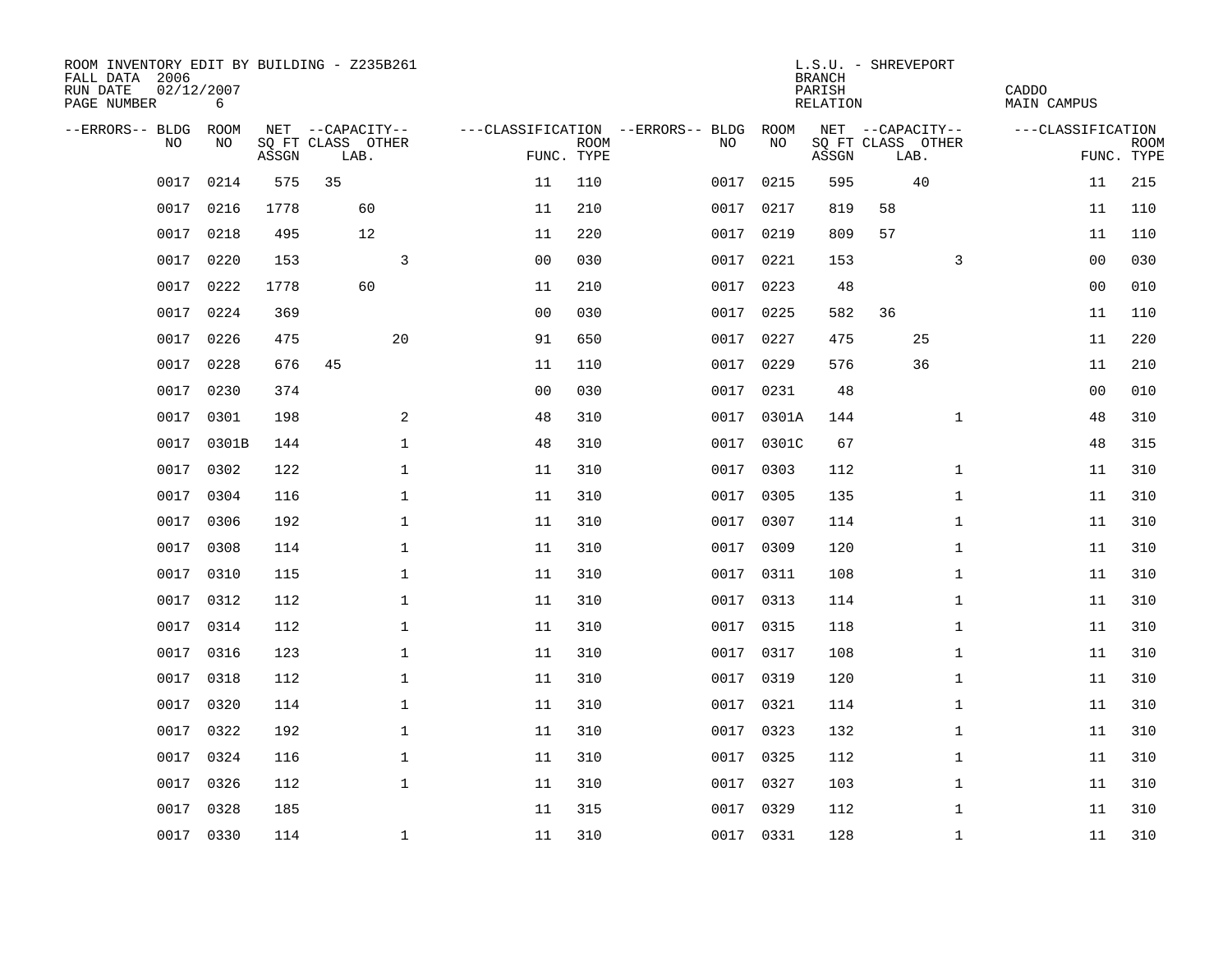| ROOM INVENTORY EDIT BY BUILDING - Z235B261<br>FALL DATA 2006<br>RUN DATE<br>PAGE NUMBER | 02/12/2007<br>7 |       |                           |                |             |                                   |            | <b>BRANCH</b><br>PARISH<br>RELATION | L.S.U. - SHREVEPORT       | CADDO<br>MAIN CAMPUS |                           |
|-----------------------------------------------------------------------------------------|-----------------|-------|---------------------------|----------------|-------------|-----------------------------------|------------|-------------------------------------|---------------------------|----------------------|---------------------------|
| --ERRORS-- BLDG ROOM                                                                    |                 |       | NET --CAPACITY--          |                |             | ---CLASSIFICATION --ERRORS-- BLDG | ROOM       |                                     | NET --CAPACITY--          | ---CLASSIFICATION    |                           |
| NO.                                                                                     | NO.             | ASSGN | SQ FT CLASS OTHER<br>LAB. | FUNC. TYPE     | <b>ROOM</b> | NO.                               | NO         | ASSGN                               | SQ FT CLASS OTHER<br>LAB. |                      | <b>ROOM</b><br>FUNC. TYPE |
| 0017                                                                                    | 0332            | 133   | $\mathbf{1}$              | 11             | 310         | 0017                              | 0333       | 114                                 | $\mathbf{1}$              | 11                   | 310                       |
| 0017                                                                                    | 0334            | 115   | $\mathbf{1}$              | 11             | 310         |                                   | 0017 0335  | 118                                 | $\mathbf{1}$              | 11                   | 310                       |
| 0017                                                                                    | 0336            | 115   |                           | 11             | 315         |                                   | 0017 0337  | 158                                 | 4                         | 00                   | 030                       |
| 0017                                                                                    | 0338            | 158   | 4                         | 0 <sub>0</sub> | 030         |                                   | 0017 0339  | 204                                 | 2                         | 48                   | 310                       |
| 0017                                                                                    | 0339A           | 69    |                           | 48             | 315         |                                   | 0017 0339B | 144                                 | $\mathbf{1}$              | 48                   | 310                       |
| 0017                                                                                    | 0339C           | 156   | $\mathbf{1}$              | 48             | 310         |                                   | 0017 0340  | 541                                 | 25                        | 11                   | 110                       |
| 0017                                                                                    | 0341            | 762   | 50                        | 11             | 110         | 0017                              | 0342       | 800                                 | 60                        | 11                   | 110                       |
| 0017                                                                                    | 0343            | 804   | 25                        | 92             | 650         |                                   | 0017 0344  | 567                                 | 30                        | 11                   | 210                       |
| 0017                                                                                    | 0345            | 541   | 20                        | 11             | 110         | 0017                              | 0346       | 242                                 | 15                        | 31                   | 540                       |
| 0017                                                                                    | 0347            | 138   | $\overline{4}$            | 31             | 540         |                                   | 0017 0348  | 198                                 | 2                         | 48                   | 310                       |
| 0017                                                                                    | 0348A           | 144   | $\mathbf{1}$              | 48             | 310         |                                   | 0017 0348B | 147                                 | $\mathbf{1}$              | 48                   | 310                       |
| 0017                                                                                    | 0348C           | 67    |                           | 48             | 315         |                                   | 0017 0349  | 112                                 | $\mathbf{1}$              | 48                   | 315                       |
| 0017                                                                                    | 0350            | 112   | $\mathbf 1$               | 11             | 310         | 0017                              | 0351       | 113                                 | $\mathbf{1}$              | 11                   | 310                       |
| 0017                                                                                    | 0352            | 135   | $\mathbf 1$               | 11             | 310         |                                   | 0017 0353  | 192                                 | $\mathbf{1}$              | 11                   | 310                       |
| 0017                                                                                    | 0354            | 114   | $\mathbf 1$               | 11             | 310         | 0017                              | 0355       | 119                                 | $\mathbf{1}$              | 11                   | 310                       |
| 0017                                                                                    | 0356            | 120   | $\mathbf{1}$              | 11             | 310         |                                   | 0017 0357  | 115                                 | $\mathbf{1}$              | 11                   | 310                       |
| 0017                                                                                    | 0358            | 108   | $\mathbf 1$               | 11             | 310         | 0017                              | 0359       | 112                                 | $\mathbf{1}$              | 31                   | 310                       |
| 0017                                                                                    | 0360            | 114   | $\mathbf 1$               | 11             | 310         |                                   | 0017 0361  | 135                                 | $\mathbf{1}$              | 11                   | 310                       |
| 0017                                                                                    | 0362            | 118   | $\mathbf 1$               | 11             | 310         |                                   | 0017 0363  | 120                                 | $\mathbf{1}$              | 11                   | 310                       |
| 0017                                                                                    | 0364            | 108   | $\mathbf{1}$              | 11             | 310         |                                   | 0017 0365  | 115                                 | $\mathbf{1}$              | 11                   | 310                       |
| 0017                                                                                    | 0366            | 120   | $\mathbf{1}$              | 11             | 310         |                                   | 0017 0367  | 114                                 | $\mathbf{1}$              | 11                   | 310                       |
| 0017                                                                                    | 0368            | 114   | $\mathbf 1$               | 11             | 310         | 0017                              | 0369       | 189                                 | $\mathbf{1}$              | 11                   | 310                       |
| 0017                                                                                    | 0370            | 132   | $\mathbf 1$               | 11             | 310         |                                   | 0017 0371  | 112                                 | $\mathbf{1}$              | 11                   | 310                       |
| 0017                                                                                    | 0372            | 112   | $\mathbf 1$               | 11             | 310         |                                   | 0017 0373  | 115                                 | 5                         | 11                   | 225                       |
| 0017                                                                                    | 0374            | 89    | $\mathbf{1}$              | 31             | 545         |                                   | 0017 0375  | 112                                 | $\mathbf{1}$              | 11                   | 310                       |
|                                                                                         | 0017 0376       | 185   |                           | 22             | 575         |                                   | 0017 0376A | 85                                  |                           | 22                   | 575                       |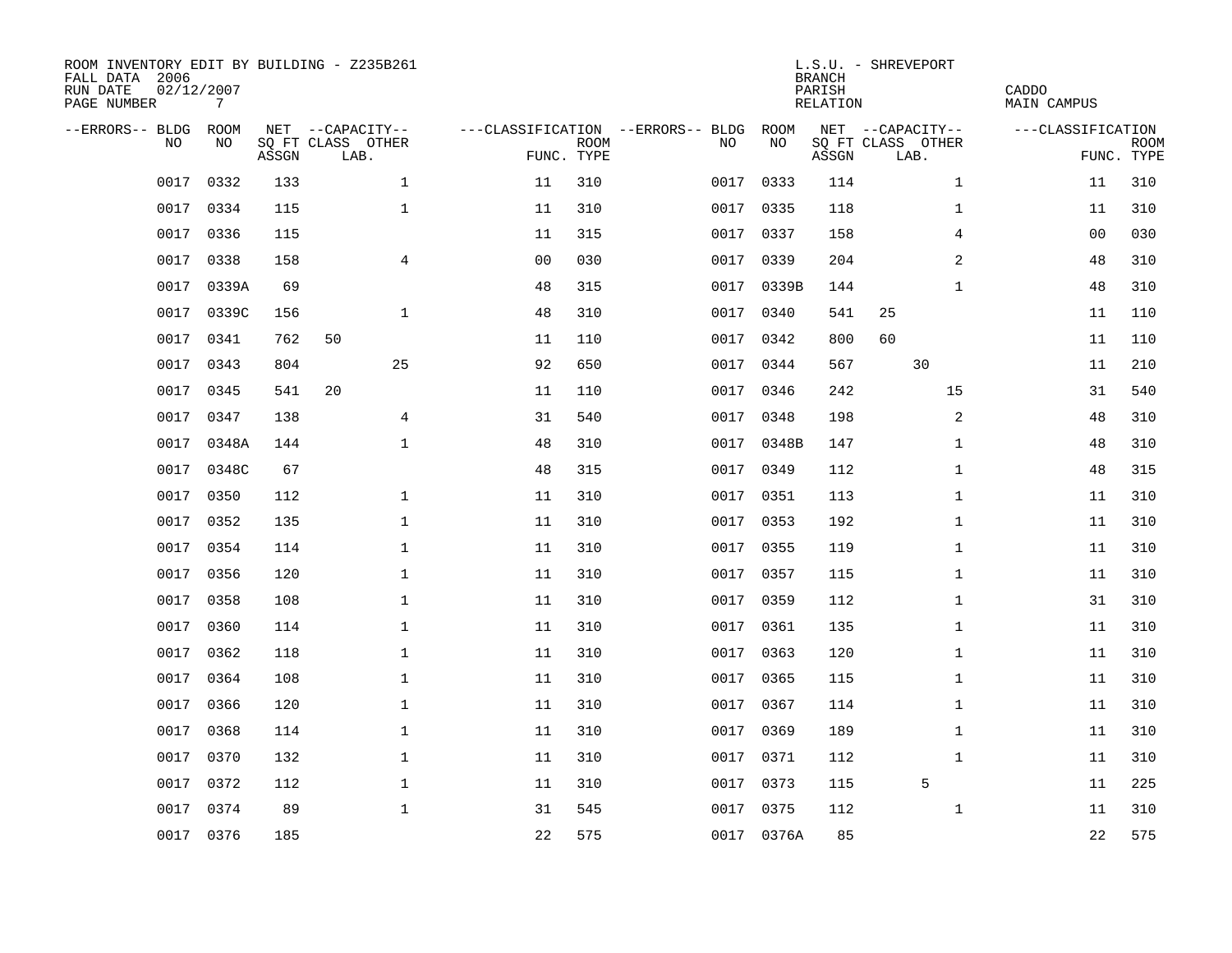| ROOM INVENTORY EDIT BY BUILDING - Z235B261<br>FALL DATA 2006<br>RUN DATE<br>PAGE NUMBER | 02/12/2007<br>8 |       |                           |                |             |                                        |            | <b>BRANCH</b><br>PARISH<br>RELATION | L.S.U. - SHREVEPORT       | CADDO<br><b>MAIN CAMPUS</b> |                           |
|-----------------------------------------------------------------------------------------|-----------------|-------|---------------------------|----------------|-------------|----------------------------------------|------------|-------------------------------------|---------------------------|-----------------------------|---------------------------|
| --ERRORS-- BLDG ROOM                                                                    |                 |       | NET --CAPACITY--          |                |             | ---CLASSIFICATION --ERRORS-- BLDG ROOM |            |                                     | NET --CAPACITY--          | ---CLASSIFICATION           |                           |
| NO                                                                                      | NO              | ASSGN | SQ FT CLASS OTHER<br>LAB. | FUNC. TYPE     | <b>ROOM</b> | NO                                     | NO         | ASSGN                               | SQ FT CLASS OTHER<br>LAB. |                             | <b>ROOM</b><br>FUNC. TYPE |
| 0017                                                                                    | 0377            | 115   | $\mathbf 1$               | 11             | 310         | 0017                                   | 0378       | 54                                  | 2                         | 31                          | 315                       |
| 0017                                                                                    | 0379            | 54    | 2                         | 31             | 540         |                                        | 0017 0380  | 118                                 | $\mathbf{1}$              | 11                          | 310                       |
| 0017                                                                                    | 0381            | 115   | $\mathbf{1}$              | 11             | 310         |                                        | 0017 0382  | 153                                 | 3                         | 0 <sub>0</sub>              | 030                       |
| 0017                                                                                    | 0383            | 153   | 3                         | 0 <sub>0</sub> | 030         |                                        | 0017 0384  | 250                                 | 2                         | 46                          | 310                       |
| 0017                                                                                    | 0384A           | 150   |                           | 46             | 315         |                                        | 0017 0384B | 147                                 | $\mathbf{1}$              | 46                          | 310                       |
| 0017                                                                                    | 0384C           | 150   | $\mathbf{1}$              | 46             | 310         |                                        | 0017 0385  | 48                                  |                           | 00                          | 010                       |
| 0017                                                                                    | 0386            | 328   |                           | 00             | 030         | 0017                                   | 0387       | 588                                 | 36                        | 11                          | 110                       |
| 0017                                                                                    | 0388            | 559   | 25                        | 11             | 210         |                                        | 0017 0389  | 800                                 | 57                        | 11                          | 110                       |
| 0017                                                                                    | 0390            | 580   | 36                        | 11             | 110         |                                        | 0017 0391  | 768                                 | 51                        | 11                          | 110                       |
|                                                                                         | 0017 0392       | 276   |                           | 0 <sub>0</sub> | 030         |                                        | 0017 0393  | 53                                  |                           | 0 <sub>0</sub>              | 010                       |
|                                                                                         | 0017 A0011      | 195   |                           | 0 <sub>0</sub> | 020         |                                        | 0017 A0012 | 136                                 |                           | 0 <sub>0</sub>              | 020                       |
|                                                                                         | 0017 A0013      | 175   |                           | 0 <sub>0</sub> | 020         |                                        | 0017 A0014 | 178                                 |                           | 0 <sub>0</sub>              | 020                       |
|                                                                                         | 0017 A0015      | 142   |                           | 0 <sub>0</sub> | 020         |                                        | 0017 A0016 | 931                                 |                           | 0 <sub>0</sub>              | 020                       |
|                                                                                         | 0017 A0017      | 520   |                           | 00             | 020         |                                        | 0017 A0018 | 520                                 |                           | 0 <sub>0</sub>              | 020                       |
|                                                                                         | 0017 A0019      | 931   |                           | 0 <sub>0</sub> | 020         |                                        | 0017 B0021 | 520                                 |                           | 0 <sub>0</sub>              | 020                       |
|                                                                                         | 0017 B0022      | 332   |                           | 0 <sub>0</sub> | 020         |                                        | 0017 B0023 | 340                                 |                           | 0 <sub>0</sub>              | 020                       |
|                                                                                         | 0017 B0024      | 904   |                           | 0 <sub>0</sub> | 020         |                                        | 0017 B0025 | 332                                 |                           | 00                          | 020                       |
|                                                                                         | 0017 B0026      | 540   |                           | 0 <sub>0</sub> | 020         |                                        | 0017 B0027 | 332                                 |                           | 00                          | 020                       |
|                                                                                         | 0017 B0028      | 904   |                           | 0 <sub>0</sub> | 020         |                                        | 0017 C0031 | 1048                                |                           | 00                          | 020                       |
|                                                                                         | 0017 C0032      | 104   |                           | 0 <sub>0</sub> | 020         |                                        | 0017 C0033 | 104                                 |                           | 0 <sub>0</sub>              | 020                       |
|                                                                                         | 0017 C0034      | 375   |                           | 0 <sub>0</sub> | 020         |                                        | 0017 C0035 | 104                                 |                           | 00                          | 020                       |
|                                                                                         | 0017 C0036      | 1048  |                           | 0 <sub>0</sub> | 020         |                                        | 0017 C0037 | 104                                 |                           | 00                          | 020                       |
|                                                                                         | 0017 C0038      | 427   |                           | 0 <sup>0</sup> | 020         |                                        | 0017 C0039 | 375                                 |                           | 0 <sub>0</sub>              | 020                       |
|                                                                                         | 0017 C0119      | 355   |                           | 0 <sub>0</sub> | 020         |                                        | 0017 D0001 | 90                                  |                           | 00                          | 020                       |
|                                                                                         | 0017 D0002      | 83    |                           | 0 <sub>0</sub> | 020         |                                        | 0017 E0011 | 83                                  |                           | 0 <sub>0</sub>              | 020                       |
|                                                                                         | 0017 E0021      | 86    |                           | 0 <sub>0</sub> | 020         |                                        | 0017 E0031 | 104                                 |                           | 0 <sub>0</sub>              | 020                       |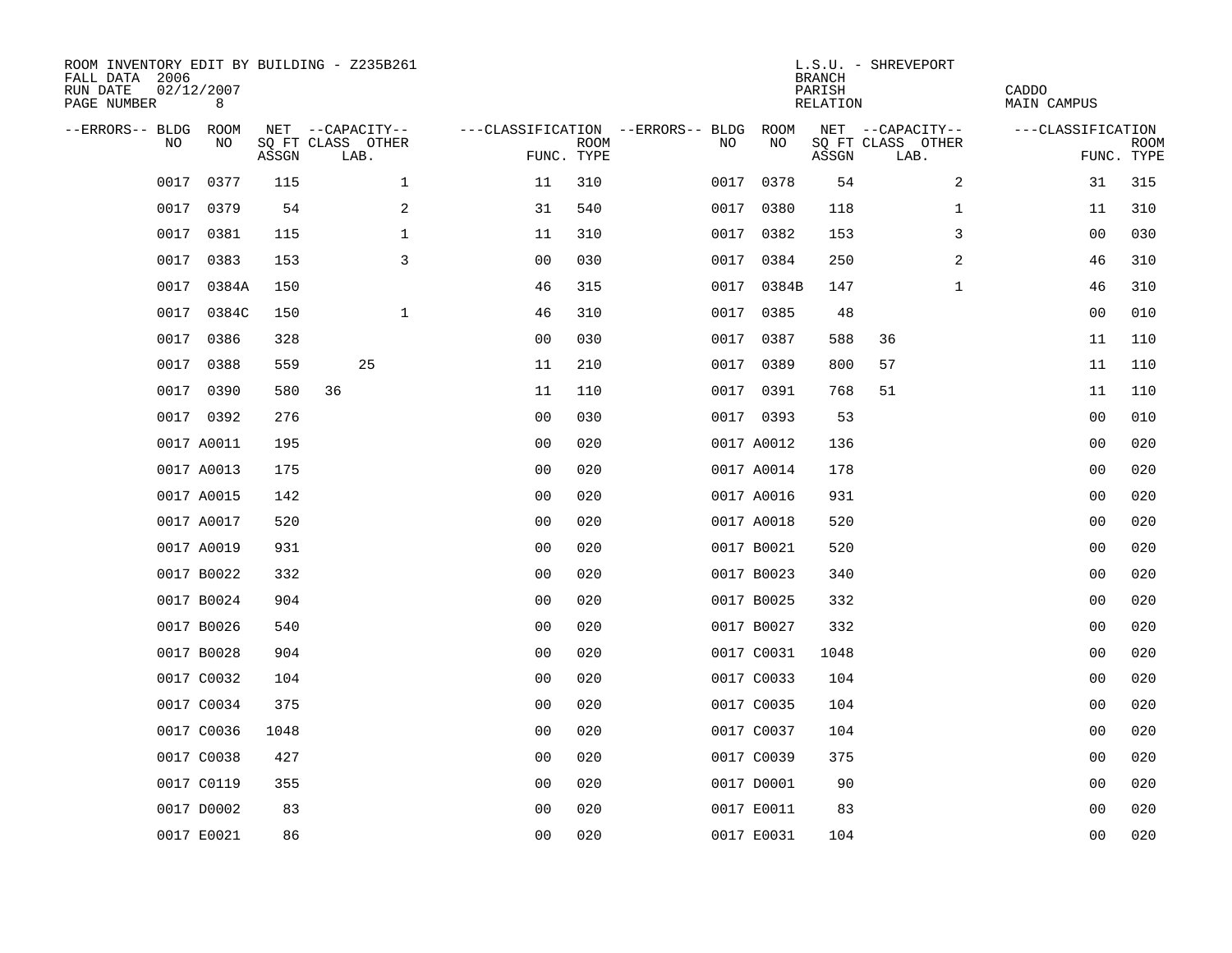| ROOM INVENTORY EDIT BY BUILDING - Z235B261<br>FALL DATA 2006<br>RUN DATE<br>PAGE NUMBER | 02/12/2007<br>9 |       |                           |                                        |             |      |                                                                | <b>BRANCH</b><br>PARISH<br>RELATION | L.S.U. - SHREVEPORT                                                    | CADDO<br>MAIN CAMPUS                   |                           |
|-----------------------------------------------------------------------------------------|-----------------|-------|---------------------------|----------------------------------------|-------------|------|----------------------------------------------------------------|-------------------------------------|------------------------------------------------------------------------|----------------------------------------|---------------------------|
| --ERRORS-- BLDG ROOM                                                                    |                 |       | NET --CAPACITY--          | ---CLASSIFICATION --ERRORS-- BLDG ROOM |             |      |                                                                |                                     | NET --CAPACITY--                                                       | ---CLASSIFICATION                      |                           |
| N <sub>O</sub>                                                                          | NO.             | ASSGN | SO FT CLASS OTHER<br>LAB. | FUNC. TYPE                             | <b>ROOM</b> | NO.  | NO                                                             | ASSGN                               | SQ FT CLASS OTHER<br>LAB.                                              |                                        | <b>ROOM</b><br>FUNC. TYPE |
|                                                                                         | 0017 S0011      | 247   |                           | 0 <sub>0</sub>                         | 020         |      | 0017 S0012                                                     | 247                                 |                                                                        | 00                                     | 020                       |
|                                                                                         | 0017 S0013      | 255   |                           | 0 <sub>0</sub>                         | 020         |      | 0017 S0014                                                     | 247                                 |                                                                        | 0 <sub>0</sub>                         | 020                       |
|                                                                                         | 0017 S0021      | 375   |                           | 0 <sub>0</sub>                         | 020         |      | 0017 S0022                                                     | 375                                 |                                                                        | 0 <sub>0</sub>                         | 020                       |
|                                                                                         | 0017 S0023      | 375   |                           | 0 <sub>0</sub>                         | 020         |      | 0017 S0024                                                     | 375                                 |                                                                        | 0 <sub>0</sub>                         | 020                       |
|                                                                                         | 0017 S0031      | 363   |                           | 00                                     | 020         |      | 0017 S0032                                                     | 363                                 |                                                                        | 00                                     | 020                       |
|                                                                                         | 0017 S0033      | 363   |                           | 0 <sub>0</sub>                         | 020         |      | 0017 S0034<br>TOTAL NUMBER CLASSROOMS<br>TOTAL NUMBER LABS 210 | 363                                 | TOTAL NET ASSIGN SQ. FT. IN ROOM FILE<br>TOTAL NUMBER SPECIAL LABS 220 | 00<br>53,424<br>21<br>$\mathsf 9$<br>6 | 020                       |
| 0018                                                                                    | 0101            | 1223  | 94                        | 11                                     | 110         |      | 0018 0102                                                      | 90                                  | $\mathbf{1}$                                                           | 11                                     | 315                       |
| 0018                                                                                    | 0103            | 1047  | 80                        | 11                                     | 110         | 0018 | 0104                                                           | 90                                  | $\mathbf{1}$                                                           | 11                                     | 310                       |
| 0018                                                                                    | 0105            | 126   |                           | 11                                     | 730         | 0018 | 0106                                                           | 169                                 | $\mathbf{1}$                                                           | 11                                     | 310                       |
| 0018                                                                                    | 0107            | 808   | 2                         | 32                                     | 310         | 0018 | 0108                                                           | 1080                                | 83                                                                     | 11                                     | 110                       |
| 0018                                                                                    | 0109            | 586   | 39                        | 11                                     | 210         | 0018 | 0110                                                           | 1065                                | 81                                                                     | 11                                     | 110                       |
| 0018                                                                                    | 0111            | 563   | 5                         | 11                                     | 210         | 0018 | 0112                                                           | 160                                 | 2                                                                      | 91                                     | 850                       |
| 0018                                                                                    | 0113            | 77    | $\mathbf{1}$              | 46                                     | 310         | 0018 | 0114                                                           | 400                                 | 4                                                                      | 10                                     | 660                       |
| 0018                                                                                    | 0115            | 84    | $\mathbf 1$               | 46                                     | 310         | 0018 | 0116                                                           | 126                                 | $\mathbf{1}$                                                           | 11                                     | 510                       |
| 0018                                                                                    | 0117            | 588   | 5                         | 46                                     | 315         | 0018 | 0118                                                           | 108                                 | $\mathbf{1}$                                                           | 11                                     | 510                       |
| 0018                                                                                    | 0119            | 100   | $\mathbf 1$               | 46                                     | 310         | 0018 | 0119A                                                          | 55                                  | $\mathbf{1}$                                                           | 46                                     | 310                       |
| 0018                                                                                    | 0119B           | 166   | $\mathbf{1}$              | 46                                     | 310         | 0018 | 0120                                                           | 90                                  | 4                                                                      | 11                                     | 510                       |
| 0018                                                                                    | 0121            | 420   | 22                        | 31                                     | 350         | 0018 | 0122                                                           | 100                                 | $\mathbf{1}$                                                           | 46                                     | 510                       |
| 0018                                                                                    | 0123            | 155   | $\mathbf 1$               | 31                                     | 310         | 0018 | 0123B                                                          | 171                                 | $\mathbf{1}$                                                           | 31                                     | 310                       |
| 0018                                                                                    | 0124            | 170   | 3                         | 46                                     | 310         | 0018 | 0126                                                           | 170                                 | $\mathbf{1}$                                                           | 11                                     | 510                       |
| 0018                                                                                    | 0128            | 110   | $\mathbf{1}$              | 11                                     | 310         | 0018 | 0130                                                           | 110                                 | $\mathbf{1}$                                                           | 11                                     | 510                       |
| 0018                                                                                    | 0132            | 651   | 43                        | 11                                     | 210         | 0018 | 0134                                                           | 120                                 | $\mathbf{1}$                                                           | 11                                     | 310                       |
| 0018                                                                                    | 0136            | 120   | $\mathbf 1$               | 11                                     | 315         | 0018 | 0138                                                           | 1660                                | 2                                                                      | 11                                     | 315                       |
|                                                                                         | 0018 0138A      | 70    |                           | 11                                     | 315         |      | 0018 0138B                                                     | 70                                  | $\mathbf{1}$                                                           | 11                                     | 310                       |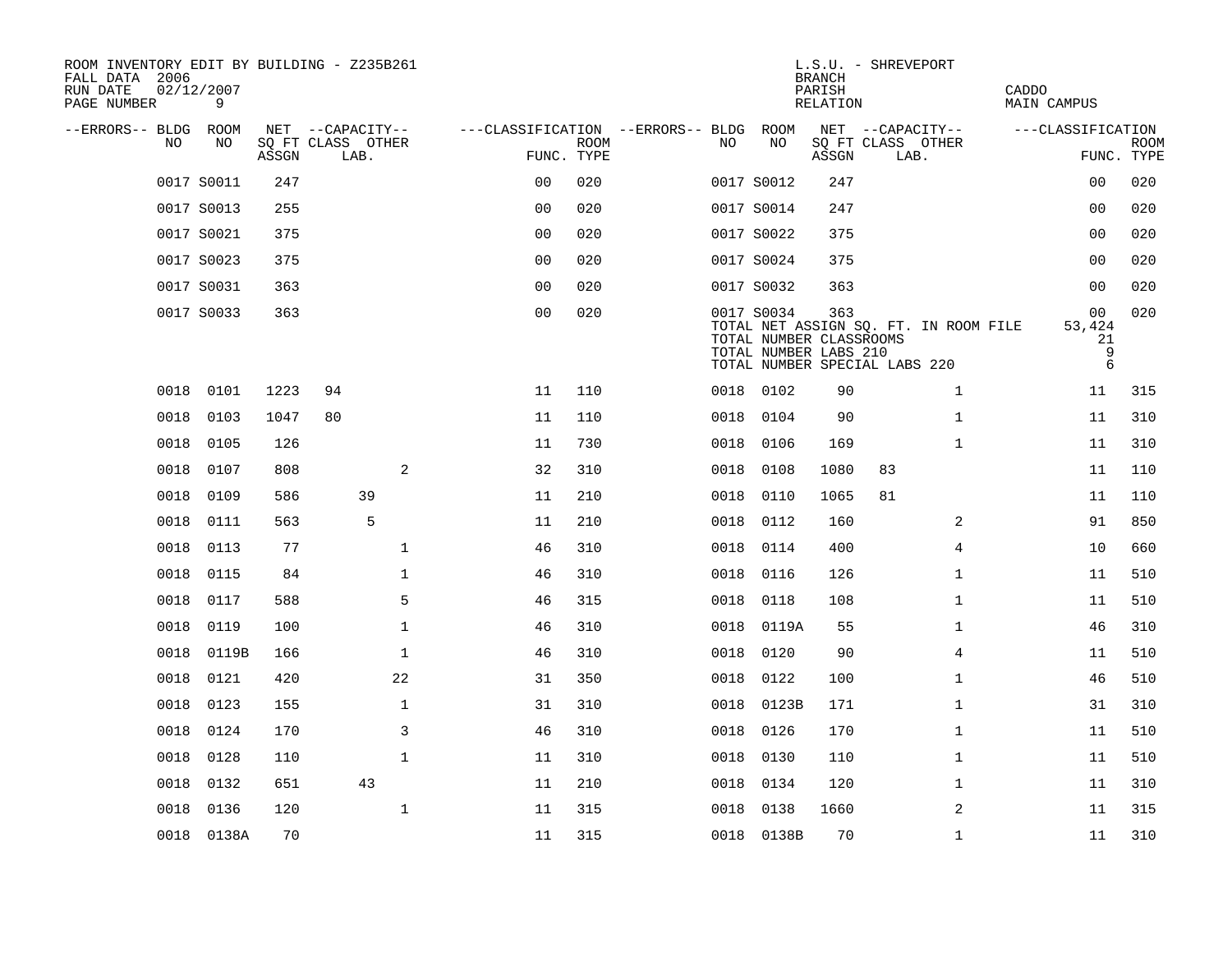| ROOM INVENTORY EDIT BY BUILDING - Z235B261<br>FALL DATA 2006<br>RUN DATE<br>PAGE NUMBER | 02/12/2007<br>10 |       |                           |                |             |                                        |            | <b>BRANCH</b><br>PARISH<br>RELATION | L.S.U. - SHREVEPORT       | CADDO<br>MAIN CAMPUS |                           |
|-----------------------------------------------------------------------------------------|------------------|-------|---------------------------|----------------|-------------|----------------------------------------|------------|-------------------------------------|---------------------------|----------------------|---------------------------|
| --ERRORS-- BLDG ROOM                                                                    |                  |       | NET --CAPACITY--          |                |             | ---CLASSIFICATION --ERRORS-- BLDG ROOM |            |                                     | NET --CAPACITY--          | ---CLASSIFICATION    |                           |
| NO.                                                                                     | NO.              | ASSGN | SQ FT CLASS OTHER<br>LAB. | FUNC. TYPE     | <b>ROOM</b> | NO.                                    | NO         | ASSGN                               | SQ FT CLASS OTHER<br>LAB. |                      | <b>ROOM</b><br>FUNC. TYPE |
| 0018                                                                                    | 0138C            | 72    | $\mathbf{1}$              | 11             | 250         | 0018                                   | 0140       | 90                                  | $\mathbf{1}$              | 11                   | 310                       |
| 0018                                                                                    | 0140A            | 42    | $\mathbf{1}$              | 11             | 315         |                                        | 0018 0140B | 148                                 | $\mathbf{1}$              | 11                   | 310                       |
| 0018                                                                                    | 0142             | 110   | $\mathbf 1$               | 11             | 315         | 0018                                   | 0144       | 110                                 | $\mathbf{1}$              | 11                   | 310                       |
| 0018                                                                                    | 0146             | 110   | $\mathbf 1$               | 11             | 310         |                                        | 0018 0148  | 90                                  | $\mathbf{1}$              | 11                   | 310                       |
| 0018                                                                                    | 0148A            | 42    |                           | 11             | 315         | 0018                                   | 0148B      | 148                                 | $\mathbf{1}$              | 11                   | 310                       |
| 0018                                                                                    | 0150             | 558   | 2                         | 11             | 515         |                                        | 0018 0152  | 180                                 | 5                         | 00                   | 030                       |
| 0018                                                                                    | 0154             | 238   | 10                        | 0 <sub>0</sub> | 030         | 0018                                   | 0156       | 231                                 | 3                         | 0 <sub>0</sub>       | 030                       |
| 0018                                                                                    | 0158             | 84    | $\mathbf{1}$              | 0 <sub>0</sub> | 010         | 0018                                   | 0160       | 437                                 | 20                        | 92                   | 650                       |
| 0018                                                                                    | 0162             | 120   | 5                         | 0 <sub>0</sub> | 030         | 0018                                   | 0164       | 815                                 |                           | 0 <sub>0</sub>       | 030                       |
| 0018                                                                                    | 0180             | 532   |                           | 0 <sub>0</sub> | 020         |                                        | 0018 0181  | 280                                 |                           | 0 <sub>0</sub>       | 020                       |
| 0018                                                                                    | 0182             | 128   |                           | 0 <sub>0</sub> | 020         | 0018                                   | 0183       | 128                                 |                           | 0 <sub>0</sub>       | 020                       |
| 0018                                                                                    | 0184             | 80    |                           | 0 <sub>0</sub> | 020         |                                        | 0018 0185  | 104                                 |                           | 00                   | 020                       |
| 0018                                                                                    | 0186             | 704   |                           | 0 <sub>0</sub> | 020         | 0018                                   | 0187       | 983                                 |                           | 0 <sub>0</sub>       | 020                       |
| 0018                                                                                    | 0188             | 664   |                           | 0 <sub>0</sub> | 020         | 0018                                   | 0189       | 400                                 |                           | 00                   | 020                       |
| 0018                                                                                    | 0190             | 510   |                           | 0 <sub>0</sub> | 020         | 0018                                   | 0191       | 138                                 |                           | 0 <sub>0</sub>       | 020                       |
| 0018                                                                                    | 0192             | 176   |                           | 0 <sub>0</sub> | 020         | 0018                                   | 0193       | 193                                 |                           | 0 <sub>0</sub>       | 020                       |
| 0018                                                                                    | 0201             | 1178  | 78                        | 11             | 110         | 0018                                   | 0202       | 202                                 |                           | 63                   | 315                       |
| 0018                                                                                    | 0203             | 32    |                           | 0 <sub>0</sub> | 030         | 0018                                   | 0204       | 879                                 | 58                        | 11                   | 110                       |
| 0018                                                                                    | 0205             | 588   | 39                        | 11             | 110         | 0018                                   | 0206       | 500                                 | 30                        | 11                   | 110                       |
| 0018                                                                                    | 0207             | 588   | 39                        | 11             | 110         | 0018                                   | 0208       | 188                                 | 3                         | 0 <sub>0</sub>       | 030                       |
| 0018                                                                                    | 0209             | 100   | $\mathbf{1}$              | 11             | 310         | 0018                                   | 0210       | 380                                 | 26                        | 11                   | 110                       |
| 0018                                                                                    | 0211             | 100   | $\mathbf 1$               | 11             | 310         | 0018                                   | 0212       | 100                                 | $\mathbf{1}$              | 11                   | 310                       |
| 0018                                                                                    | 0213             | 155   | $\mathbf 1$               | 11             | 310         | 0018                                   | 0214       | 100                                 | $\mathbf{1}$              | 11                   | 310                       |
| 0018                                                                                    | 0215             | 155   | $\mathbf 1$               | 11             | 310         | 0018                                   | 0216       | 146                                 | $\mathbf{1}$              | 11                   | 310                       |
| 0018                                                                                    | 0217             | 100   | $\mathbf 1$               | 11             | 310         | 0018                                   | 0218       | 155                                 | $\mathbf{1}$              | 11                   | 310                       |
|                                                                                         | 0018 0219        | 100   | $\mathbf{1}$              | 11             | 310         |                                        | 0018 0220  | 100                                 | $\mathbf{1}$              | 11                   | 310                       |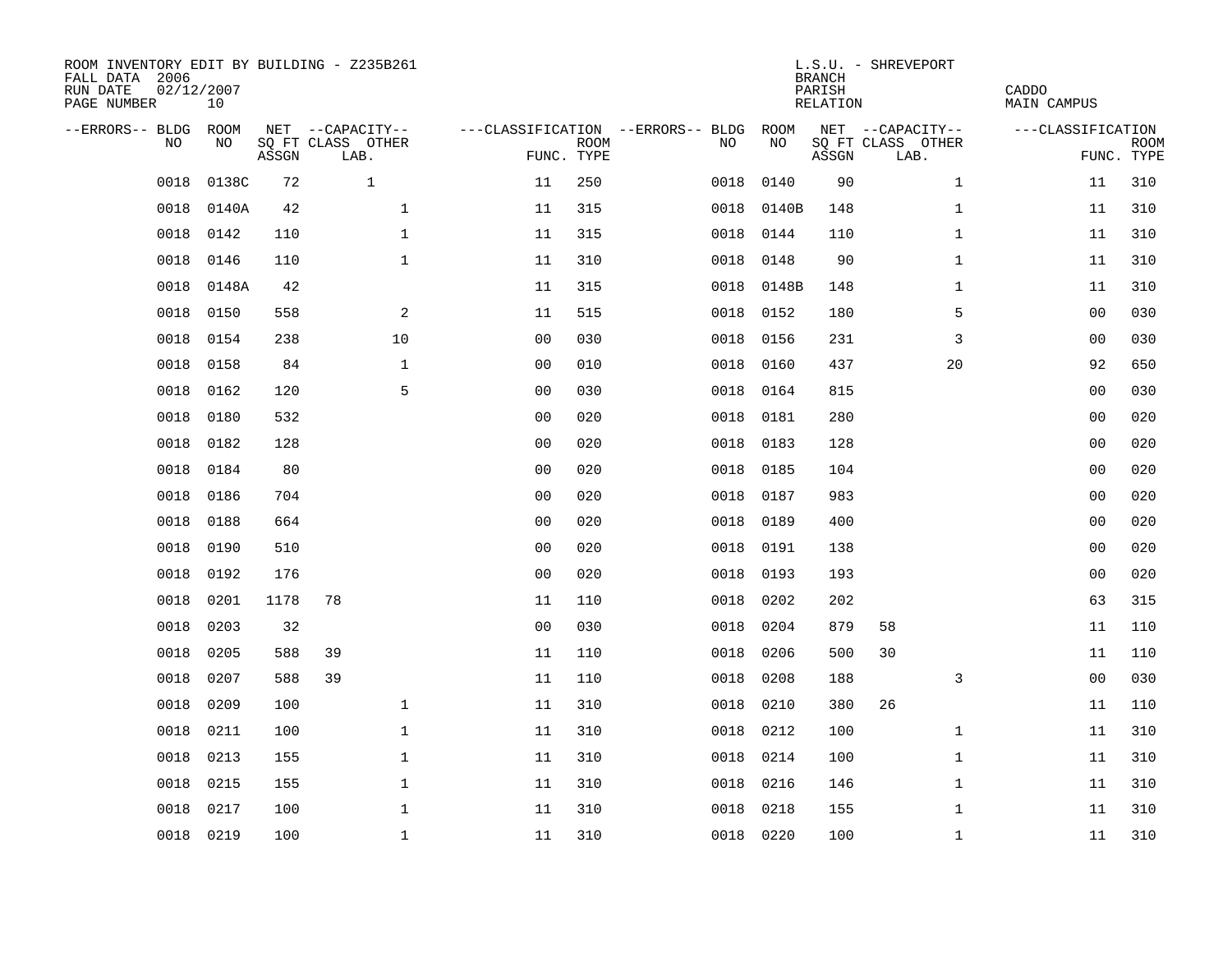| ROOM INVENTORY EDIT BY BUILDING - Z235B261<br>FALL DATA 2006<br>RUN DATE<br>PAGE NUMBER | 02/12/2007<br>11 |       |    |                           |                |             |                                        |            | <b>BRANCH</b><br>PARISH<br>RELATION | L.S.U. - SHREVEPORT       | CADDO<br>MAIN CAMPUS |                           |
|-----------------------------------------------------------------------------------------|------------------|-------|----|---------------------------|----------------|-------------|----------------------------------------|------------|-------------------------------------|---------------------------|----------------------|---------------------------|
| --ERRORS-- BLDG ROOM                                                                    |                  |       |    | NET --CAPACITY--          |                |             | ---CLASSIFICATION --ERRORS-- BLDG ROOM |            |                                     | NET --CAPACITY--          | ---CLASSIFICATION    |                           |
| NO.                                                                                     | NO.              | ASSGN |    | SQ FT CLASS OTHER<br>LAB. | FUNC. TYPE     | <b>ROOM</b> | NO.                                    | NO         | ASSGN                               | SQ FT CLASS OTHER<br>LAB. |                      | <b>ROOM</b><br>FUNC. TYPE |
| 0018                                                                                    | 0221             | 523   | 34 |                           | 11             | 110         | 0018                                   | 0222       | 100                                 | $\mathbf{1}$              | 46                   | 310                       |
| 0018                                                                                    | 0223             | 663   | 44 |                           | 11             | 110         | 0018                                   | 0224       | 360                                 | 16                        | 61                   | 350                       |
| 0018                                                                                    | 0225             | 108   |    | 6                         | 52             | 310         | 0018                                   | 0226       | 150                                 | $\mathbf{1}$              | 46                   | 310                       |
| 0018                                                                                    | 0226A            | 72    |    |                           | 46             | 315         |                                        | 0018 0226B | 312                                 | $\mathbf{1}$              | 46                   | 310                       |
| 0018                                                                                    | 0227             | 108   |    | $\mathbf 1$               | 11             | 310         | 0018                                   | 0228       | 300                                 | 6                         | 52                   | 315                       |
| 0018                                                                                    | 0230             | 150   |    | $\mathbf{1}$              | 11             | 310         |                                        | 0018 0230A | 267                                 | $\mathbf{1}$              | 11                   | 310                       |
| 0018                                                                                    | 0230B            | 98    |    |                           | 11             | 315         | 0018                                   | 0232       | 60                                  |                           | 0 <sub>0</sub>       | 010                       |
| 0018                                                                                    | 0233             | 100   |    | $\mathbf 1$               | 11             | 310         | 0018                                   | 0234       | 815                                 |                           | 00                   | 030                       |
| 0018                                                                                    | 0235             | 100   |    | $\mathbf{1}$              | 46             | 310         | 0018                                   | 0236       | 570                                 | 38                        | 11                   | 110                       |
| 0018                                                                                    | 0237             | 155   |    | $\mathbf 1$               | 46             | 310         | 0018                                   | 0238       | 584                                 | 38                        | 11                   | 110                       |
| 0018                                                                                    | 0239             | 155   |    | $\mathbf{1}$              | 11             | 310         | 0018                                   | 0240       | 609                                 | 40                        | 11                   | 110                       |
| 0018                                                                                    | 0241             | 100   |    | $\mathbf 1$               | 11             | 310         | 0018                                   | 0242       | 870                                 | 20                        | 11                   | 210                       |
| 0018                                                                                    | 0243             | 100   |    | $\mathbf{1}$              | 11             | 310         | 0018                                   | 0245       | 1                                   | 2                         | 11                   | 310                       |
| 0018                                                                                    | 0246             | 733   | 48 |                           | 11             | 110         | 0018                                   | 0247       | 84                                  | $\mathbf{1}$              | 11                   | 310                       |
| 0018                                                                                    | 0249             | 100   |    | $\mathbf 1$               | 11             | 310         | 0018                                   | 0251       | 100                                 | $\mathbf{1}$              | 11                   | 310                       |
| 0018                                                                                    | 0252             | 1511  |    | 30                        | 11             | 210         | 0018                                   | 0253       | 146                                 | $\mathbf{1}$              | 11                   | 310                       |
| 0018                                                                                    | 0255             | 155   |    | $\mathbf 1$               | 11             | 310         | 0018                                   | 0257       | 110                                 | $\mathbf{1}$              | 11                   | 310                       |
| 0018                                                                                    | 0258             | 180   |    | $\mathbf 1$               | 46             | 310         | 0018                                   | 0258A      | 22                                  |                           | 46                   | 315                       |
| 0018                                                                                    | 0258B            | 270   |    | $\mathbf{1}$              | 46             | 310         | 0018                                   | 0259       | 110                                 | $\mathbf{1}$              | 11                   | 310                       |
| 0018                                                                                    | 0261             | 588   | 39 |                           | 11             | 110         | 0018                                   | 0262       | 186                                 | 3                         | 0 <sub>0</sub>       | 030                       |
| 0018                                                                                    | 0263             | 1178  |    | 30                        | 11             | 220         | 0018                                   | 0264       | 231                                 | 5                         | 0 <sub>0</sub>       | 030                       |
| 0018                                                                                    | 0265             | 567   |    | 15                        | 11             | 350         | 0018                                   | 0268       | 104                                 |                           | 11                   | 315                       |
| 0018                                                                                    | 0269             | 119   |    |                           | 0 <sub>0</sub> | 030         | 0018                                   | 0270       | 226                                 | 10                        | 00                   | 030                       |
| 0018                                                                                    | 0280             | 168   |    |                           | 00             | 020         | 0018                                   | 0281       | 108                                 |                           | 00                   | 020                       |
| 0018                                                                                    | 0282             | 168   |    |                           | 0 <sub>0</sub> | 020         | 0018                                   | 0283       | 108                                 |                           | 00                   | 020                       |
|                                                                                         | 0018 0284        | 288   |    |                           | 0 <sub>0</sub> | 020         |                                        | 0018 0286  | 784                                 |                           | 0 <sub>0</sub>       | 020                       |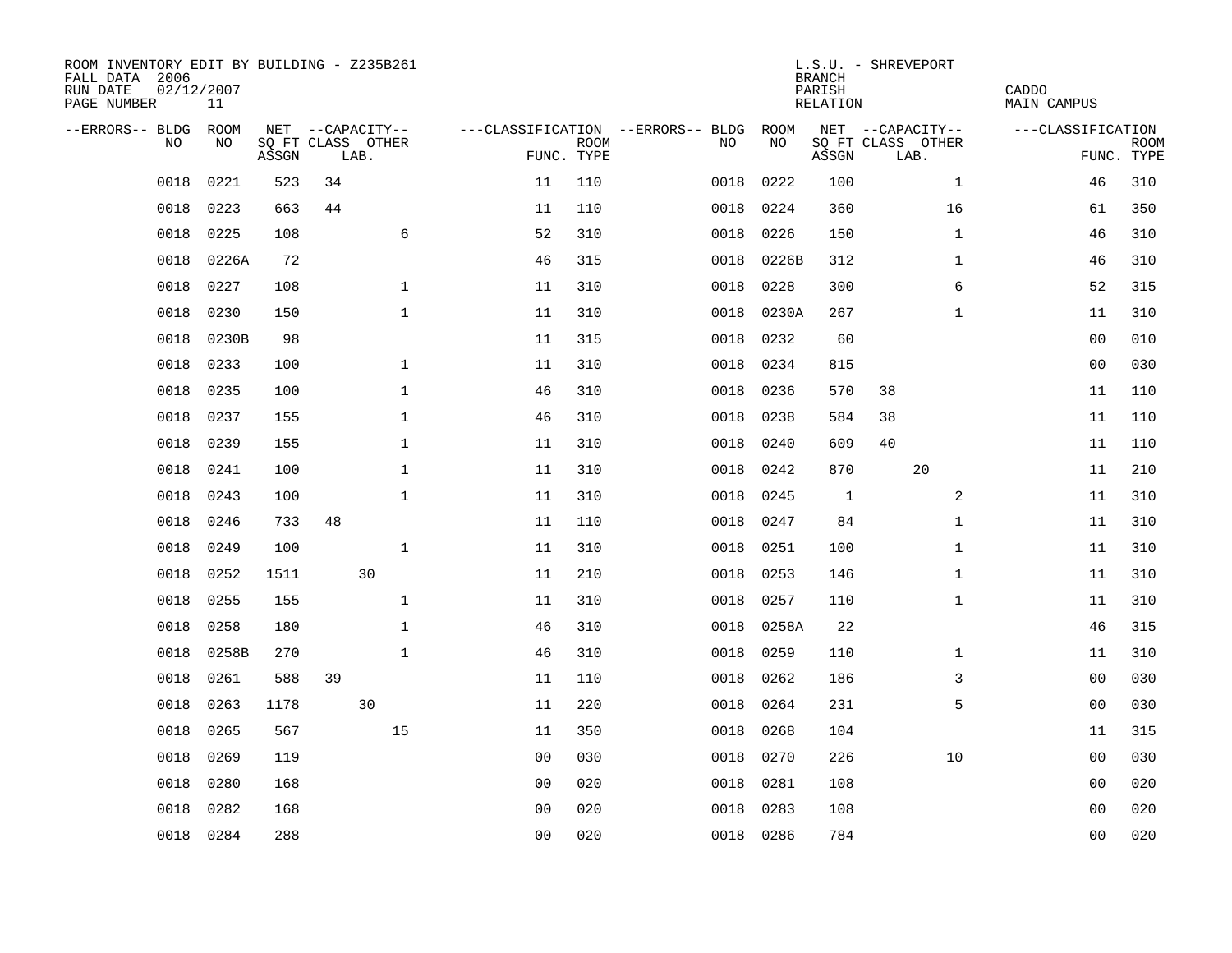| ROOM INVENTORY EDIT BY BUILDING - Z235B261<br>FALL DATA 2006<br>RUN DATE<br>PAGE NUMBER | 02/12/2007<br>12 |       |    |                           |                |             |                                   |           | <b>BRANCH</b><br>PARISH<br>RELATION | L.S.U. - SHREVEPORT       | CADDO<br><b>MAIN CAMPUS</b> |                           |
|-----------------------------------------------------------------------------------------|------------------|-------|----|---------------------------|----------------|-------------|-----------------------------------|-----------|-------------------------------------|---------------------------|-----------------------------|---------------------------|
| --ERRORS-- BLDG ROOM                                                                    |                  |       |    | NET --CAPACITY--          |                |             | ---CLASSIFICATION --ERRORS-- BLDG | ROOM      |                                     | NET --CAPACITY--          | ---CLASSIFICATION           |                           |
| NO                                                                                      | NO               | ASSGN |    | SQ FT CLASS OTHER<br>LAB. | FUNC. TYPE     | <b>ROOM</b> | NO                                | NO        | ASSGN                               | SQ FT CLASS OTHER<br>LAB. |                             | <b>ROOM</b><br>FUNC. TYPE |
| 0018                                                                                    | 0287             | 1072  |    |                           | 0 <sub>0</sub> | 020         | 0018                              | 0288      | 784                                 |                           | 00                          | 020                       |
| 0018                                                                                    | 0289             | 1072  |    |                           | 0 <sub>0</sub> | 020         | 0018                              | 0290      | 544                                 |                           | 0 <sub>0</sub>              | 020                       |
| 0018                                                                                    | 0291             | 144   |    |                           | 0 <sub>0</sub> | 020         | 0018                              | 0292      | 128                                 |                           | 00                          | 020                       |
| 0018                                                                                    | 0293             | 344   |    |                           | 0 <sub>0</sub> | 020         | 0018                              | 0294      | 344                                 |                           | 00                          | 020                       |
| 0018                                                                                    | 0295             | 344   |    |                           | 0 <sub>0</sub> | 020         | 0018                              | 0301      | 1190                                | 79                        | 11                          | 110                       |
| 0018                                                                                    | 0302             | 113   |    |                           | 46             | 315         | 0018                              | 0304      | 879                                 | 58                        | 11                          | 210                       |
| 0018                                                                                    | 0305             | 588   | 39 |                           | 11             | 110         | 0018                              | 0306      | 500                                 | 22                        | 63                          | 350                       |
| 0018                                                                                    | 0307             | 588   | 39 |                           | 11             | 110         | 0018                              | 0308      | 188                                 | 3                         | 0 <sub>0</sub>              | 030                       |
| 0018                                                                                    | 0309             | 100   |    | 2                         | 31             | 540         | 0018                              | 0310      | 733                                 | 50                        | 11                          | 110                       |
| 0018                                                                                    | 0311             | 100   |    | 2                         | 31             | 540         | 0018                              | 0312      | 100                                 | $\mathbf{1}$              | 11                          | 310                       |
| 0018                                                                                    | 0313             | 155   |    | $\mathbf{1}$              | 11             | 310         | 0018                              | 0314      | 100                                 | $\mathbf{1}$              | 11                          | 310                       |
| 0018                                                                                    | 0315             | 155   |    | $\mathbf{1}$              | 11             | 310         | 0018                              | 0316      | 155                                 | $\mathbf{1}$              | 11                          | 310                       |
| 0018                                                                                    | 0318             | 155   |    | $\mathbf 1$               | 11             | 310         | 0018                              | 0319      | 98                                  | 2                         | 31                          | 540                       |
| 0018                                                                                    | 0320             | 100   |    | $\mathbf 1$               | 11             | 310         | 0018                              | 0321      | 225                                 | 6                         | 52                          | 225                       |
| 0018                                                                                    | 0321A            | 90    |    | $\mathbf{1}$              | 11             | 310         | 0018                              | 0322      | 100                                 | $\mathbf{1}$              | 11                          | 310                       |
| 0018                                                                                    | 0323             | 890   |    | 15                        | 52             | 220         | 0018                              | 0323A     | 104                                 | 4                         | 52                          | 225                       |
| 0018                                                                                    | 0323B            | 104   |    | $\overline{4}$            | 52             | 225         | 0018                              | 0325      | 108                                 | 10                        | 31                          | 540                       |
| 0018                                                                                    | 0326             | 570   | 38 |                           | 11             | 110         | 0018                              | 0328      | 300                                 | 10                        | 52                          | 315                       |
| 0018                                                                                    | 0329             | 90    |    | 2                         | 31             | 540         | 0018                              | 0330      | 150                                 | $\mathbf{1}$              | 46                          | 310                       |
| 0018                                                                                    | 0330A            | 270   |    | $\mathbf 1$               | 46             | 310         | 0018                              | 0330B     | 98                                  |                           | 46                          | 315                       |
| 0018                                                                                    | 0331             | 99    |    | $\mathbf{2}$              | 31             | 540         | 0018                              | 0332      | 78                                  |                           | 0 <sub>0</sub>              | 010                       |
| 0018                                                                                    | 0333             | 100   |    | $\mathbf{1}$              | 11             | 310         | 0018                              | 0334      | 812                                 |                           | 0 <sub>0</sub>              | 030                       |
| 0018                                                                                    | 0335             | 100   |    | $\mathbf 1$               | 11             | 310         | 0018                              | 0336      | 600                                 | 15                        | 11                          | 210                       |
| 0018                                                                                    | 0337             | 146   |    | $\mathbf{1}$              | 11             | 310         | 0018                              | 0338      | 578                                 | 20                        | 11                          | 210                       |
| 0018                                                                                    | 0339             | 146   |    | 1                         | 11             | 310         | 0018                              | 0340      | 580                                 | 35                        | 11                          | 110                       |
|                                                                                         | 0018 0341        | 100   |    | $\overline{4}$            | 11             | 315         |                                   | 0018 0342 | 597                                 | 39                        | 11                          | 110                       |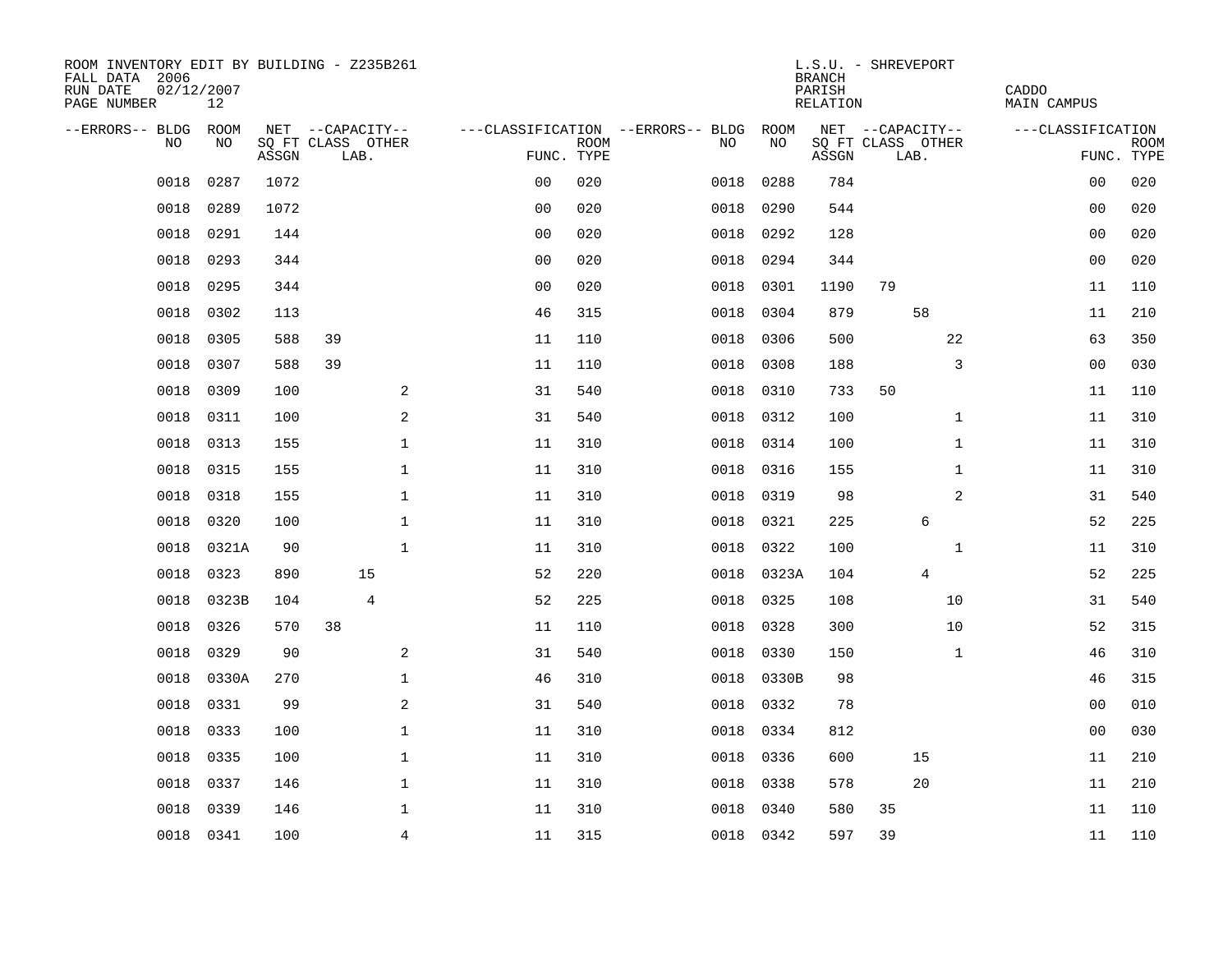| ROOM INVENTORY EDIT BY BUILDING - Z235B261<br>FALL DATA 2006<br>RUN DATE<br>PAGE NUMBER | 02/12/2007<br>13 |       |                           |                |                           |                                   |           | <b>BRANCH</b><br>PARISH<br><b>RELATION</b> | L.S.U. - SHREVEPORT       | CADDO<br><b>MAIN CAMPUS</b> |                           |
|-----------------------------------------------------------------------------------------|------------------|-------|---------------------------|----------------|---------------------------|-----------------------------------|-----------|--------------------------------------------|---------------------------|-----------------------------|---------------------------|
| --ERRORS-- BLDG                                                                         | ROOM             |       | NET --CAPACITY--          |                |                           | ---CLASSIFICATION --ERRORS-- BLDG | ROOM      |                                            | NET --CAPACITY--          | ---CLASSIFICATION           |                           |
| NO                                                                                      | NO               | ASSGN | SQ FT CLASS OTHER<br>LAB. |                | <b>ROOM</b><br>FUNC. TYPE | NO                                | NO        | ASSGN                                      | SQ FT CLASS OTHER<br>LAB. |                             | <b>ROOM</b><br>FUNC. TYPE |
| 0018                                                                                    | 0343             | 100   |                           | 11             | 315                       | 0018                              | 0344      | 570                                        | 10                        | 11                          | 310                       |
| 0018                                                                                    | 0345             | 77    | $\mathbf{1}$              | 11             | 315                       | 0018                              | 0346      | 733                                        | 48                        | 11                          | 220                       |
| 0018                                                                                    | 0347             | 84    | $\mathbf{1}$              | 52             | 250                       | 0018                              | 0348      | 100                                        | $\mathbf{1}$              | 11                          | 310                       |
| 0018                                                                                    | 0349             | 100   | $\mathbf 1$               | 52             | 310                       | 0018                              | 0350      | 100                                        | 7                         | 11                          | 310                       |
| 0018                                                                                    | 0351             | 100   | $\mathbf{1}$              | 11             | 310                       | 0018                              | 0352      | 155                                        | $\mathbf{1}$              | 11                          | 310                       |
| 0018                                                                                    | 0353             | 146   | $\mathbf{1}$              | 11             | 310                       |                                   | 0018 0354 | 146                                        | $\mathbf{1}$              | 11                          | 310                       |
| 0018                                                                                    | 0355             | 155   | $\mathbf{1}$              | 11             | 310                       |                                   | 0018 0356 | 100                                        | $\mathbf{1}$              | 11                          | 310                       |
| 0018                                                                                    | 0357             | 100   | $\mathbf{1}$              | 11             | 310                       |                                   | 0018 0358 | 100                                        | $\mathbf{1}$              | 11                          | 310                       |
| 0018                                                                                    | 0359             | 100   | $\mathbf{1}$              | 11             | 310                       | 0018                              | 0360      | 510                                        | 20                        | 52                          | 410                       |
| 0018                                                                                    | 0361             | 588   | 39                        | 11             | 110                       | 0018                              | 0362      | 186                                        | 3                         | 00                          | 030                       |
| 0018                                                                                    | 0363             | 1040  | 40                        | 43             | 530                       | 0018                              | 0363A     | 138                                        | $\mathbf{1}$              | 63                          | 530                       |
| 0018                                                                                    | 0364             | 231   | 5                         | 0 <sub>0</sub> | 030                       | 0018                              | 0365      | 588                                        | 39                        | 11                          | 110                       |
| 0018                                                                                    | 0366             | 366   |                           | 11             | 215                       | 0018                              | 0368      | 135                                        |                           | 11                          | 730                       |
| 0018                                                                                    | 0369             | 152   |                           | 11             | 115                       | 0018                              | 0370      | 226                                        | 10                        | 00                          | 030                       |
| 0018                                                                                    | 0380             | 288   |                           | 0 <sub>0</sub> | 020                       | 0018                              | 0386      | 784                                        |                           | 00                          | 020                       |
| 0018                                                                                    | 0387             | 1072  |                           | 0 <sub>0</sub> | 020                       | 0018                              | 0388      | 784                                        |                           | 00                          | 020                       |
| 0018                                                                                    | 0389             | 1072  |                           | 0 <sub>0</sub> | 020                       | 0018                              | 0390      | 680                                        |                           | 0 <sub>0</sub>              | 020                       |
| 0018                                                                                    | 0391             | 96    |                           | 0 <sub>0</sub> | 020                       | 0018                              | 0392      | 136                                        |                           | 0 <sub>0</sub>              | 020                       |
| 0018                                                                                    | 0393             | 344   |                           | 0 <sub>0</sub> | 020                       | 0018                              | 0394      | 168                                        |                           | 0 <sub>0</sub>              | 020                       |
| 0018                                                                                    | 0395             | 108   |                           | 0 <sub>0</sub> | 020                       | 0018                              | 0396      | 344                                        |                           | 00                          | 020                       |
| 0018                                                                                    | 0397             | 344   |                           | 0 <sub>0</sub> | 020                       | 0018                              | 0398      | 168                                        |                           | 00                          | 020                       |
| 0018                                                                                    | 0399             | 108   |                           | 00             | 020                       | 0018                              | 0401      | 1141                                       | 20                        | 11                          | 210                       |
| 0018                                                                                    | 0402             | 117   |                           | 63             | 315                       | 0018                              | 0404      | 879                                        | 20                        | 44                          | 220                       |
| 0018                                                                                    | 0405             | 540   | 36                        | 44             | 110                       | 0018                              | 0406      | 500                                        | 33                        | 11                          | 210                       |
| 0018                                                                                    | 0407             | 588   | 39                        | 11             | 110                       | 0018                              | 0408      | 188                                        | 3                         | 00                          | 030                       |
|                                                                                         | 0018 0409        | 100   | $\mathbf 1$               | 11             | 310                       |                                   | 0018 0410 | 733                                        | 20                        | 11                          | 210                       |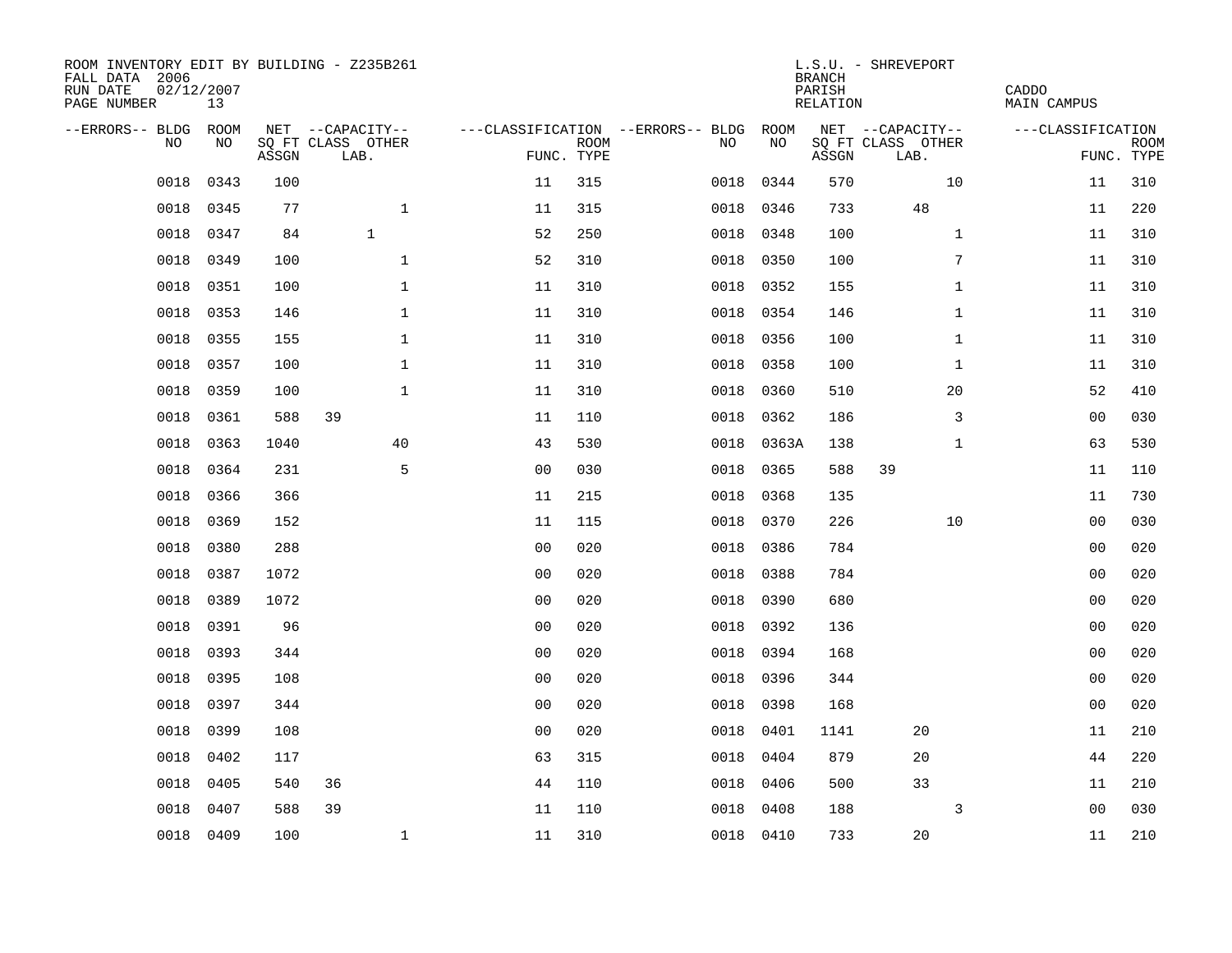| ROOM INVENTORY EDIT BY BUILDING - Z235B261<br>FALL DATA 2006<br>RUN DATE<br>PAGE NUMBER | 02/12/2007<br>14 |       |                           |              |                |             |                                   |           |       | <b>BRANCH</b><br>PARISH<br><b>RELATION</b> | L.S.U. - SHREVEPORT       | CADDO<br><b>MAIN CAMPUS</b> |                           |
|-----------------------------------------------------------------------------------------|------------------|-------|---------------------------|--------------|----------------|-------------|-----------------------------------|-----------|-------|--------------------------------------------|---------------------------|-----------------------------|---------------------------|
| --ERRORS-- BLDG ROOM                                                                    |                  |       | NET --CAPACITY--          |              |                |             | ---CLASSIFICATION --ERRORS-- BLDG |           | ROOM  |                                            | NET --CAPACITY--          | ---CLASSIFICATION           |                           |
| NO                                                                                      | NO               | ASSGN | SQ FT CLASS OTHER<br>LAB. |              | FUNC. TYPE     | <b>ROOM</b> |                                   | NO        | NO    | ASSGN                                      | SQ FT CLASS OTHER<br>LAB. |                             | <b>ROOM</b><br>FUNC. TYPE |
| 0018                                                                                    | 0411             | 100   |                           | $\mathbf 1$  | 11             | 310         |                                   | 0018      | 0412  | 100                                        | 5                         | 44                          | 225                       |
| 0018                                                                                    | 0413             | 155   |                           | $\mathbf 1$  | 11             | 310         |                                   | 0018      | 0414  | 150                                        | $\mathbf{1}$              | 11                          | 310                       |
| 0018                                                                                    | 0415             | 146   |                           | $\mathbf 1$  | 11             | 310         |                                   | 0018      | 0416  | 146                                        | $\mathbf{1}$              | 11                          | 310                       |
| 0018                                                                                    | 0417             | 100   |                           | $\mathbf 1$  | 11             | 310         |                                   | 0018      | 0418  | 155                                        | $\mathbf{1}$              | 11                          | 310                       |
| 0018                                                                                    | 0419             | 100   |                           | $\mathbf{1}$ | 11             | 310         |                                   | 0018      | 0420  | 100                                        | $\mathbf{1}$              | 11                          | 310                       |
| 0018                                                                                    | 0421             | 313   |                           | $\mathbf{1}$ | 11             | 310         |                                   | 0018 0422 |       | 100                                        | $\mathbf{1}$              | 11                          | 310                       |
| 0018                                                                                    | 0423             | 640   | 42                        |              | 11             | 110         |                                   | 0018      | 0425  | 99                                         | $\mathbf{1}$              | 11                          | 310                       |
| 0018                                                                                    | 0426             | 570   |                           | 40           | 11             | 210         |                                   | 0018 0427 |       | 99                                         | $\mathbf{1}$              | 11                          | 310                       |
| 0018                                                                                    | 0428             | 288   |                           | 2            | 11             | 255         |                                   | 0018      | 0429  | 99                                         | $\mathbf{1}$              | 11                          | 310                       |
| 0018                                                                                    | 0430             | 150   |                           | $\mathbf 1$  | 46             | 310         |                                   | 0018      | 0430A | 272                                        | $\mathbf{1}$              | 46                          | 310                       |
| 0018                                                                                    | 0430B            | 98    |                           |              | 46             | 315         |                                   | 0018      | 0431  | 90                                         | $\mathbf{1}$              | 11                          | 310                       |
| 0018                                                                                    | 0432             | 60    |                           |              | 0 <sub>0</sub> | 010         |                                   | 0018 0433 |       | 155                                        | $\mathbf{1}$              | 11                          | 310                       |
| 0018                                                                                    | 0434             | 812   |                           |              | 0 <sub>0</sub> | 030         |                                   | 0018      | 0435  | 155                                        | $\mathbf{1}$              | 11                          | 310                       |
| 0018                                                                                    | 0436             | 600   | 40                        |              | 11             | 110         |                                   | 0018      | 0437  | 255                                        | $\mathbf{1}$              | 11                          | 310                       |
| 0018                                                                                    | 0438             | 584   | 38                        |              | 11             | 110         |                                   | 0018      | 0439  | 146                                        | $\mathbf{1}$              | 11                          | 310                       |
| 0018                                                                                    | 0440             | 580   | 38                        |              | 11             | 110         |                                   | 0018      | 0441  | 100                                        | $\mathbf{1}$              | 52                          | 310                       |
| 0018                                                                                    | 0442             | 598   | 39                        |              | 11             | 110         |                                   | 0018      | 0443  | 100                                        | $\mathbf{1}$              | 11                          | 310                       |
| 0018                                                                                    | 0444             | 570   | 38                        |              | 11             | 110         |                                   | 0018      | 0445  | 77                                         | $\mathbf{1}$              | 11                          | 310                       |
| 0018                                                                                    | 0446             | 733   | 48                        |              | 11             | 110         |                                   | 0018 0447 |       | 84                                         | 2                         | 11                          | 310                       |
| 0018                                                                                    | 0448             | 100   |                           | $\mathbf 1$  | 11             | 310         |                                   | 0018      | 0449  | 100                                        | $\mathbf{1}$              | 11                          | 310                       |
| 0018                                                                                    | 0450             | 100   |                           | $\mathbf 1$  | 11             | 310         |                                   | 0018      | 0451  | 100                                        | $\mathbf{1}$              | 11                          | 310                       |
| 0018                                                                                    | 0452             | 155   |                           | $\mathbf 1$  | 11             | 310         |                                   | 0018      | 0453  | 155                                        | $\mathbf{1}$              | 11                          | 310                       |
| 0018                                                                                    | 0454             | 146   |                           | $\mathbf 1$  | 11             | 310         |                                   | 0018      | 0455  | 155                                        | $\mathbf{1}$              | 11                          | 310                       |
| 0018                                                                                    | 0456             | 100   |                           | $\mathbf{1}$ | 11             | 310         |                                   | 0018      | 0457  | 100                                        | $\mathbf{1}$              | 11                          | 310                       |
| 0018                                                                                    | 0458             | 100   |                           | $\mathbf{1}$ | 11             | 310         |                                   | 0018      | 0459  | 100                                        | $\mathbf{1}$              | 11                          | 310                       |
|                                                                                         | 0018 0460        | 480   |                           | 32           | 11             | 250         |                                   | 0018 0461 |       | 588                                        | 15                        | 11                          | 350                       |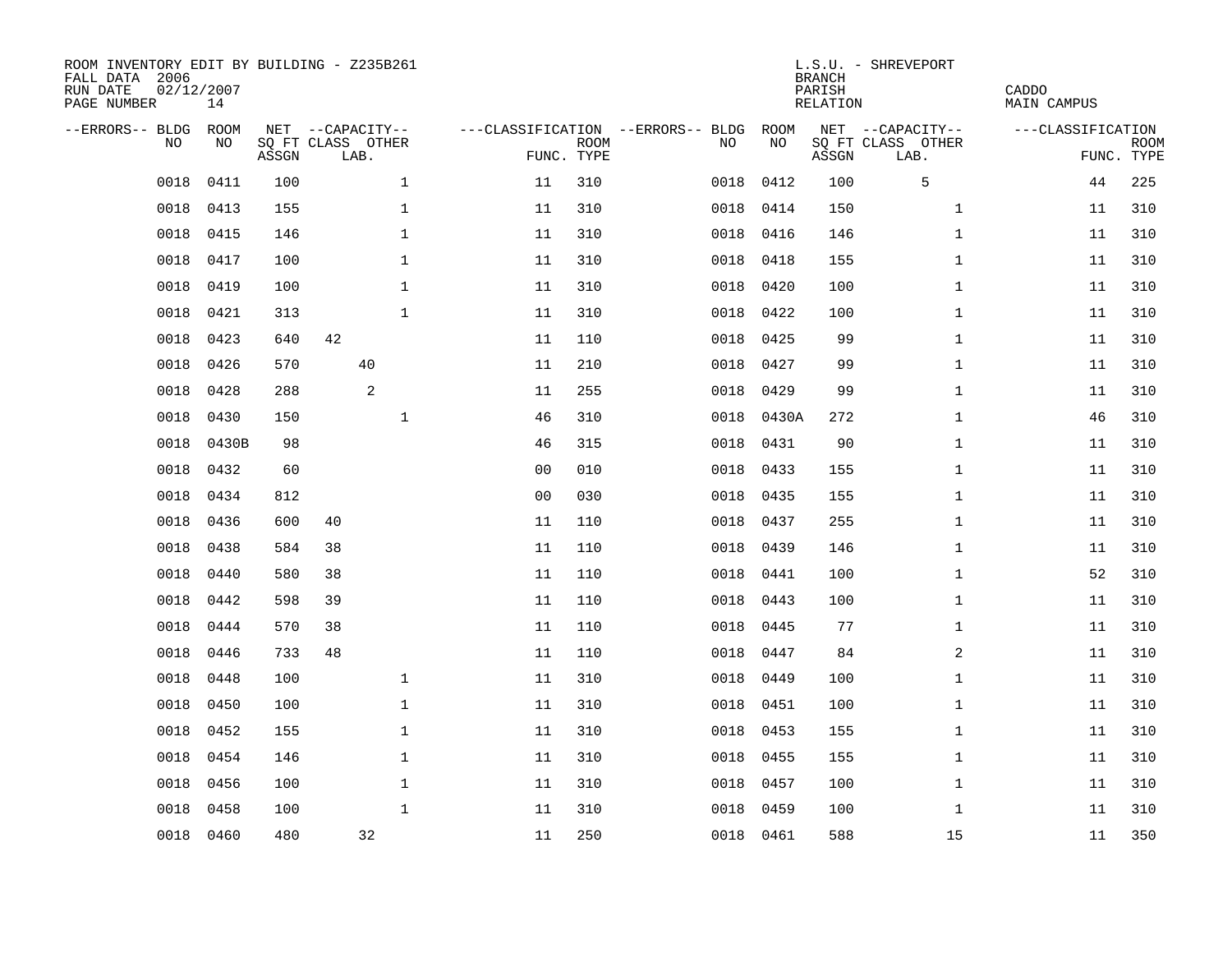| ROOM INVENTORY EDIT BY BUILDING - Z235B261<br>FALL DATA 2006<br>RUN DATE<br>PAGE NUMBER | 02/12/2007<br>15 |       |                           |                                        |      |      |           | <b>BRANCH</b><br>PARISH<br>RELATION                     | L.S.U. - SHREVEPORT           |                                       | CADDO<br><b>MAIN CAMPUS</b>           |                               |             |
|-----------------------------------------------------------------------------------------|------------------|-------|---------------------------|----------------------------------------|------|------|-----------|---------------------------------------------------------|-------------------------------|---------------------------------------|---------------------------------------|-------------------------------|-------------|
| --ERRORS-- BLDG ROOM                                                                    |                  |       | NET --CAPACITY--          | ---CLASSIFICATION --ERRORS-- BLDG ROOM |      |      |           |                                                         |                               | NET --CAPACITY--                      | ---CLASSIFICATION                     |                               |             |
| NO                                                                                      | NO               | ASSGN | SQ FT CLASS OTHER<br>LAB. | FUNC. TYPE                             | ROOM | NO   | NO        | ASSGN                                                   | LAB.                          | SQ FT CLASS OTHER                     |                                       | FUNC. TYPE                    | <b>ROOM</b> |
| 0018                                                                                    | 0462             | 186   | 3                         | 0 <sup>0</sup>                         | 030  | 0018 | 0463      | 1178                                                    | 78                            |                                       |                                       | 11                            | 110         |
|                                                                                         | 0018 0464        | 231   | 5                         | 0 <sub>0</sub>                         | 030  |      | 0018 0465 | 540                                                     | 36                            |                                       |                                       | 11                            | 110         |
|                                                                                         | 0018 0466        | 396   |                           | 11                                     | 315  |      | 0018 0468 | 119                                                     |                               |                                       |                                       | 11                            | 315         |
| 0018                                                                                    | 0469             | 152   |                           | 11                                     | 215  |      | 0018 0470 | 226                                                     |                               | 10                                    |                                       | 00                            | 030         |
| 0018                                                                                    | 0480             | 288   |                           | 0 <sub>0</sub>                         | 020  |      | 0018 0481 | 131                                                     |                               |                                       |                                       | 0 <sub>0</sub>                | 020         |
| 0018                                                                                    | 0486             | 784   |                           | 0 <sub>0</sub>                         | 020  |      | 0018 0487 | 1072                                                    |                               |                                       |                                       | 00                            | 020         |
| 0018                                                                                    | 0488             | 784   |                           | 0 <sub>0</sub>                         | 020  |      | 0018 0489 | 1072                                                    |                               |                                       |                                       | 0 <sub>0</sub>                | 020         |
| 0018                                                                                    | 0490             | 680   |                           | 0 <sub>0</sub>                         | 020  |      | 0018 0491 | 120                                                     |                               |                                       |                                       | 0 <sub>0</sub>                | 020         |
| 0018                                                                                    | 0492             | 136   |                           | 0 <sub>0</sub>                         | 020  |      | 0018 0493 | 344                                                     |                               |                                       |                                       | 0 <sub>0</sub>                | 020         |
|                                                                                         | 0018 0494        | 168   |                           | 0 <sub>0</sub>                         | 020  |      | 0018 0495 | 108                                                     |                               |                                       |                                       | 0 <sub>0</sub>                | 020         |
|                                                                                         | 0018 0496        | 344   |                           | 0 <sub>0</sub>                         | 020  |      | 0018 0497 | 344                                                     |                               |                                       |                                       | 00                            | 020         |
|                                                                                         | 0018 0498        | 168   |                           | 0 <sub>0</sub>                         | 020  |      | 0018 0499 | 108<br>TOTAL NUMBER CLASSROOMS<br>TOTAL NUMBER LABS 210 | TOTAL NUMBER SPECIAL LABS 220 | TOTAL NET ASSIGN SQ. FT. IN ROOM FILE |                                       | 00<br>69,700<br>37<br>12<br>4 | 020         |
|                                                                                         | 0019 0001        | 1932  |                           | 65                                     | 730  |      |           | TOTAL NUMBER CLASSROOMS<br>TOTAL NUMBER LABS 210        | TOTAL NUMBER SPECIAL LABS 220 |                                       | TOTAL NET ASSIGN SQ. FT. IN ROOM FILE | 1,932                         |             |
| 0020                                                                                    | 0101             | 156   | 2                         | 65                                     | 315  |      | 0020 0102 | 141                                                     |                               | $\mathbf{1}$                          |                                       | 65                            | 310         |
| 0020                                                                                    | 0103             | 192   | $\mathbf{1}$              | 65                                     | 310  |      | 0020 0104 | 110                                                     |                               | $\mathbf{1}$                          |                                       | 65                            | 310         |
| 0020                                                                                    | 0105             | 33    | $\mathbf 1$               | 0 <sub>0</sub>                         | 030  |      | 0020 0106 | 35                                                      |                               |                                       |                                       | 0 <sub>0</sub>                | 020         |
| 0020                                                                                    | 0107             | 339   | 8                         | 65                                     | 650  |      | 0020 0108 | 1857                                                    |                               | 4                                     |                                       | 65                            | 720         |
|                                                                                         | 0020 0109        | 33    | 2                         | 00                                     | 030  |      | 0020 0110 | 180                                                     |                               |                                       |                                       | 65                            | 730         |
|                                                                                         | 0020 P0001       | 325   | $\mathbf{1}$              | 65                                     | 315  |      |           | TOTAL NUMBER CLASSROOMS<br>TOTAL NUMBER LABS 210        | TOTAL NUMBER SPECIAL LABS 220 |                                       | TOTAL NET ASSIGN SQ. FT. IN ROOM FILE | 3,300                         |             |
|                                                                                         | 0021 0101        | 262   | 24                        | 91                                     | 680  |      | 0021 0102 | 3692                                                    |                               | 300                                   |                                       | 91                            | 630         |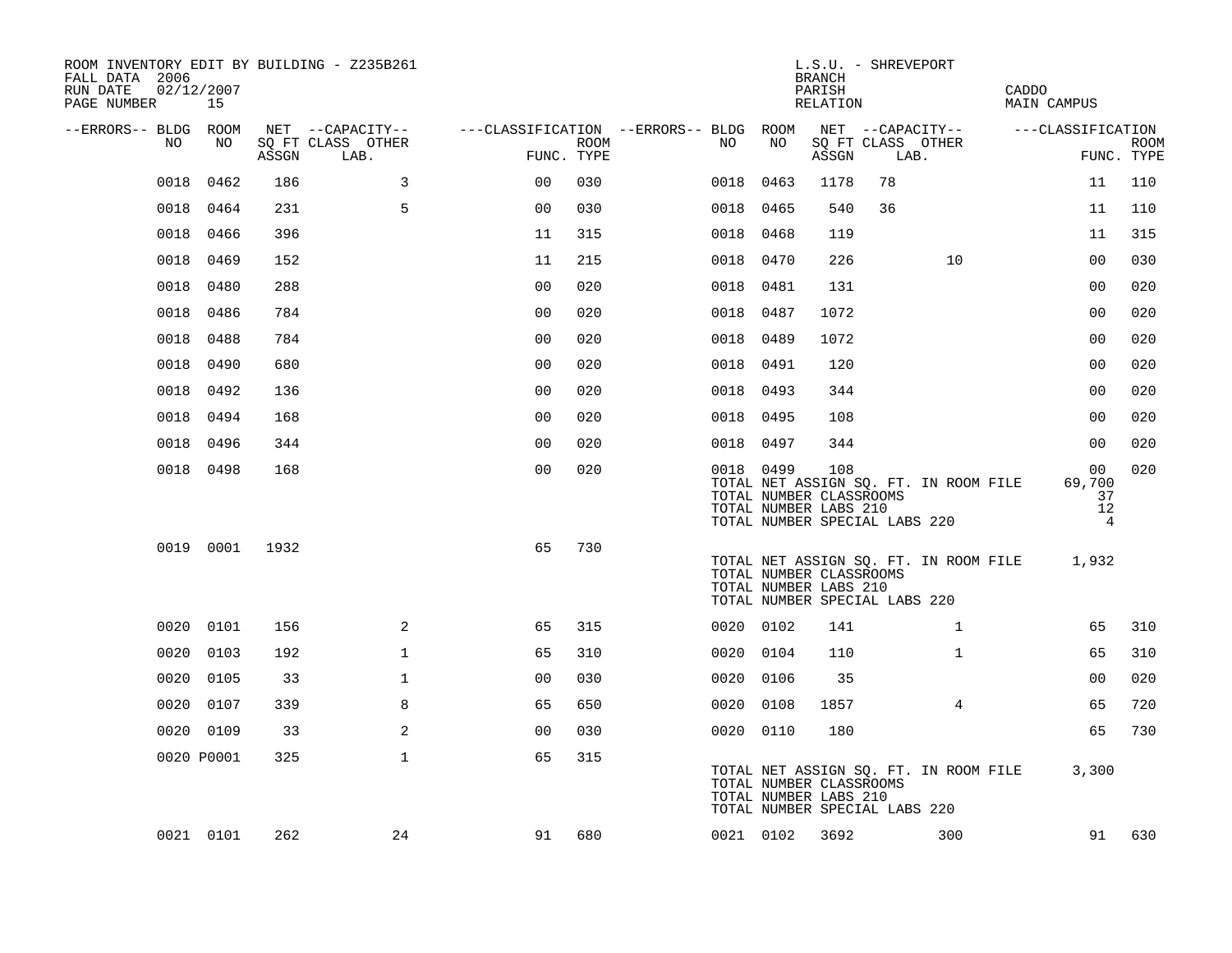| ROOM INVENTORY EDIT BY BUILDING - Z235B261<br>FALL DATA 2006<br>02/12/2007<br>RUN DATE<br>PAGE NUMBER | 16         |       |                           |                                        |             |   |           |            | <b>BRANCH</b><br>PARISH<br>RELATION | L.S.U. - SHREVEPORT       | CADDO<br>MAIN CAMPUS |             |
|-------------------------------------------------------------------------------------------------------|------------|-------|---------------------------|----------------------------------------|-------------|---|-----------|------------|-------------------------------------|---------------------------|----------------------|-------------|
| --ERRORS-- BLDG ROOM                                                                                  |            |       | NET --CAPACITY--          | ---CLASSIFICATION --ERRORS-- BLDG ROOM |             |   |           |            |                                     | NET --CAPACITY--          | ---CLASSIFICATION    |             |
| NO.                                                                                                   | NO.        | ASSGN | SQ FT CLASS OTHER<br>LAB. | FUNC. TYPE                             | <b>ROOM</b> |   | NO.       | NO         | ASSGN                               | SQ FT CLASS OTHER<br>LAB. | FUNC. TYPE           | <b>ROOM</b> |
| 0021                                                                                                  | 0102A      | 70    |                           | 0 <sub>0</sub>                         | 020         |   |           | 0021 0103  | 228                                 | 16                        | 91                   | 630         |
| 0021                                                                                                  | 0104       | 62    | $\mathbf{1}$              | 91                                     | 615         |   |           | 0021 0104A | 13                                  |                           | 91                   | 730         |
|                                                                                                       | 0021 0105  | 518   | $\mathbf 1$               | 91                                     | 635         |   | 0021 0106 |            | 118                                 |                           | 91                   | 635         |
|                                                                                                       | 0021 0107  | 982   | 3                         | 91                                     | 635         |   |           | 0021 0108  | 634                                 | 2                         | 91                   | 630         |
| 0021                                                                                                  | 0108A      | 136   |                           | 91                                     | 730         |   |           | 0021 0108B | 249                                 |                           | 0 <sub>0</sub>       | 020         |
| 0021                                                                                                  | 0108C      | 68    |                           | 0 <sub>0</sub>                         | 030         |   |           | 0021 0108E | 67                                  | 12                        | 00                   | 020         |
| 0021                                                                                                  | 0109       | 2848  | 3                         | 91                                     | 660         |   |           | 0021 0109A | 13                                  | 2                         | 91                   | 310         |
| 0021                                                                                                  | 0109B      | 659   | $\mathbf 1$               | 91                                     | 735         |   |           | 0021 0109C | 21                                  |                           | 00                   | 030         |
| 0021                                                                                                  | 0110       | 198   | 3                         | 00                                     | 030         |   |           | 0021 0111  | 5370                                | 560                       | 91                   | 610         |
|                                                                                                       | 0021 0111A | 137   |                           | 91                                     | 730         |   |           | 0021 0111B | 77                                  |                           | 0 <sub>0</sub>       | 020         |
|                                                                                                       | 0021 0111C | 187   |                           | 0 <sub>0</sub>                         | 030         |   | 0021 0112 |            | 210                                 | 10                        | 0 <sub>0</sub>       | 030         |
|                                                                                                       | 0021 0112A | 149   |                           | 91                                     | 735         |   |           | 0021 0113  | 201                                 | $\overline{3}$            | 00                   | 030         |
| 0021                                                                                                  | 0114       | 776   | 12                        | 52                                     | 620         |   | 0021 0115 |            | 1482                                | 24                        | 52                   | 670         |
|                                                                                                       | 0021 0115A | 136   |                           | 91                                     | 730         |   |           | 0021 0115B | 30                                  | 12                        | 52                   | 730         |
| 0021                                                                                                  | 0115C      | 595   | 10                        | 52                                     | 730         |   |           | 0021 0115D | 49                                  | $\mathbf{1}$              | 52                   | 730         |
|                                                                                                       | 0021 0116  | 183   | 8                         | 52                                     | 310         |   |           | 0021 01171 | 152                                 |                           | 0 <sub>0</sub>       | 020         |
| 0021                                                                                                  | 01172      | 153   |                           | 0 <sub>0</sub>                         | 020         |   |           | 0021 0118  | 1955                                | 20                        | 63                   | 650         |
| 0021                                                                                                  | 0119       | 93    |                           | 0 <sub>0</sub>                         | 020         |   |           | 0021 0120  | 441                                 |                           | 00                   | 020         |
| 0021                                                                                                  | 0121       | 4418  | 40                        | 0 <sub>0</sub>                         | 020         |   | 0021 0122 |            | 16                                  |                           | 00                   | 020         |
|                                                                                                       | 0021 0123  | 117   |                           | 0 <sub>0</sub>                         | 020         |   | 0021 0125 |            | 16                                  |                           | 0 <sub>0</sub>       | 020         |
| 0021                                                                                                  | 0126       | 96    |                           | 0 <sub>0</sub>                         | 020         | 7 | 0021 0150 |            | 88                                  |                           | 0 <sub>0</sub>       | 040         |
| 7<br>0021                                                                                             | 0151       | 16    |                           | 00                                     | 040         | 7 | 0021 0152 |            | 16                                  |                           | 00                   | 040         |
| 7                                                                                                     | 0021 0153  | 13    |                           | 0 <sub>0</sub>                         | 040         | 7 | 0021 0154 |            | 5                                   |                           | 0 <sub>0</sub>       | 040         |
| 7                                                                                                     | 0021 0155  | 9     |                           | 00                                     | 040         |   | 0021 0201 |            | 1108                                | 40                        | 61                   | 680         |
| 0021                                                                                                  | 0202       | 1108  | 40                        | 61                                     | 680         |   |           | 0021 0203  | 56                                  | 2                         | 91                   | 730         |
|                                                                                                       | 0021 0204  | 88    |                           | 91                                     | 730         |   | 0021 0205 |            | 239                                 | 9                         | 0 <sub>0</sub>       | 030         |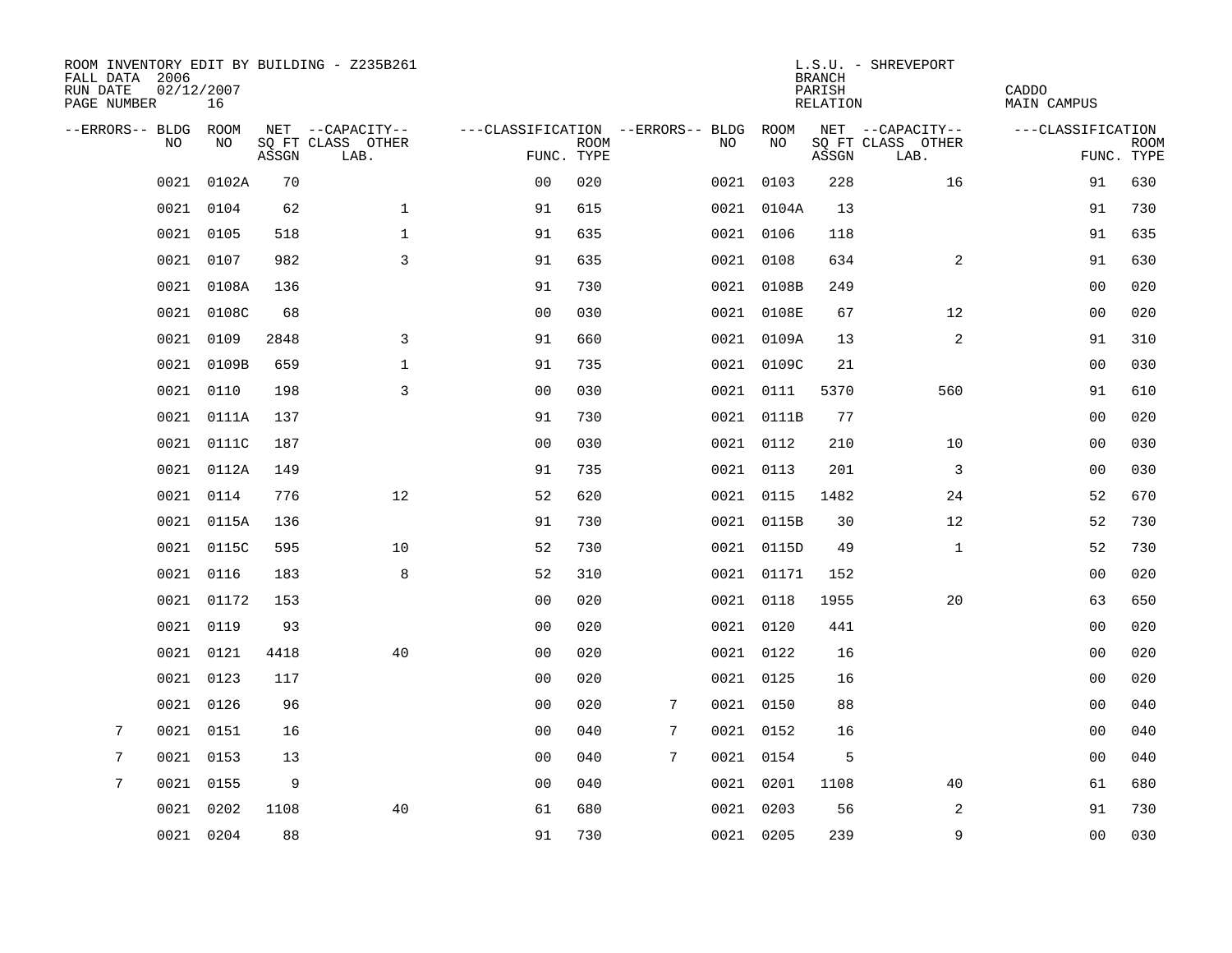| ROOM INVENTORY EDIT BY BUILDING - Z235B261<br>FALL DATA 2006<br>RUN DATE<br>PAGE NUMBER | 02/12/2007<br>17 |       |                                       |                                        |             |            |                                                  | <b>BRANCH</b><br>PARISH<br>RELATION | L.S.U. - SHREVEPORT                                                    | CADDO<br><b>MAIN CAMPUS</b> |             |
|-----------------------------------------------------------------------------------------|------------------|-------|---------------------------------------|----------------------------------------|-------------|------------|--------------------------------------------------|-------------------------------------|------------------------------------------------------------------------|-----------------------------|-------------|
| --ERRORS-- BLDG<br>NO                                                                   | ROOM<br>NO       |       | NET --CAPACITY--<br>SQ FT CLASS OTHER | ---CLASSIFICATION --ERRORS-- BLDG ROOM | <b>ROOM</b> | NO         | NO                                               |                                     | NET --CAPACITY--<br>SQ FT CLASS OTHER                                  | ---CLASSIFICATION           | <b>ROOM</b> |
|                                                                                         |                  | ASSGN | LAB.                                  | FUNC. TYPE                             |             |            |                                                  | ASSGN                               | LAB.                                                                   |                             | FUNC. TYPE  |
| 0021                                                                                    | 0206             | 4198  | 300                                   | 61                                     | 680         | 0021 0207  |                                                  | 261                                 |                                                                        | 91                          | 730         |
| 0021                                                                                    | 0208             | 163   | 2                                     | 91                                     | 635         | 0021 0209  |                                                  | 14                                  |                                                                        | 00                          | 030         |
| 0021                                                                                    | 0210             | 14    |                                       | 0 <sub>0</sub>                         | 030         | 0021 0211  |                                                  | 541                                 | 32                                                                     | 61                          | 680         |
|                                                                                         | 0021 0211A       | 14    |                                       | 91                                     | 730         | 0021 0212  |                                                  | 541                                 | 32                                                                     | 61                          | 680         |
| 0021                                                                                    | 0213             | 1053  | 40                                    | 61                                     | 680         | 0021 0214  |                                                  | 368                                 |                                                                        | 00                          | 030         |
|                                                                                         | 0021 0215        | 773   | 30                                    | 61                                     | 680         |            | 0021 0216                                        | 707                                 | 30                                                                     | 61                          | 680         |
|                                                                                         | 0021 0217A       | 149   | 5                                     | 0 <sub>0</sub>                         | 030         |            | 0021 0217B                                       | 96                                  | 5                                                                      | 0 <sub>0</sub>              | 030         |
|                                                                                         | 0021 0218        | 81    |                                       | 91                                     | 730         |            | 0021 0219                                        | 193                                 | 2                                                                      | 91                          | 615         |
| 0021                                                                                    | 0220             | 55    |                                       | 91                                     | 730         | 0021 0221  |                                                  | 329                                 | 20                                                                     | 91                          | 530         |
| 0021                                                                                    | 0222             | 313   | 12                                    | 61                                     | 350         |            | 0021 0223                                        | 1431                                | 20                                                                     | 61                          | 310         |
| 0021                                                                                    | 0223A            | 100   |                                       | 0 <sub>0</sub>                         | 030         |            | 0021 0223B                                       | 198                                 |                                                                        | 0 <sub>0</sub>              | 030         |
|                                                                                         | 0021 0223C       | 89    | 10                                    | 52                                     | 310         |            | 0021 0223D                                       | 95                                  | $\mathbf{1}$                                                           | 52                          | 310         |
|                                                                                         | 0021 0223E       | 92    | $\mathbf 1$                           | 52                                     | 310         | 0021 0224  |                                                  | 88                                  | $\mathbf{1}$                                                           | 52                          | 310         |
|                                                                                         | 0021 0225        | 88    | $\mathbf 1$                           | 52                                     | 310         |            | 0021 0226                                        | 88                                  | $\mathbf{1}$                                                           | 52                          | 310         |
|                                                                                         | 0021 0227        | 673   | 5                                     | 52                                     | 590         |            | 0021 0227A                                       | 94                                  | 2                                                                      | 52                          | 590         |
|                                                                                         | 0021 0228        | 91    | 2                                     | 52                                     | 315         | 0021 0229  |                                                  | 430                                 | 12                                                                     | 91                          | 310         |
|                                                                                         | 0021 0230        | 132   | $\mathbf{1}$                          | 52                                     | 310         |            | 0021 0231                                        | 135                                 | $\mathbf{1}$                                                           | 52                          | 310         |
| 0021                                                                                    | 0232             | 138   | $\mathbf 1$                           | 52                                     | 310         | 0021 0233  |                                                  | 36                                  |                                                                        | 91                          | 315         |
|                                                                                         | 0021 0234        | 445   |                                       | 0 <sub>0</sub>                         | 020         | 0021 0235  |                                                  | 966                                 | 30                                                                     | 63                          | 650         |
|                                                                                         | 0021 0236        | 3001  | 18                                    | 0 <sub>0</sub>                         | 020         | 0021 0237  |                                                  | 1316                                |                                                                        | 00                          | 020         |
|                                                                                         | 0021 B0001       | 581   |                                       | 0 <sub>0</sub>                         | 020         | 0021 B0002 |                                                  | 776                                 |                                                                        | 0 <sub>0</sub>              | 020         |
|                                                                                         | 0021 S0127B      | 194   |                                       | 0 <sub>0</sub>                         | 020         |            | 0021 S01271                                      | 183                                 |                                                                        | 0 <sub>0</sub>              | 020         |
|                                                                                         | 0021 S01272      | 185   |                                       | 0 <sub>0</sub>                         | 020         |            | TOTAL NUMBER CLASSROOMS<br>TOTAL NUMBER LABS 210 |                                     | TOTAL NET ASSIGN SQ. FT. IN ROOM FILE<br>TOTAL NUMBER SPECIAL LABS 220 | 37,275                      |             |
|                                                                                         | 0022 0101        | 323   | 20                                    | 42                                     | 220         |            | 0022 0102                                        | 323                                 | 5                                                                      | 42                          | 220         |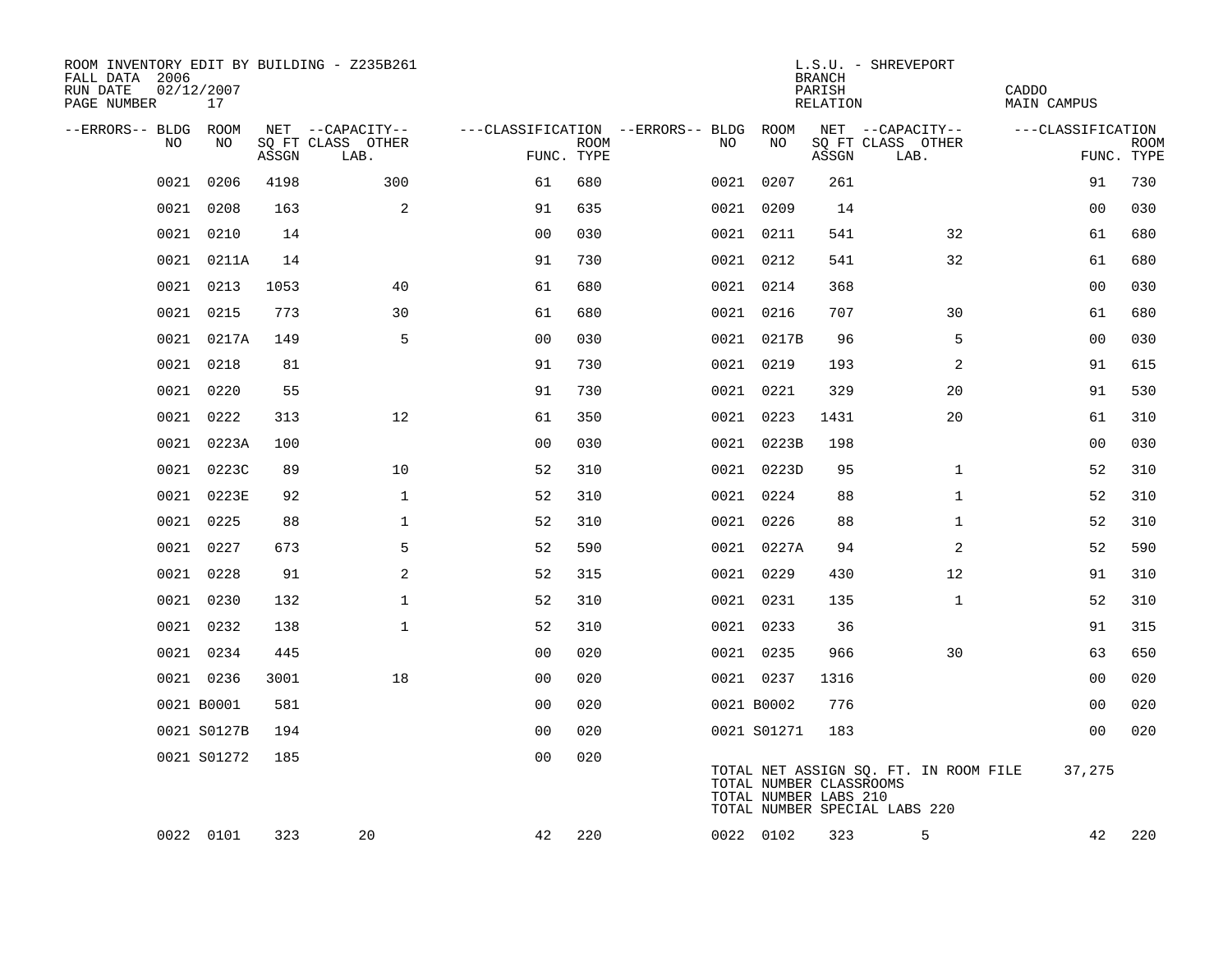| ROOM INVENTORY EDIT BY BUILDING - Z235B261<br>FALL DATA 2006<br>RUN DATE<br>PAGE NUMBER | 02/12/2007<br>18 |       |                           |                                        |      |           |            | <b>BRANCH</b><br>PARISH<br>RELATION                    | L.S.U. - SHREVEPORT           |                                                       | CADDO | <b>MAIN CAMPUS</b>       |                           |
|-----------------------------------------------------------------------------------------|------------------|-------|---------------------------|----------------------------------------|------|-----------|------------|--------------------------------------------------------|-------------------------------|-------------------------------------------------------|-------|--------------------------|---------------------------|
| --ERRORS-- BLDG ROOM                                                                    |                  |       | NET --CAPACITY--          | ---CLASSIFICATION --ERRORS-- BLDG ROOM |      |           |            |                                                        | NET --CAPACITY--              |                                                       |       | ---CLASSIFICATION        |                           |
| NO                                                                                      | NO               | ASSGN | SQ FT CLASS OTHER<br>LAB. | FUNC. TYPE                             | ROOM | NO        | NO         | ASSGN                                                  | SQ FT CLASS OTHER<br>LAB.     |                                                       |       |                          | <b>ROOM</b><br>FUNC. TYPE |
| 0022                                                                                    | 0103             | 124   | $\mathbf{1}$              | 42                                     | 220  | 0022 0104 |            | 124                                                    |                               | 2                                                     |       | 42                       | 220                       |
| 0022                                                                                    | 0105             | 1976  | 6                         | 42                                     | 220  | 0022 0106 |            | 204                                                    |                               | 4                                                     |       | 42                       | 220                       |
|                                                                                         | 0022 0107        | 329   | 2                         | 42                                     | 220  |           |            | TOTAL NUMBER CLASSROOMS<br>TOTAL NUMBER LABS 210       | TOTAL NUMBER SPECIAL LABS 220 | TOTAL NET ASSIGN SQ. FT. IN ROOM FILE                 |       | 3,403<br>$7\phantom{.0}$ |                           |
|                                                                                         | 0023 0101        | 465   | 2                         | 63                                     | 310  |           | 0023 0101A | 100                                                    |                               | $\mathbf{1}$                                          |       | 63                       | 310                       |
|                                                                                         | 0023 0101B       | 100   | $\mathbf{1}$              | 63                                     | 310  |           | 0023 0101C | 120                                                    |                               | $\mathbf{1}$                                          |       | 63                       | 310                       |
|                                                                                         | 0023 0102        | 315   | $\mathbf 1$               | 63                                     | 310  |           | 0023 0102A | 875                                                    |                               | 2                                                     |       | 63                       | 310                       |
|                                                                                         | 0023 0102B       | 45    | $\mathbf 1$               | 0 <sub>0</sub>                         | 030  |           | 0023 0102C | 45<br>TOTAL NUMBER CLASSROOMS<br>TOTAL NUMBER LABS 210 | TOTAL NUMBER SPECIAL LABS 220 | $\mathbf{1}$<br>TOTAL NET ASSIGN SQ. FT. IN ROOM FILE |       | 00<br>1,975              | 030                       |
|                                                                                         | 0024 0001A       | 676   |                           | 0 <sub>0</sub>                         | 020  |           | 0024 0001B | 780                                                    |                               |                                                       |       | 0 <sub>0</sub>           | 020                       |
|                                                                                         | 0024 0001C       | 166   |                           | 0 <sub>0</sub>                         | 020  |           | 0024 0001D | 666                                                    |                               |                                                       |       | 0 <sub>0</sub>           | 020                       |
|                                                                                         | 0024 0001E       | 1016  |                           | 0 <sub>0</sub>                         | 020  |           | 0024 0001F | 427                                                    |                               |                                                       |       | 0 <sub>0</sub>           | 020                       |
|                                                                                         | 0024 0002A       | 578   |                           | 0 <sub>0</sub>                         | 020  |           | 0024 0002B | 738                                                    |                               |                                                       |       | 0 <sub>0</sub>           | 020                       |
|                                                                                         | 0024 0002D       | 655   |                           | 0 <sub>0</sub>                         | 020  |           | 0024 0002E | 780                                                    |                               |                                                       |       | 0 <sub>0</sub>           | 020                       |
|                                                                                         | 0024 0101 14528  |       |                           | 11                                     | 520  |           | 0024 0101A | 234                                                    |                               |                                                       |       | 11                       | 520                       |
|                                                                                         | 0024 0101B       | 93    |                           | 11                                     | 520  |           | 0024 0101C | 800                                                    |                               |                                                       |       | 11                       | 520                       |
|                                                                                         | 0024 0101D       | 800   |                           | 11                                     | 520  |           | 0024 0101E | 800                                                    |                               |                                                       |       | 11                       | 520                       |
|                                                                                         | 0024 0101F       | 800   |                           | 11                                     | 520  |           | 0024 0101G | 800                                                    |                               |                                                       |       | 11                       | 520                       |
|                                                                                         | 0024 0101H       | 800   |                           | 11                                     | 520  |           | 0024 0101J | 809                                                    |                               |                                                       |       | 63                       | 525                       |
|                                                                                         | 0024 0102        | 49    |                           | 0 <sub>0</sub>                         | 030  | 0024 0103 |            | 37                                                     |                               |                                                       |       | 0 <sub>0</sub>           | 030                       |
|                                                                                         | 0024 0104        | 385   | $\mathbf{1}$              | 52                                     | 310  |           | 0024 0104A | 4601                                                   |                               | 12                                                    |       | 52                       | 310                       |
|                                                                                         | 0024 0105 11050  |       |                           | 11                                     | 520  |           | 0024 0105A | 592                                                    |                               |                                                       |       | 63                       | 525                       |
|                                                                                         | 0024 0105B       | 189   | $\mathbf 1$               | 63                                     | 525  |           | 0024 0105C | 121                                                    |                               |                                                       |       | 00                       | 010                       |
|                                                                                         | 0024 0106        | 107   |                           | 0 <sub>0</sub>                         | 010  | 0024 0107 |            | 112                                                    |                               | $\mathbf{1}$                                          |       | 52                       | 310                       |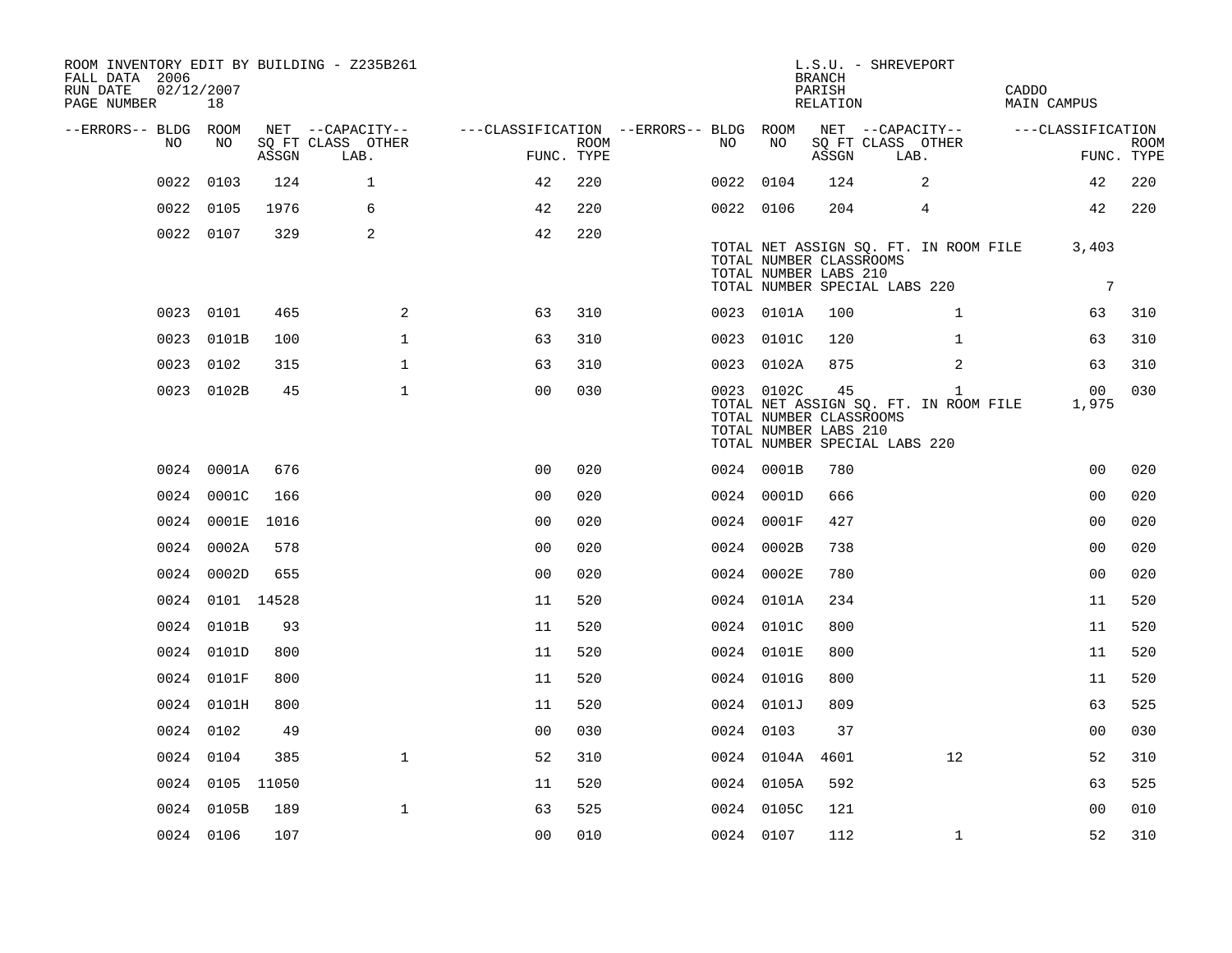| ROOM INVENTORY EDIT BY BUILDING - Z235B261<br>FALL DATA 2006<br>RUN DATE<br>PAGE NUMBER | 02/12/2007<br>19 |       |                           |                                   |             |   |           |            | <b>BRANCH</b><br>PARISH<br>RELATION | L.S.U. - SHREVEPORT       | CADDO<br><b>MAIN CAMPUS</b> |                           |
|-----------------------------------------------------------------------------------------|------------------|-------|---------------------------|-----------------------------------|-------------|---|-----------|------------|-------------------------------------|---------------------------|-----------------------------|---------------------------|
| --ERRORS-- BLDG                                                                         | ROOM             |       | NET --CAPACITY--          | ---CLASSIFICATION --ERRORS-- BLDG |             |   |           | ROOM       |                                     | NET --CAPACITY--          | ---CLASSIFICATION           |                           |
| NO                                                                                      | NO               | ASSGN | SQ FT CLASS OTHER<br>LAB. | FUNC. TYPE                        | <b>ROOM</b> |   | NO        | NO         | ASSGN                               | SQ FT CLASS OTHER<br>LAB. |                             | <b>ROOM</b><br>FUNC. TYPE |
| 0024                                                                                    | 0108             | 108   |                           | 52                                | 315         |   |           | 0024 0108A | 112                                 |                           | 52                          | 675                       |
| 0024                                                                                    | 0109             | 110   |                           | 52                                | 675         |   | 0024 0110 |            | 113                                 | 2                         | 31                          | 520                       |
|                                                                                         | 0024 0111        | 1410  |                           | 52                                | 525         |   |           | 0024 0111A | 149                                 | 6                         | 52                          | 525                       |
|                                                                                         | 0024 0111B       | 121   | 5                         | 0 <sub>0</sub>                    | 030         |   |           | 0024 0112  | 105                                 |                           | 52                          | 525                       |
|                                                                                         | 0024 0112A       | 276   |                           | 52                                | 525         |   | 0024 0113 |            | 1192                                |                           | 52                          | 525                       |
|                                                                                         | 0024 0113A       | 121   | 5                         | 0 <sub>0</sub>                    | 030         |   |           | 0024 0113B | 180                                 | 6                         | 52                          | 525                       |
|                                                                                         | 0024 0114        | 162   | 2                         | 0 <sub>0</sub>                    | 030         |   | 0024 0115 |            | 207                                 | 2                         | 00                          | 030                       |
| 0024                                                                                    | 0116             | 2703  |                           | 11                                | 520         |   |           | 0024 0116A | 166                                 |                           | 63                          | 525                       |
| 0024                                                                                    | 0117             | 330   |                           | 63                                | 525         |   |           | 0024 0118  | 1868                                |                           | 11                          | 520                       |
|                                                                                         | 0024 0118A       | 173   |                           | 63                                | 525         |   |           | 0024 0119  | 1104                                |                           | 63                          | 525                       |
|                                                                                         | 0024 0119A       | 250   |                           | 0 <sub>0</sub>                    | 030         |   |           | 0024 0119B | 30                                  |                           | 0 <sub>0</sub>              | 030                       |
|                                                                                         | 0024 0120        | 44    |                           | 63                                | 525         |   |           | 0024 0201  | 3901                                |                           | 11                          | 520                       |
| 0024                                                                                    | 0202             | 85    |                           | 0 <sub>0</sub>                    | 010         |   | 0024 0203 |            | 380                                 | 20                        | 11                          | 110                       |
| 0024                                                                                    | 0204             | 380   | 20                        | 11                                | 110         |   |           | 0024 0205  | 326                                 | 12                        | 46                          | 350                       |
| 0024                                                                                    | 0206             | 123   | $\mathbf{1}$              | 63                                | 220         |   | 0024 0207 |            | 382                                 | $\mathbf{1}$              | 46                          | 310                       |
|                                                                                         | 0024 0207A       | 175   | $\mathbf 1$               | 46                                | 310         |   |           | 0024 0207B | 92                                  |                           | 46                          | 315                       |
| 0024                                                                                    | 0208             | 120   | $\mathbf{1}$              | 11                                | 310         |   | 0024 0209 |            | 120                                 | $\mathbf{1}$              | 11                          | 310                       |
| 7<br>0024                                                                               | 0210             | 248   | 12                        | 52                                | 690         |   | 0024 0211 |            | 102                                 | $\mathbf{1}$              | 11                          | 310                       |
|                                                                                         | 0024 0212        | 113   | $\mathbf 1$               | 11                                | 310         | 7 | 0024 0213 |            | 240                                 | 7                         | 52                          | 690                       |
|                                                                                         | 0024 0214        | 110   | $\mathbf 1$               | 11                                | 310         |   | 0024 0215 |            | 120                                 | $\mathbf{1}$              | 11                          | 310                       |
|                                                                                         | 0024 0216        | 120   | $\mathbf 1$               | 11                                | 310         |   |           | 0024 0217  | 120                                 | $\mathbf{1}$              | 11                          | 310                       |
| 0024                                                                                    | 0218             | 120   | $\mathbf 1$               | 11                                | 310         |   | 0024 0219 |            | 126                                 | $\mathbf{1}$              | 11                          | 310                       |
| 0024                                                                                    | 0220             | 126   | $\mathbf{1}$              | 11                                | 310         |   | 0024 0221 |            | 354                                 |                           | 43                          | 535                       |
| 0024                                                                                    | 0222             | 360   | 10                        | 92                                | 650         |   |           | 0024 0222A | 25                                  |                           | 92                          | 655                       |
| 0024                                                                                    | 0223             | 876   | 62                        | 11                                | 110         |   |           | 0024 0223A | 39                                  |                           | 11                          | 115                       |
|                                                                                         | 0024 0224        | 646   | 40                        | 11                                | 110         |   |           | 0024 0224A | 32                                  |                           | 11                          | 115                       |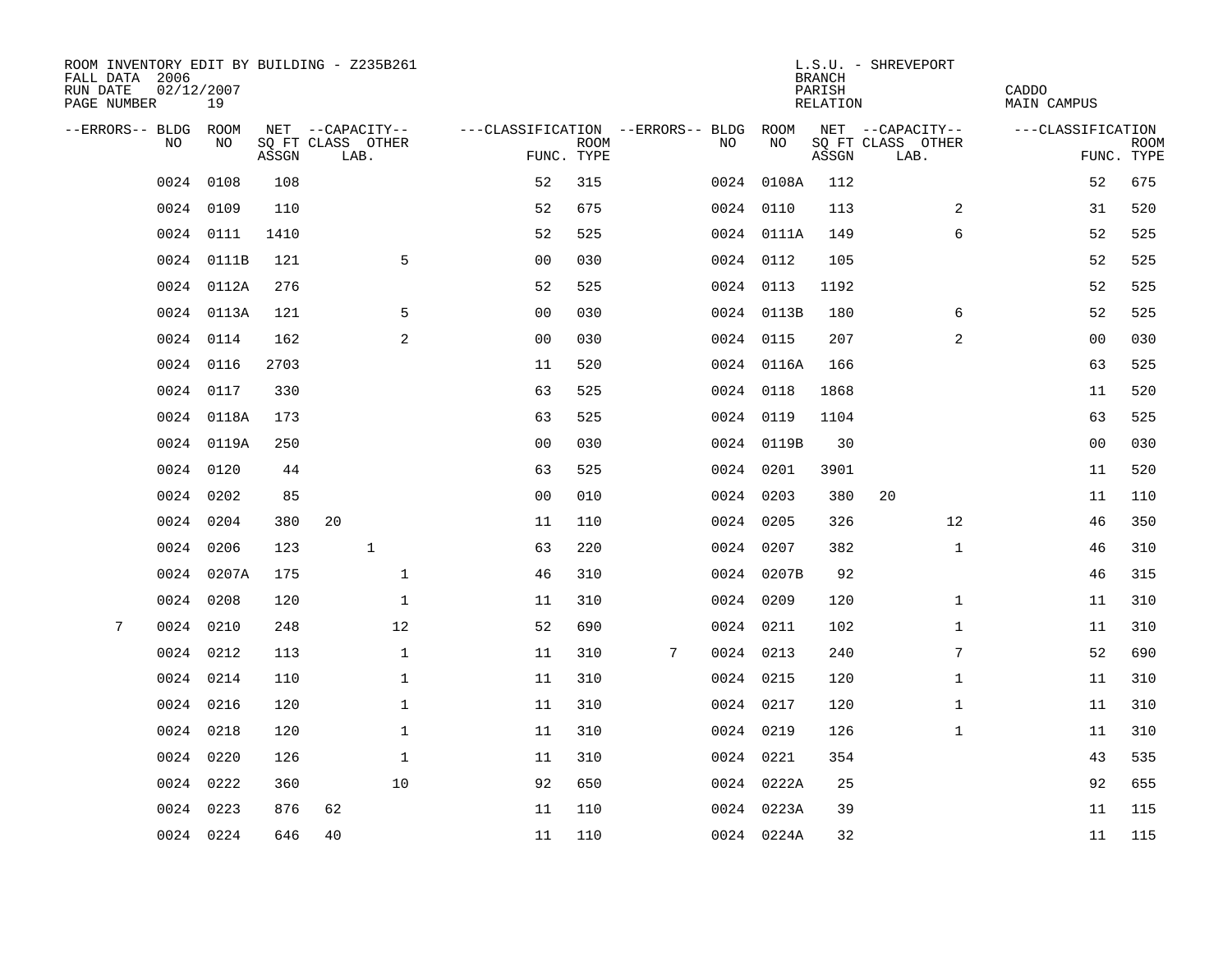| ROOM INVENTORY EDIT BY BUILDING - Z235B261<br>FALL DATA 2006<br>RUN DATE<br>PAGE NUMBER | 02/12/2007<br>20 |       |                           |                                                                                                |      |    |                                                                                   | L.S.U. - SHREVEPORT<br>BRANCH<br>PARISH<br>RELATION |      |                                                                        | CADDO | MAIN CAMPUS                                                             |                           |
|-----------------------------------------------------------------------------------------|------------------|-------|---------------------------|------------------------------------------------------------------------------------------------|------|----|-----------------------------------------------------------------------------------|-----------------------------------------------------|------|------------------------------------------------------------------------|-------|-------------------------------------------------------------------------|---------------------------|
| --ERRORS-- BLDG ROOM<br>NO                                                              | NO               |       |                           | NET --CAPACITY-- - ---CLASSIFICATION --ERRORS-- BLDG ROOM NET --CAPACITY-- - ---CLASSIFICATION | ROOM | NO | NO                                                                                |                                                     |      | SQ FT CLASS OTHER                                                      |       |                                                                         |                           |
|                                                                                         |                  | ASSGN | SQ FT CLASS OTHER<br>LAB. | FUNC. TYPE                                                                                     |      |    |                                                                                   | ASSGN                                               | LAB. |                                                                        |       |                                                                         | <b>ROOM</b><br>FUNC. TYPE |
|                                                                                         | 0024 0225        | 1227  |                           | 00                                                                                             | 030  |    | 0024 0226                                                                         | 606                                                 |      | 20                                                                     |       | 11                                                                      | 220                       |
|                                                                                         | 0024 0226A       | 28    |                           | 11                                                                                             | 225  |    | 0024 0227                                                                         | 185                                                 |      | 2                                                                      |       | 0 <sub>0</sub>                                                          | 030                       |
|                                                                                         | 0024 0228        | 185   | 2                         | 0 <sub>0</sub>                                                                                 | 030  |    | 0024 0229                                                                         | 768                                                 | 51   |                                                                        |       | 11                                                                      | 110                       |
|                                                                                         | 0024 0229A       | 28    |                           | 11                                                                                             | 115  |    | 0024 E0001                                                                        | 322                                                 |      |                                                                        |       | 0 <sub>0</sub>                                                          | 020                       |
|                                                                                         | 0024 E0002       | 298   |                           | 0 <sub>0</sub>                                                                                 | 020  |    | 0024 S0011                                                                        | 361                                                 |      |                                                                        |       | 0 <sub>0</sub>                                                          | 020                       |
|                                                                                         | 0024 S0012       | 355   |                           | 0 <sub>0</sub>                                                                                 | 020  |    | 0024 S0021                                                                        | 290                                                 |      |                                                                        |       | 00 <sub>o</sub>                                                         | 020                       |
|                                                                                         | 0024 V0011       | 43    |                           | 0 <sub>0</sub>                                                                                 | 020  |    | 0024 V0021<br>TOTAL NUMBER CLASSROOMS<br>TOTAL NUMBER LABS 210                    | 42                                                  |      | TOTAL NET ASSIGN SQ. FT. IN ROOM FILE<br>TOTAL NUMBER SPECIAL LABS 220 |       | 0 <sub>0</sub><br>58,842<br>5<br>2                                      | 020                       |
|                                                                                         | 0025 0001        | 512   | 15                        | 31                                                                                             | 220  |    | 9 0025 0001A                                                                      |                                                     |      | 80 15                                                                  |       |                                                                         | 31 220                    |
|                                                                                         | 0025 0002        | 512   | 15                        | 31                                                                                             | 220  |    | TOTAL NUMBER CLASSROOMS<br>TOTAL NUMBER LABS 210<br>TOTAL NUMBER SPECIAL LABS 220 |                                                     |      |                                                                        |       | TOTAL NET ASSIGN SQ. FT. IN ROOM FILE 1,104<br>$\overline{\phantom{a}}$ |                           |
|                                                                                         | 0026 0001        | 215   | 15                        | 31                                                                                             | 220  |    | TOTAL NUMBER CLASSROOMS<br>TOTAL NUMBER LABS 210<br>TOTAL NUMBER SPECIAL LABS 220 |                                                     |      | 0026 0002 215 15<br>TOTAL NET ASSIGN SQ. FT. IN ROOM FILE              |       | 430<br>2                                                                | 31 220                    |
|                                                                                         | 0027 0001 1064   |       | 50                        | 31                                                                                             | 220  |    | TOTAL NUMBER CLASSROOMS<br>TOTAL NUMBER LABS 210<br>TOTAL NUMBER SPECIAL LABS 220 |                                                     |      |                                                                        |       | TOTAL NET ASSIGN SQ. FT. IN ROOM FILE 1,064<br>$\mathbf{1}$             |                           |
|                                                                                         | 0028 0001        | 336   | 15                        | 31                                                                                             | 220  |    | TOTAL NUMBER CLASSROOMS<br>TOTAL NUMBER LABS 210<br>TOTAL NUMBER SPECIAL LABS 220 |                                                     |      | TOTAL NET ASSIGN SQ. FT. IN ROOM FILE                                  |       | 336<br>$\overline{1}$                                                   |                           |
|                                                                                         | 0039 0101        | 138   | $\mathbf 1$               | 63                                                                                             | 310  |    | 0039 0102                                                                         | 132                                                 |      | $\mathbf{1}$                                                           |       | 63                                                                      | 310                       |
|                                                                                         | 0039 0103        | 180   | $\mathbf{1}$              | 63                                                                                             | 310  |    | 0039 0104                                                                         | 120                                                 |      | $\mathbf{1}$                                                           |       | 63                                                                      | 310                       |
|                                                                                         | 0039 0106        | 285   | $\mathbf 1$               | 61                                                                                             | 310  |    | 0039 0107                                                                         | 138                                                 |      | $\mathbf{1}$                                                           |       | 63                                                                      | 310                       |
|                                                                                         | 0039 0108        | 345   | 2                         | 63                                                                                             | 310  |    | 0039 0109                                                                         | 232                                                 |      | $\mathbf{1}$                                                           |       | 63                                                                      | 310                       |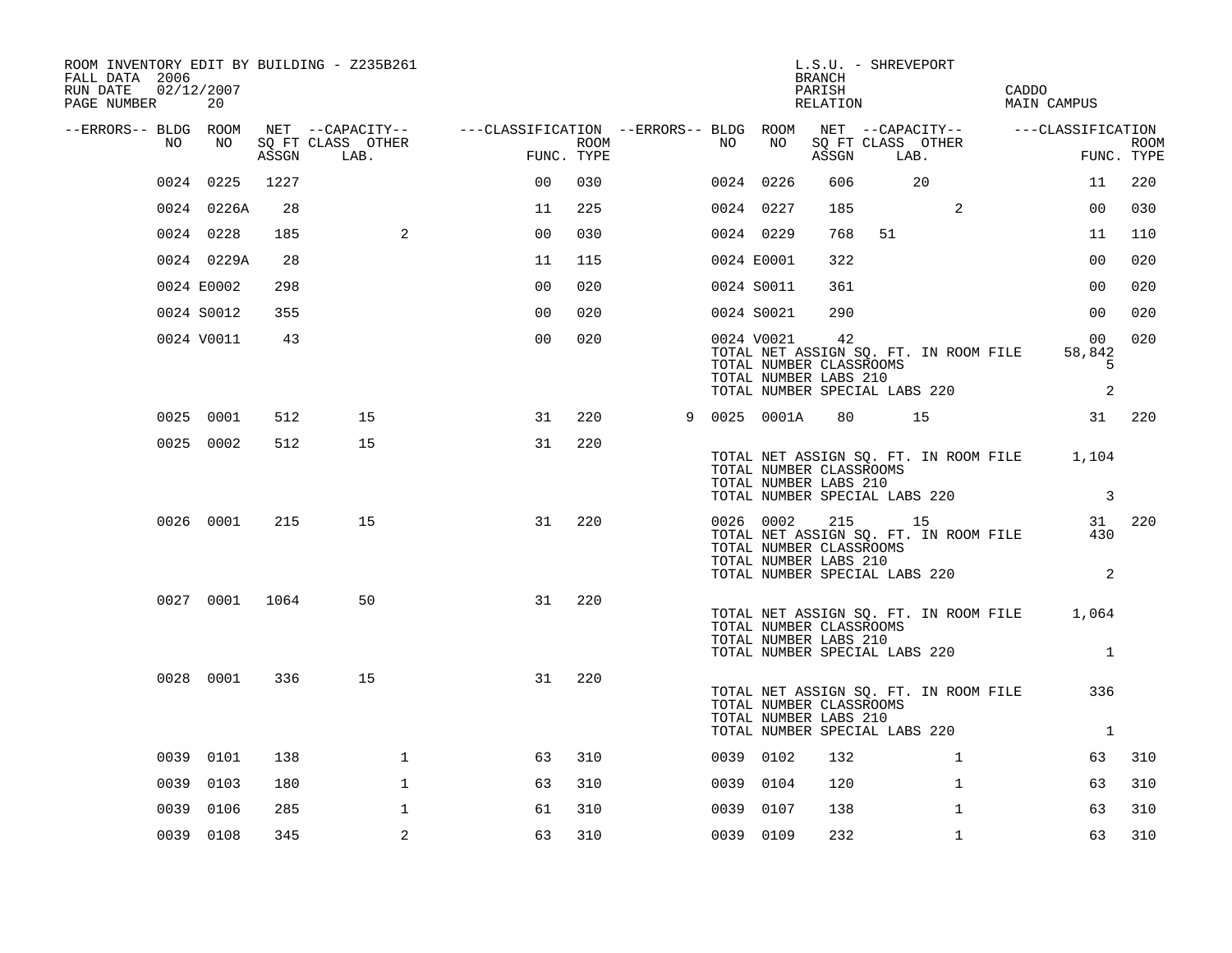| ROOM INVENTORY EDIT BY BUILDING - Z235B261<br>FALL DATA 2006<br>RUN DATE<br>PAGE NUMBER | 02/12/2007<br>21 |       |                           |                                   |             |   |           |      | <b>BRANCH</b><br>PARISH<br>RELATION | L.S.U. - SHREVEPORT       | CADDO<br>MAIN CAMPUS |             |
|-----------------------------------------------------------------------------------------|------------------|-------|---------------------------|-----------------------------------|-------------|---|-----------|------|-------------------------------------|---------------------------|----------------------|-------------|
| --ERRORS-- BLDG ROOM                                                                    |                  |       | NET --CAPACITY--          | ---CLASSIFICATION --ERRORS-- BLDG |             |   |           | ROOM |                                     | NET --CAPACITY--          | ---CLASSIFICATION    |             |
| NO.                                                                                     | NO.              | ASSGN | SQ FT CLASS OTHER<br>LAB. | FUNC. TYPE                        | <b>ROOM</b> |   | NO.       | NO   | ASSGN                               | SQ FT CLASS OTHER<br>LAB. | FUNC. TYPE           | <b>ROOM</b> |
| 0039                                                                                    | 0110             | 78    |                           | 63                                | 315         |   | 0039      | 0112 | 213                                 | $\mathbf{1}$              | 61                   | 310         |
| 0039                                                                                    | 0113             | 138   | $\mathbf{1}$              | 63                                | 310         | 9 | 0039      | 0115 | 384                                 | 6                         | 62                   | 430         |
| 0039                                                                                    | 0116             | 108   |                           | 62                                | 315         |   | 0039      | 0117 | 172                                 | $\mathbf{1}$              | 61                   | 310         |
| 0039                                                                                    | 0118             | 138   | $\mathbf 1$               | 63                                | 310         |   | 0039      | 0119 | 138                                 | $\mathbf{1}$              | 62                   | 310         |
| 0039                                                                                    | 0121             | 170   |                           | 62                                | 315         |   | 0039      | 0122 | 300                                 | $\mathbf{1}$              | 62                   | 310         |
| 0039                                                                                    | 0123             | 60    |                           | 62                                | 315         |   | 0039      | 0124 | 192                                 | 2                         | 62                   | 350         |
| 0039                                                                                    | 0125             | 204   | $\mathbf{1}$              | 62                                | 310         |   | 0039      | 0126 | 208                                 | $\mathbf{1}$              | 62                   | 310         |
| 0039                                                                                    | 0127             | 208   | $\mathbf 1$               | 62                                | 310         |   | 0039      | 0128 | 312                                 | $\mathbf{1}$              | 62                   | 310         |
| 0039                                                                                    | 0129             | 324   | 3                         | 62                                | 310         |   | 0039      | 0131 | 181                                 | 3                         | 0 <sub>0</sub>       | 030         |
| 0039                                                                                    | 0132             | 172   | 3                         | 0 <sub>0</sub>                    | 030         |   | 0039      | 0133 | 108                                 | $\mathbf{1}$              | 63                   | 310         |
| 0039                                                                                    | 0134             | 138   | $\mathbf{1}$              | 63                                | 310         |   | 0039      | 0135 | 258                                 |                           | 0 <sub>0</sub>       | 030         |
| 0039                                                                                    | 0141             | 48    |                           | 0 <sub>0</sub>                    | 030         |   | 0039      | 0142 | 155                                 | 3                         | 00                   | 030         |
| 0039                                                                                    | 0143             | 180   | 3                         | 0 <sub>0</sub>                    | 030         |   | 0039      | 0145 | 33                                  |                           | 0 <sub>0</sub>       | 010         |
| 0039                                                                                    | 0146             | 744   |                           | 63                                | 710         |   | 0039      | 0147 | 144                                 |                           | 63                   | 715         |
| 0039                                                                                    | 0148             | 156   | $\mathbf 1$               | 63                                | 310         |   | 0039      | 0149 | 137                                 | $\mathbf{1}$              | 63                   | 310         |
| 0039                                                                                    | 0150             | 137   | $\mathbf{1}$              | 63                                | 310         |   | 0039      | 0151 | 137                                 | $\mathbf{1}$              | 63                   | 310         |
| 0039                                                                                    | 0152             | 137   | $\mathbf 1$               | 63                                | 310         |   | 0039      | 0153 | 175                                 | $\mathbf{1}$              | 63                   | 310         |
| 0039                                                                                    | 0155             | 147   | 2                         | 63                                | 310         |   | 0039      | 0157 | 290                                 |                           | 63                   | 315         |
| 0039                                                                                    | 0158             | 162   | 3                         | 63                                | 310         |   | 0039      | 0160 | 131                                 | 10                        | 63                   | 350         |
| 0039                                                                                    | 0161             | 152   | $\mathbf{1}$              | 63                                | 310         |   | 0039      | 0162 | 297                                 | $\overline{4}$            | 63                   | 710         |
| 0039                                                                                    | 0163             | 215   |                           | 63                                | 710         |   | 0039      | 0164 | 115                                 | $\mathbf{1}$              | 63                   | 310         |
| 0039                                                                                    | 0165             | 110   | $\mathbf 1$               | 63                                | 310         |   | 0039      | 0166 | 202                                 | $\mathbf{1}$              | 63                   | 310         |
| 7<br>0039                                                                               | 0168             | 294   | $\mathbf{1}$              | 68                                | 310         |   | 0039      | 0170 | 38                                  |                           | 00                   | 030         |
| 7<br>0039                                                                               | 0171             | 698   |                           | 68                                | 315         | 7 | 0039      | 0172 | 147                                 |                           | 68                   | 315         |
| 7<br>0039                                                                               | 0173             | 100   | $\mathbf 1$               | 68                                | 310         | 7 | 0039      | 0174 | 882                                 | 4                         | 68                   | 310         |
| 7                                                                                       | 0039 0176        | 150   | 12                        | 68                                | 350         | 7 | 0039 0177 |      | 127                                 | $\mathbf{1}$              | 68                   | 310         |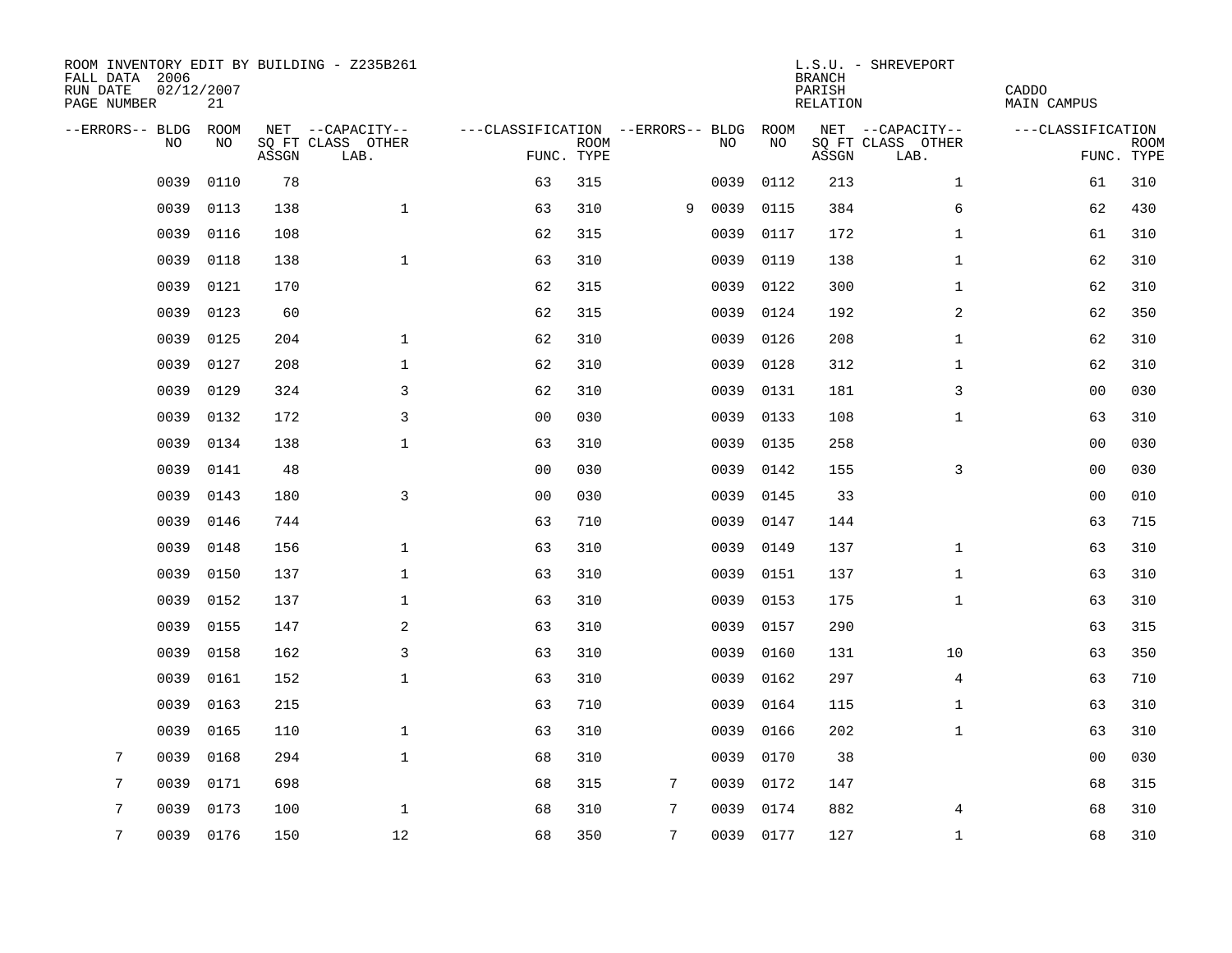| FALL DATA 2006<br>RUN DATE<br>PAGE NUMBER |      | 02/12/2007<br>22 |       | ROOM INVENTORY EDIT BY BUILDING - Z235B261    |                                                 |             |   |      |            | <b>BRANCH</b><br>PARISH<br><b>RELATION</b> | L.S.U. - SHREVEPORT                           | CADDO<br><b>MAIN CAMPUS</b>     |             |
|-------------------------------------------|------|------------------|-------|-----------------------------------------------|-------------------------------------------------|-------------|---|------|------------|--------------------------------------------|-----------------------------------------------|---------------------------------|-------------|
| --ERRORS-- BLDG                           | NO   | ROOM<br>NO       | ASSGN | NET --CAPACITY--<br>SQ FT CLASS OTHER<br>LAB. | ---CLASSIFICATION --ERRORS-- BLDG<br>FUNC. TYPE | <b>ROOM</b> |   | NO   | ROOM<br>NO | ASSGN                                      | NET --CAPACITY--<br>SQ FT CLASS OTHER<br>LAB. | ---CLASSIFICATION<br>FUNC. TYPE | <b>ROOM</b> |
| 7                                         | 0039 | 0179             | 132   | $\mathbf 1$                                   | 68                                              | 310         | 7 | 0039 | 0180       | 126                                        | $\mathbf{1}$                                  | 68                              | 310         |
| 7                                         | 0039 | 0181             | 110   | $\mathbf 1$                                   | 68                                              | 310         | 7 | 0039 | 0182       | 132                                        | $\mathbf{1}$                                  | 68                              | 310         |
| 7                                         | 0039 | 0183             | 132   | $\mathbf 1$                                   | 68                                              | 310         | 7 | 0039 | 0184       | 2                                          | 2                                             | 68                              | 310         |
| $\overline{7}$                            | 0039 | 0185             | 121   | $\mathbf 1$                                   | 68                                              | 310         | 7 | 0039 | 0186       | 208                                        | 7                                             | 68                              | 310         |
|                                           | 0039 | 0201             | 275   | $\mathbf{1}$                                  | 54                                              | 310         |   | 0039 | 0202       | 182                                        | $\mathbf{1}$                                  | 54                              | 310         |
|                                           | 0039 | 0203             | 239   | $\mathbf{1}$                                  | 54                                              | 310         |   | 0039 | 0205       | 256                                        | $\mathbf{1}$                                  | 61                              | 310         |
|                                           | 0039 | 0206             | 192   | $\mathbf{1}$                                  | 54                                              | 310         |   | 0039 | 0208       | 192                                        | $\mathbf{1}$                                  | 61                              | 310         |
|                                           | 0039 | 0209             | 192   | $\mathbf{1}$                                  | 54                                              | 310         |   | 0039 | 0211       | 862                                        |                                               | 54                              | 315         |
|                                           | 0039 | 0213             | 296   | 20                                            | 61                                              | 350         |   | 0039 | 0214       | 192                                        | $\mathbf{1}$                                  | 53                              | 310         |
|                                           | 0039 | 0215             | 315   | 15                                            | 53                                              | 680         |   | 0039 | 0216       | 64                                         | 2                                             | 53                              | 540         |
| 9                                         | 0039 | 0218             | 672   | 10                                            | 53                                              | 430         |   | 0039 | 0219       | 200                                        | $\mathbf{1}$                                  | 53                              | 310         |
|                                           | 0039 | 0220             | 172   | $\mathbf{1}$                                  | 53                                              | 310         |   | 0039 | 0221       | 94                                         |                                               | 53                              | 535         |
|                                           | 0039 | 0222             | 81    | 4                                             | 53                                              | 545         |   | 0039 | 0223       | 72                                         | 2                                             | 53                              | 540         |
|                                           | 0039 | 0224             | 64    | $\mathbf{2}$                                  | 53                                              | 540         |   | 0039 | 0226       | 210                                        | $\mathbf{1}$                                  | 53                              | 310         |
|                                           | 0039 | 0227             | 167   | $\mathbf 1$                                   | 53                                              | 310         |   | 0039 | 0228       | 196                                        | $\mathbf{1}$                                  | 53                              | 310         |
|                                           | 0039 | 0229             | 232   | $\mathbf 1$                                   | 53                                              | 310         |   | 0039 | 0230       | 224                                        | $\mathbf{1}$                                  | 53                              | 310         |
|                                           | 0039 | 0231             | 155   | 3                                             | 0 <sub>0</sub>                                  | 030         |   | 0039 | 0232       | 180                                        | 3                                             | 00                              | 030         |
|                                           | 0039 | 0234             | 231   |                                               | 0 <sub>0</sub>                                  | 020         |   | 0039 | 0237       | 36                                         |                                               | 0 <sub>0</sub>                  | 010         |
|                                           | 0039 | 0239             | 195   | 3                                             | 0 <sub>0</sub>                                  | 030         |   | 0039 | 0240       | 217                                        | 3                                             | 0 <sub>0</sub>                  | 030         |
|                                           | 0039 | 0241             | 504   | 40                                            | 61                                              | 680         |   | 0039 | 0242       | 189                                        | $\mathbf{1}$                                  | 61                              | 310         |
|                                           | 0039 | 0243             | 175   | $\mathbf 1$                                   | 61                                              | 310         |   | 0039 | 0244       | 174                                        | 6                                             | 61                              | 430         |
|                                           | 0039 | 0245             | 174   | $\mathbf 1$                                   | 61                                              | 310         |   | 0039 | 0246       | 355                                        | $\mathbf{1}$                                  | 61                              | 310         |
|                                           | 0039 | 0247             | 320   | 15                                            | 63                                              | 650         |   | 0039 | 0248       | 160                                        |                                               | 63                              | 655         |
|                                           | 0039 | 0249             | 154   | $\mathbf 1$                                   | 61                                              | 310         |   | 0039 | 0250       | 52                                         |                                               | 61                              | 315         |
|                                           | 0039 | 0252             | 164   | 2                                             | 61                                              | 310         |   | 0039 | 0253       | 65                                         |                                               | 61                              | 315         |
|                                           |      | 0039 0254        | 148   | $\mathbf{1}$                                  | 61                                              | 310         |   |      | 0039 0255  | 31                                         |                                               | 0 <sub>0</sub>                  | 030         |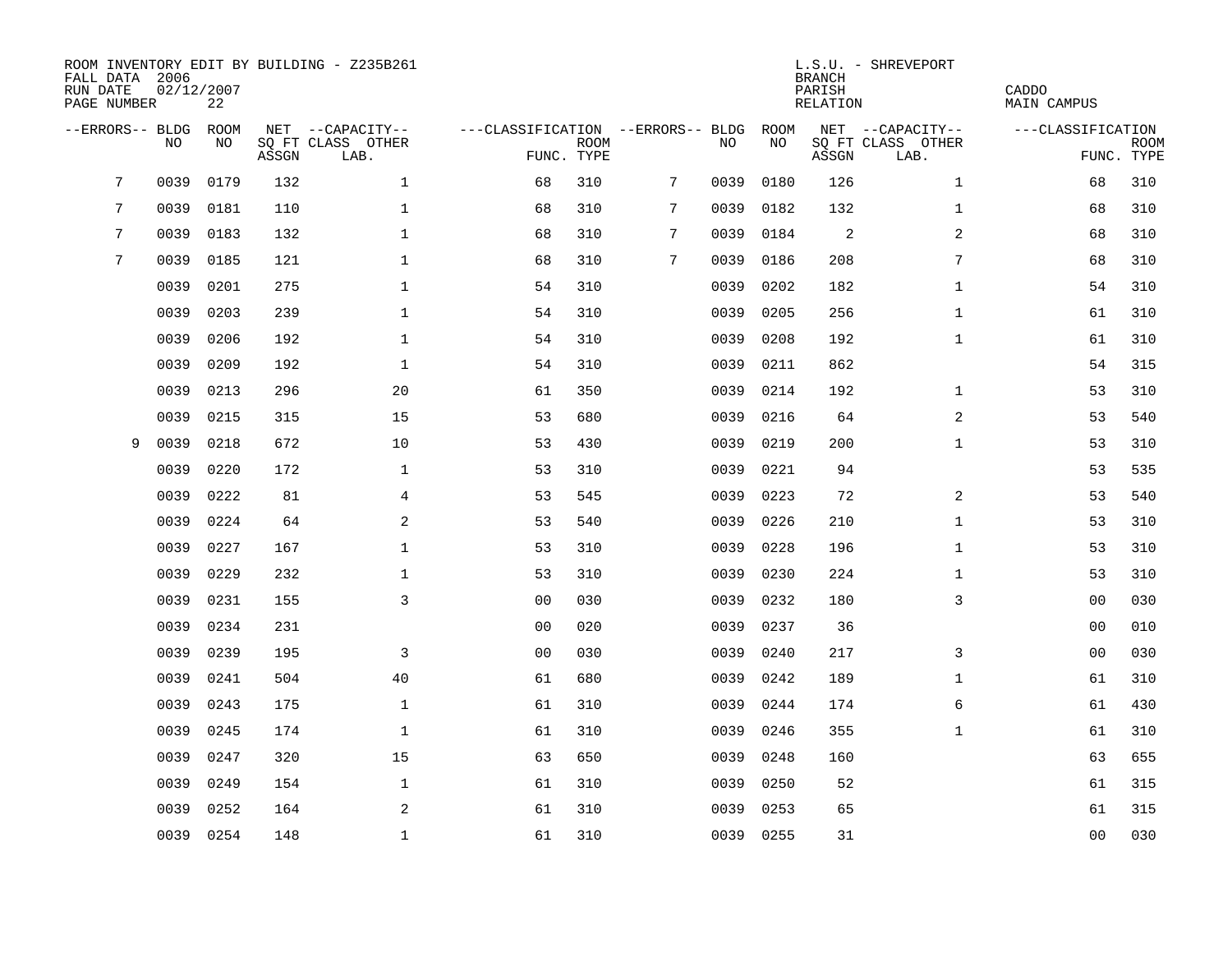| ROOM INVENTORY EDIT BY BUILDING - Z235B261<br>FALL DATA 2006<br>RUN DATE<br>PAGE NUMBER | 02/12/2007<br>23 |       |                           |                |             |                                        |            |      | <b>BRANCH</b><br>PARISH<br>RELATION | L.S.U. - SHREVEPORT       | CADDO<br>MAIN CAMPUS |                           |
|-----------------------------------------------------------------------------------------|------------------|-------|---------------------------|----------------|-------------|----------------------------------------|------------|------|-------------------------------------|---------------------------|----------------------|---------------------------|
| --ERRORS-- BLDG ROOM                                                                    |                  |       | NET --CAPACITY--          |                |             | ---CLASSIFICATION --ERRORS-- BLDG ROOM |            |      |                                     | NET --CAPACITY--          | ---CLASSIFICATION    |                           |
| NO.                                                                                     | NO.              | ASSGN | SQ FT CLASS OTHER<br>LAB. | FUNC. TYPE     | <b>ROOM</b> | NO.                                    |            | NO   | ASSGN                               | SQ FT CLASS OTHER<br>LAB. |                      | <b>ROOM</b><br>FUNC. TYPE |
| 0039                                                                                    | 0256             | 290   | $\mathbf{1}$              | 61             | 315         | 0039                                   |            | 0257 | 354                                 | $\mathbf{1}$              | 61                   | 310                       |
| 0039                                                                                    | 0258             | 312   | 20                        | 61             | 350         | 0039                                   |            | 0260 | 246                                 | $\mathbf{1}$              | 65                   | 310                       |
| 0039                                                                                    | 0261             | 174   | $\mathbf 1$               | 65             | 310         | 0039                                   |            | 0262 | 540                                 | $\mathbf{1}$              | 65                   | 310                       |
| 0039                                                                                    | 0263             | 114   |                           | 63             | 535         | 0039                                   |            | 0264 | 168                                 |                           | 63                   | 535                       |
| 0039                                                                                    | 0265             | 184   |                           | 61             | 315         | 0039                                   |            | 0266 | 144                                 |                           | 61                   | 315                       |
| 0039                                                                                    | 0268             | 797   | $\mathbf 1$               | 61             | 310         | 0039                                   |            | 0269 | 270                                 | 8                         | 61                   | 350                       |
| 0039                                                                                    | 0270             | 181   | $\mathbf{1}$              | 65             | 310         | 0039                                   |            | 0271 | 181                                 | $\mathbf{1}$              | 65                   | 310                       |
| 0039                                                                                    | 0272             | 150   | $\mathbf 1$               | 65             | 310         | 0039                                   |            | 0273 | 192                                 | $\mathbf{1}$              | 65                   | 310                       |
| 0039                                                                                    | 0274             | 162   |                           | 65             | 315         | 0039                                   |            | 0275 | 169                                 | $\mathbf{1}$              | 61                   | 310                       |
| 0039                                                                                    | 0276             | 250   | $\mathbf{1}$              | 61             | 310         |                                        | 0039 0277  |      | 162                                 | $\mathbf{1}$              | 61                   | 310                       |
| 0039                                                                                    | 0279             | 48    | $\mathbf{1}$              | 0 <sub>0</sub> | 030         | 0039                                   |            | 0280 | 285                                 | $\mathbf{1}$              | 61                   | 310                       |
|                                                                                         | 0039 0282        | 91    |                           | 0 <sub>0</sub> | 030         |                                        | 0039 0282A |      | 91                                  |                           | 0 <sub>0</sub>       | 030                       |
|                                                                                         | 0039 C0111       | 108   |                           | 0 <sub>0</sub> | 020         |                                        | 0039 C0114 |      | 132                                 |                           | 00                   | 020                       |
|                                                                                         | 0039 C0120       | 507   |                           | 0 <sub>0</sub> | 020         |                                        | 0039 C0130 |      | 314                                 |                           | 00                   | 020                       |
|                                                                                         | 0039 C0144       | 1122  |                           | 0 <sub>0</sub> | 020         |                                        | 0039 C0154 |      | 284                                 |                           | 0 <sub>0</sub>       | 020                       |
|                                                                                         | 0039 C0156       | 100   |                           | 0 <sub>0</sub> | 020         |                                        | 0039 C0159 |      | 112                                 |                           | 0 <sub>0</sub>       | 020                       |
|                                                                                         | 0039 C0174       | 154   |                           | 0 <sub>0</sub> | 020         |                                        | 0039 C0178 |      | 247                                 |                           | 0 <sub>0</sub>       | 020                       |
|                                                                                         | 0039 C0210       | 280   |                           | 0 <sub>0</sub> | 020         |                                        | 0039 C0212 |      | 340                                 |                           | 00                   | 020                       |
|                                                                                         | 0039 C0225       | 220   |                           | 0 <sub>0</sub> | 020         |                                        | 0039 C0233 |      | 192                                 |                           | 00                   | 020                       |
|                                                                                         | 0039 C0238       | 450   |                           | 0 <sub>0</sub> | 020         |                                        | 0039 C0251 |      | 188                                 |                           | 0 <sub>0</sub>       | 020                       |
|                                                                                         | 0039 M0001       | 72    |                           | 0 <sub>0</sub> | 030         |                                        | 0039 S0105 |      | 112                                 |                           | 0 <sub>0</sub>       | 020                       |
|                                                                                         | 0039 S0137       | 57    |                           | 0 <sub>0</sub> | 020         |                                        | 0039 S0175 |      | 120                                 |                           | 00                   | 020                       |
|                                                                                         | 0039 S0204       | 108   |                           | 0 <sub>0</sub> | 020         |                                        | 0039 S0236 |      | 100                                 |                           | 0 <sub>0</sub>       | 020                       |
|                                                                                         | 0039 S0281       | 128   |                           | 0 <sub>0</sub> | 020         |                                        | 0039 V0136 |      | 180                                 |                           | 00                   | 020                       |
|                                                                                         | 0039 V0138       | 32    |                           | 0 <sub>0</sub> | 020         |                                        | 0039 V0139 |      | 29                                  |                           | 00                   | 020                       |
|                                                                                         | 0039 V0167       | 89    |                           | 0 <sub>0</sub> | 020         |                                        | 0039 V0235 |      | 572                                 |                           | 0 <sub>0</sub>       | 020                       |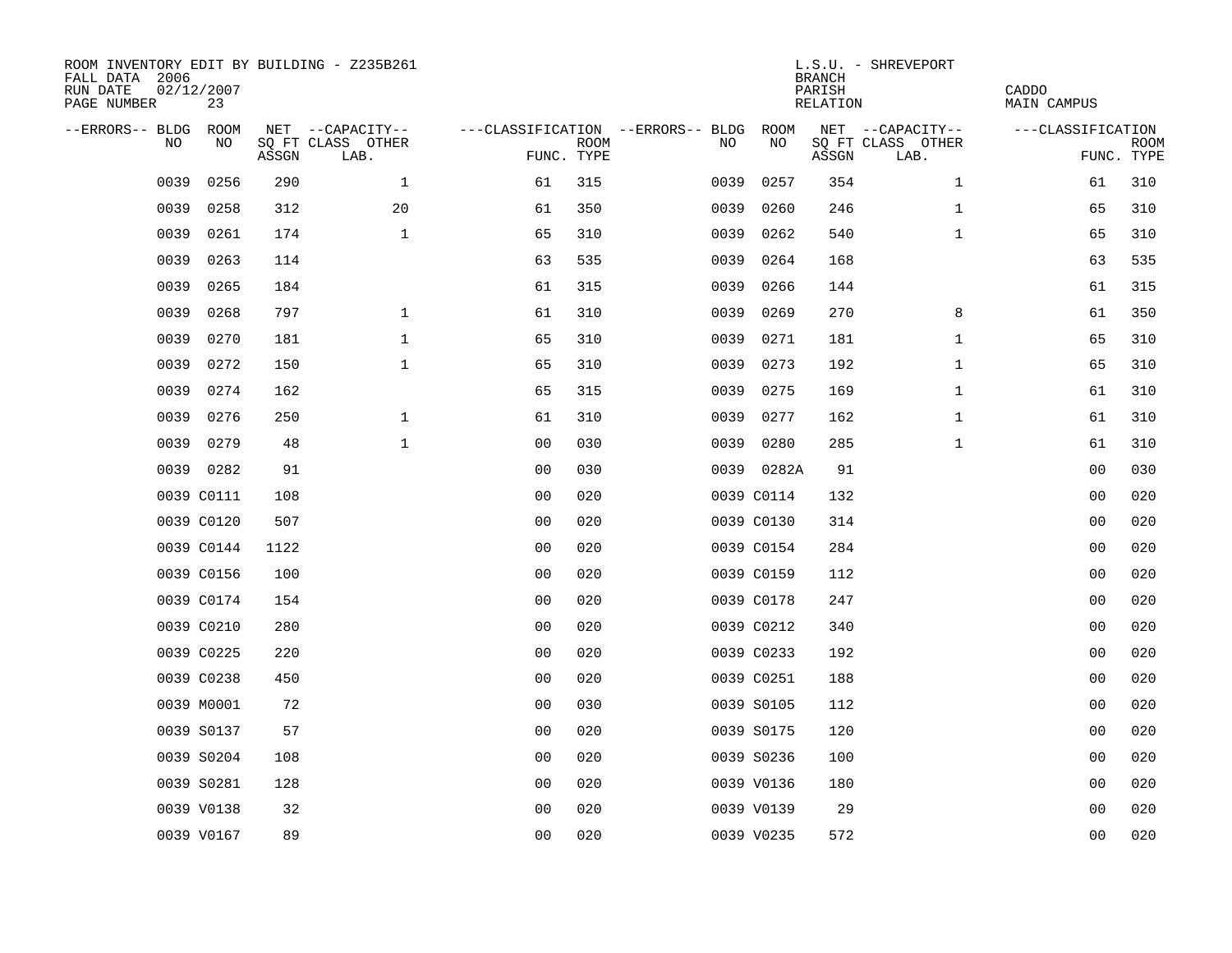| FALL DATA 2006<br>RUN DATE<br>PAGE NUMBER |             | 02/12/2007<br>24 |       | ROOM INVENTORY EDIT BY BUILDING - Z235B261 |                                                         |      |           |            | BRANCH<br>PARISH<br>RELATION                            | L.S.U. - SHREVEPORT                                                    | CADDO | <b>MAIN CAMPUS</b>    |             |
|-------------------------------------------|-------------|------------------|-------|--------------------------------------------|---------------------------------------------------------|------|-----------|------------|---------------------------------------------------------|------------------------------------------------------------------------|-------|-----------------------|-------------|
| --ERRORS-- BLDG ROOM                      |             |                  |       | NET --CAPACITY--                           | ---CLASSIFICATION --ERRORS-- BLDG ROOM NET --CAPACITY-- |      |           |            |                                                         |                                                                        |       | ---CLASSIFICATION     |             |
|                                           | NO          | NO               | ASSGN | SO FT CLASS OTHER<br>LAB.                  | FUNC. TYPE                                              | ROOM | NO        | NO         | ASSGN                                                   | SQ FT CLASS OTHER<br>LAB.                                              |       | FUNC. TYPE            | <b>ROOM</b> |
|                                           |             | 0039 V0278       | 29    |                                            | 0 <sub>0</sub>                                          | 020  |           | 0039 V0282 | 495<br>TOTAL NUMBER CLASSROOMS<br>TOTAL NUMBER LABS 210 | TOTAL NET ASSIGN SQ. FT. IN ROOM FILE<br>TOTAL NUMBER SPECIAL LABS 220 |       | 25,712                | 00 020      |
|                                           |             | 0040 0001        | 320   | 10                                         | 42                                                      | 220  |           |            | TOTAL NUMBER CLASSROOMS<br>TOTAL NUMBER LABS 210        | TOTAL NET ASSIGN SQ. FT. IN ROOM FILE<br>TOTAL NUMBER SPECIAL LABS 220 |       | 320<br>$\overline{1}$ |             |
|                                           | 9 0101 0101 |                  | 685   | 10                                         | 42                                                      | 610  | 0101 0102 |            | 184                                                     | $\mathbf{1}$                                                           |       | 42                    | 310         |
|                                           |             | 0101 0103        | 240   |                                            | 42                                                      | 615  | 0101 0104 |            | 268                                                     | $\mathbf{1}$                                                           |       | 42                    | 310         |
|                                           |             | 0101 0105        | 36    | $\mathbf{1}$                               | 0 <sub>0</sub>                                          | 030  | 0101 0106 |            | 36                                                      | $\mathbf{1}$                                                           |       | 0 <sub>0</sub>        | 030         |
|                                           |             | 0101 0107        | 1445  |                                            | 42                                                      | 440  |           |            | TOTAL NUMBER CLASSROOMS<br>TOTAL NUMBER LABS 210        | TOTAL NET ASSIGN SQ. FT. IN ROOM FILE<br>TOTAL NUMBER SPECIAL LABS 220 |       | 2,822                 |             |
| 9                                         |             | 0110 0100 23618  |       | 184                                        | 41                                                      | 430  | 0110 0102 |            | 224                                                     | $\overline{4}$                                                         |       | 0 <sub>0</sub>        | 030         |
|                                           | 0110        | 0103             | 225   | 2                                          | 0 <sub>0</sub>                                          | 030  | 0110 0105 |            | 24                                                      |                                                                        |       | 00                    | 010         |
|                                           |             | 0110 0107        | 15    | $\mathbf{1}$                               | 41                                                      | 410  | 0110 0108 |            | 15                                                      | $\mathbf{1}$                                                           |       | 41                    | 410         |
|                                           |             | 0110 0109        | 109   | $\mathbf{1}$                               | 41                                                      | 310  | 0110 0110 |            | 63                                                      | $\mathbf{1}$                                                           |       | 41                    | 650         |
|                                           |             | 0110 0111        | 185   | $\mathbf{1}$                               | 41                                                      | 440  | 0110 0113 |            | 123                                                     | $\mathbf{1}$                                                           |       | 41                    | 440         |
|                                           |             | 0110 0115        | 138   | 6                                          | 41                                                      | 410  | 0110 0116 |            | 138                                                     | 6                                                                      |       | 41                    | 410         |
|                                           |             | 0110 0117        | 138   | 6                                          | 41                                                      | 410  | 0110 0118 |            | 12                                                      | $\mathbf{1}$                                                           |       | 41                    | 410         |
|                                           |             | 0110 0119        | 12    | 1                                          | 41                                                      | 410  | 0110 0120 |            | 12                                                      | $\mathbf{1}$                                                           |       | 41                    | 410         |
|                                           |             | 0110 0121        | 12    | $\mathbf{1}$                               | 41                                                      | 410  | 0110 0122 |            | 12                                                      | $\mathbf{1}$                                                           |       | 41                    | 410         |
|                                           |             | 0110 0123        | 429   | 24                                         | 41                                                      | 350  | 0110 0125 |            | 313                                                     | 3                                                                      |       | 41                    | 310         |
|                                           |             | 0110 0127        | 228   | $\mathbf 1$                                | 41                                                      | 310  | 0110 0128 |            | 180                                                     | $\mathbf{1}$                                                           |       | 41                    | 310         |
|                                           |             | 0110 0129        | 180   | $\mathbf 1$                                | 41                                                      | 310  | 0110 0130 |            | 225                                                     |                                                                        |       | 41                    | 710         |
|                                           |             | 0110 0132        | 1170  |                                            | 0 <sub>0</sub>                                          | 030  | 0110 0135 |            | 894                                                     | 2                                                                      |       | 41                    | 440         |
|                                           |             | 0110 0137        | 25    | $\mathbf{1}$                               | 0 <sub>0</sub>                                          | 030  | 0110 0138 |            | 140                                                     | $\mathbf{1}$                                                           |       | 41                    | 455         |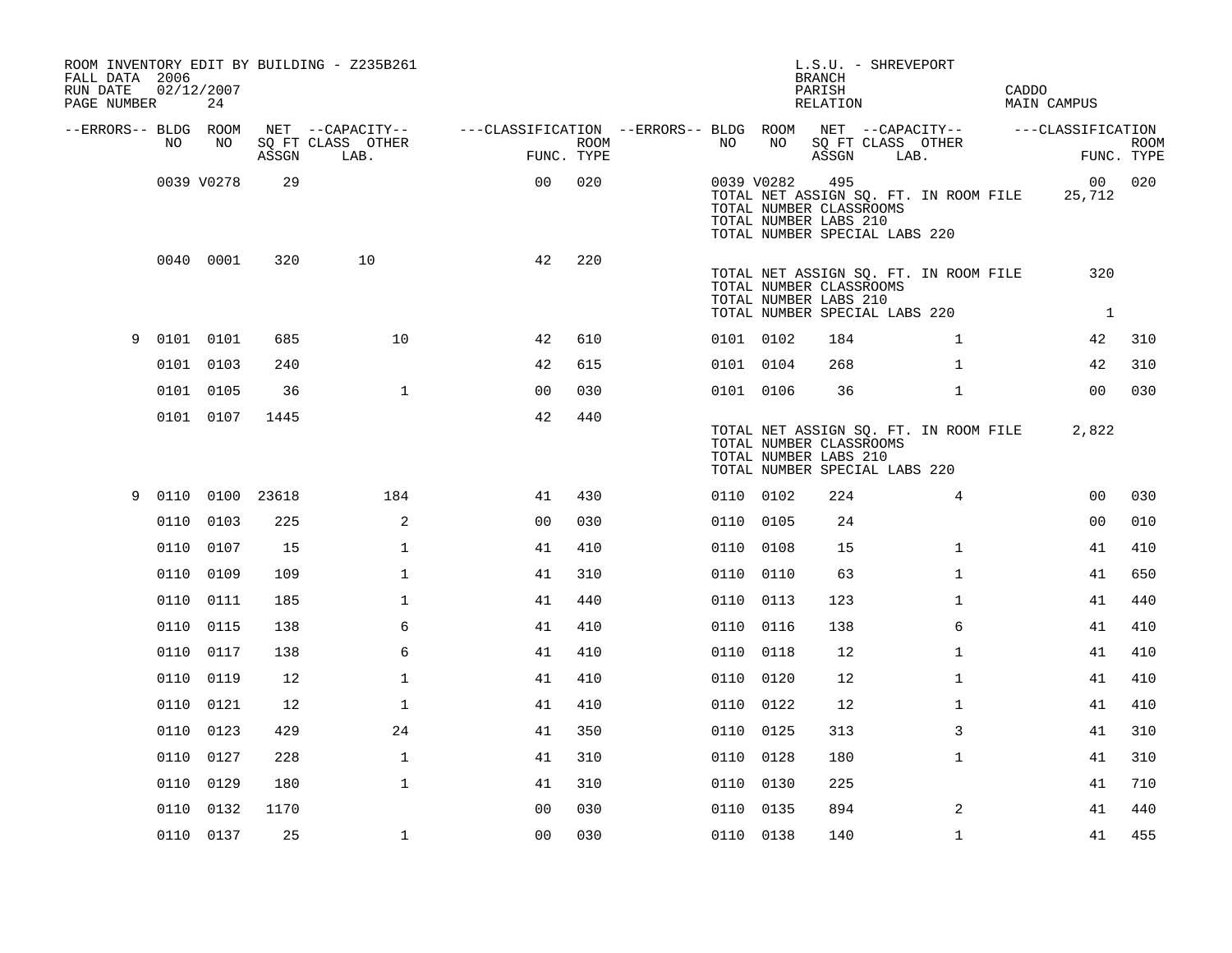| ROOM INVENTORY EDIT BY BUILDING - Z235B261<br>FALL DATA 2006<br>02/12/2007<br>RUN DATE<br>PAGE NUMBER |           |       | L.S.U. - SHREVEPORT<br><b>BRANCH</b><br>PARISH<br>RELATION |                                   |             |   |      |           |       | CADDO<br>MAIN CAMPUS      |                   |                           |
|-------------------------------------------------------------------------------------------------------|-----------|-------|------------------------------------------------------------|-----------------------------------|-------------|---|------|-----------|-------|---------------------------|-------------------|---------------------------|
| --ERRORS-- BLDG                                                                                       | ROOM      |       | NET --CAPACITY--                                           | ---CLASSIFICATION --ERRORS-- BLDG |             |   |      | ROOM      |       | NET --CAPACITY--          | ---CLASSIFICATION |                           |
| N <sub>O</sub>                                                                                        | NO.       | ASSGN | SO FT CLASS OTHER<br>LAB.                                  | FUNC. TYPE                        | <b>ROOM</b> |   | NO.  | NO        | ASSGN | SQ FT CLASS OTHER<br>LAB. |                   | <b>ROOM</b><br>FUNC. TYPE |
| 0110                                                                                                  | 0139      | 504   | 14                                                         | 41                                | 650         |   | 0110 | 0141      | 2034  | 8                         | 41                | 440                       |
| 0110                                                                                                  | 0142      | 781   | $\mathbf{1}$                                               | 41                                | 420         |   | 0110 | 0143      | 162   | 3                         | 41                | 440                       |
| 0110                                                                                                  | 0148      | 210   |                                                            | 41                                | 730         |   | 0110 | 0150      | 350   | $\mathbf{1}$              | 41                | 455                       |
| 0110                                                                                                  | 0151      | 616   | 3                                                          | 41                                | 440         | 9 | 0110 | 0200      | 32219 | 324                       | 41                | 430                       |
| 0110                                                                                                  | 0202      | 221   | $\overline{4}$                                             | 0 <sub>0</sub>                    | 030         |   | 0110 | 0203      | 221   | 2                         | 00                | 030                       |
| 0110                                                                                                  | 0204      | 29    |                                                            | 41                                | 730         |   | 0110 | 0205      | 16    | $\mathbf{1}$              | 41                | 410                       |
| 0110                                                                                                  | 0206      | 16    | $\mathbf{1}$                                               | 41                                | 410         |   | 0110 | 0207      | 16    | $\mathbf{1}$              | 41                | 410                       |
| 0110                                                                                                  | 0208      | 16    | $\mathbf 1$                                                | 41                                | 410         |   | 0110 | 0209      | 16    | $\mathbf{1}$              | 41                | 410                       |
| 0110                                                                                                  | 0210      | 16    | $\mathbf{1}$                                               | 41                                | 410         |   | 0110 | 0211      | 16    | $\mathbf{1}$              | 41                | 410                       |
| 0110                                                                                                  | 0212      | 28    |                                                            | 0 <sub>0</sub>                    | 010         |   | 0110 | 0213      | 225   | $\mathbf{1}$              | 41                | 420                       |
| 0110                                                                                                  | 0215      | 726   |                                                            | 0 <sub>0</sub>                    | 030         |   | 0110 | 0216      | 66    |                           | 00                | 030                       |
| 0110                                                                                                  | 0218      | 121   | $\mathbf{1}$                                               | 41                                | 310         |   | 0110 | 0219      | 140   | $\mathbf{1}$              | 41                | 310                       |
| 0110                                                                                                  | 0220      | 196   | $\mathbf{1}$                                               | 41                                | 310         |   | 0110 | 0221      | 888   | 2                         | 41                | 455                       |
| 0110                                                                                                  | 0222      | 111   | $\overline{4}$                                             | 41                                | 410         | 9 | 0110 | 0223      | 1014  | 12                        | 41                | 430                       |
| 0110                                                                                                  | 0224      | 552   | 33                                                         | 41                                | 110         |   | 0110 | 0225      | 256   | 8                         | 41                | 410                       |
| 0110                                                                                                  | 0226      | 144   | 6                                                          | 41                                | 410         |   | 0110 | 0227      | 130   | 6                         | 41                | 410                       |
| 0110                                                                                                  | 0228      | 144   |                                                            | 41                                | 455         |   | 0110 | 0229      | 126   |                           | 41                | 455                       |
| 0110                                                                                                  | 0230      | 126   | $\mathbf{1}$                                               | 41                                | 310         |   | 0110 | 0231      | 502   | $\mathbf{1}$              | 41                | 310                       |
| 0110                                                                                                  | 0232      | 196   | $\mathbf{1}$                                               | 41                                | 310         |   | 0110 | 0233      | 196   |                           | 00                | 030                       |
| 0110                                                                                                  | 0234      | 60    |                                                            | 0 <sub>0</sub>                    | 030         |   | 0110 | 0237      | 576   | $\mathbf{1}$              | 41                | 420                       |
| 0110                                                                                                  | 0300      | 3208  |                                                            | 41                                | 620         |   | 0110 | 0302      | 192   | 4                         | 00                | 030                       |
| 0110                                                                                                  | 0303      | 192   | 2                                                          | 0 <sub>0</sub>                    | 030         | 9 | 0110 | 0305      | 836   | 12                        | 41                | 410                       |
| 0110                                                                                                  | 0306      | 4032  | 12                                                         | 41                                | 420         |   | 0110 | 0307      | 243   |                           | 41                | 440                       |
| 0110                                                                                                  | 0309      | 24    | $\mathbf{1}$                                               | 41                                | 410         |   | 0110 | 0310      | 24    | $\mathbf{1}$              | 41                | 410                       |
| 0110                                                                                                  | 0311      | 24    | $\mathbf 1$                                                | 41                                | 410         |   | 0110 | 0312      | 224   | $\mathbf{1}$              | 41                | 310                       |
|                                                                                                       | 0110 0313 | 208   | 12                                                         | 41                                | 350         |   |      | 0110 0314 | 756   | $\mathbf 2$               | 41                | 440                       |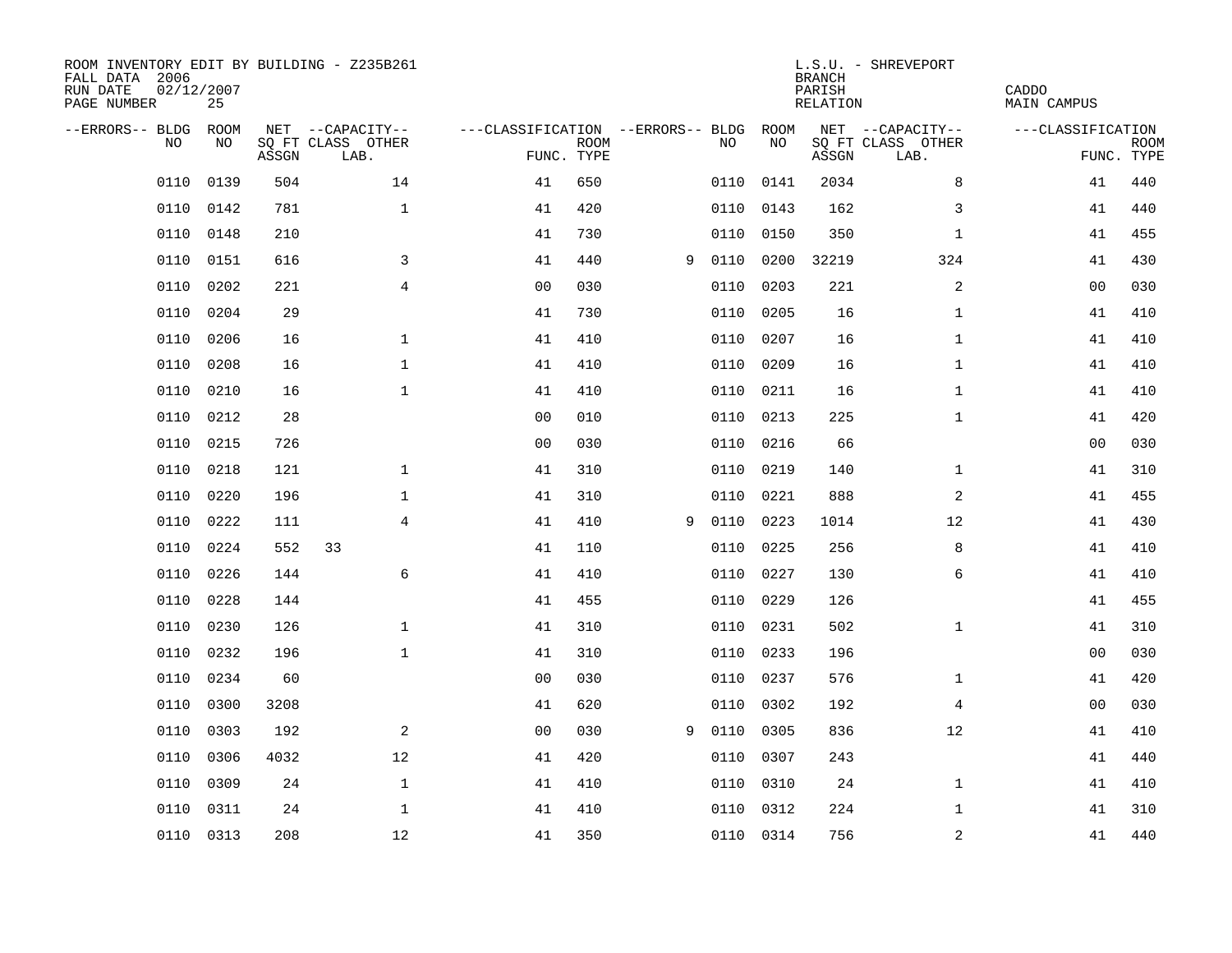| ROOM INVENTORY EDIT BY BUILDING - Z235B261<br>2006<br>FALL DATA<br>02/12/2007<br>RUN DATE<br>26<br>PAGE NUMBER |           |             |                 |                                               |                                                 | L.S.U. - SHREVEPORT<br><b>BRANCH</b><br>PARISH<br>RELATION |   |           |            |                                                  |                                               | CADDO<br><b>MAIN CAMPUS</b> |                           |
|----------------------------------------------------------------------------------------------------------------|-----------|-------------|-----------------|-----------------------------------------------|-------------------------------------------------|------------------------------------------------------------|---|-----------|------------|--------------------------------------------------|-----------------------------------------------|-----------------------------|---------------------------|
| --ERRORS-- BLDG                                                                                                | NO.       | ROOM<br>NO. | ASSGN           | NET --CAPACITY--<br>SQ FT CLASS OTHER<br>LAB. | ---CLASSIFICATION --ERRORS-- BLDG<br>FUNC. TYPE | <b>ROOM</b>                                                |   | NO        | ROOM<br>NO | ASSGN                                            | NET --CAPACITY--<br>SQ FT CLASS OTHER<br>LAB. | ---CLASSIFICATION           | <b>ROOM</b><br>FUNC. TYPE |
|                                                                                                                |           |             | 0110 0315 14496 | $\mathbf 1$                                   | 41                                              | 420                                                        |   | 0110 0316 |            | 979                                              |                                               | 0 <sub>0</sub>              | 030                       |
|                                                                                                                | 0110 0317 |             | 55              |                                               | 0 <sub>0</sub>                                  | 0.30                                                       |   | 0110 0319 |            | 50                                               |                                               | 0 <sub>0</sub>              | 030                       |
|                                                                                                                | 0110      | 0320        | 352             | $\mathbf 1$                                   | 41                                              | 310                                                        |   | 0110      | 0322       | 180                                              | $\mathbf{1}$                                  | 41                          | 310                       |
|                                                                                                                | 0110      | 0324        | 25              |                                               | 0 <sub>0</sub>                                  | 010                                                        |   | 0110      | 0326       | 200                                              |                                               | 41                          | 440                       |
|                                                                                                                | 0110 0327 |             | 192             |                                               | 41                                              | 615                                                        | 9 | 0110 0328 |            | 1428                                             | $\mathbf{1}$                                  | 41                          | 610                       |
|                                                                                                                | 0110      | 0329        | 60              |                                               | 41                                              | 730                                                        |   | 0110      | 0330       | 60                                               |                                               | 41                          | 730                       |
|                                                                                                                | 0110      | 0331        | 15              |                                               | 41                                              | 730                                                        | 9 | 0110      | 0332       | 660                                              | 12                                            | 41                          | 410                       |
| 9                                                                                                              | 0110 0333 |             | 476             | 5                                             | 41                                              | 410                                                        |   | 0110 0334 |            | 764                                              | $\overline{4}$                                | 41                          | 440                       |
|                                                                                                                | 0110      | 0335        | 40              | $\mathbf{1}$                                  | 41                                              | 410                                                        |   | 0110 0336 |            | 40                                               | $\mathbf{1}$                                  | 41                          | 410                       |
|                                                                                                                | 0110      | 0337        | 40              | $\mathbf{1}$                                  | 41                                              | 410                                                        |   | 0110      | 0338       | 40                                               | $\mathbf{1}$                                  | 41                          | 410                       |
|                                                                                                                | 0110      | 0339        | 160             | $\mathbf 1$                                   | 41                                              | 310                                                        |   | 0110      | 0341       | 135                                              | $\mathbf{1}$                                  | 41                          | 310                       |
|                                                                                                                | 0110      | 0342        | 180             | $\overline{4}$                                | 41                                              | 650                                                        |   | 0110      | 0343       | 6678                                             | $\mathbf{1}$                                  | 41                          | 420                       |
|                                                                                                                | 0110      | 0344        | 135             |                                               | 41                                              | 440                                                        |   | 0110 0345 |            | 416                                              | 24                                            | 41                          | 350                       |
|                                                                                                                | 0110      | 0346        | 256             | $\mathbf{1}$                                  | 41                                              | 310                                                        |   |           | 0110 0347  | 128                                              |                                               | 41                          | 440                       |
|                                                                                                                | 0110 0349 |             | 225             |                                               | 41                                              | 730                                                        |   |           |            | TOTAL NUMBER CLASSROOMS<br>TOTAL NUMBER LABS 210 | TOTAL NET ASSIGN SO. FT. IN ROOM FILE         | 106,590                     |                           |

TOTAL NUMBER SPECIAL LABS 220